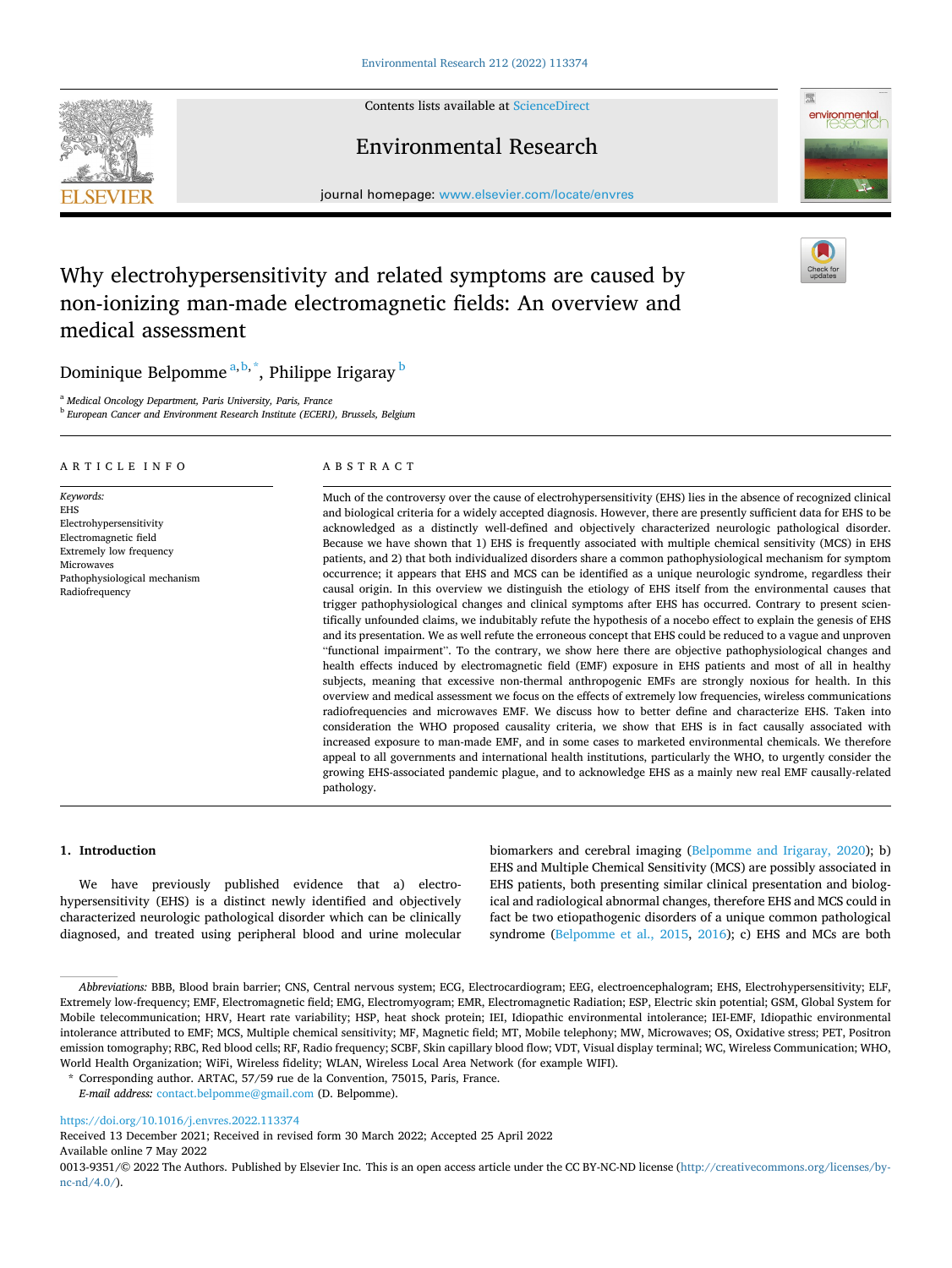associated with detectable low grade inflammation ([Belpomme et al.,](#page-10-0)  [2015\)](#page-10-0) and oxidative stress ([Irigaray et al., 2018a\)](#page-12-0) with possible consequent blood brain barrier (BBB) opening [\(Belpomme and Irigaray, 2020\)](#page-10-0) as in Alzheimer diseases ([Heneka and O](#page-12-0)'Banion, 2007; [Bell and Zlo](#page-10-0)[kovic, 2009](#page-10-0); [Erickson and Banks, 2013\)](#page-11-0) and in other chronic pathological disorders ([Patel and Frey, 2015](#page-13-0)) and d) EHS is associated with brain neurotransmitters abnormal concentrations ([Belpomme and Iri](#page-10-0)[garay, 2020\)](#page-10-0) as in laboratory animals exposed to man-made electromagnetic fields (EMF) ([Hu et al., 2021](#page-12-0)).

In a recent scientific international consensus report molecular biomarkers and imaging have been recognized to be of critical value to study EHS by many scientists [\(Belpomme et al., 2021](#page-10-0)). In addition, as emphasized in this report, a clear distinction has been made between the causal origin of EHS itself (its etiology) and the daily environmental causes that trigger pathophysiological changes and clinical symptoms in EHS patients after EHS has occurred (its pathogenesis). A pending question is however the role of EMF exposure, both in triggering clinical symptoms and biological changes, and in causing EHS itself. At present, the lack of clear answer to these two questions may explain why most mainstream medical, sanitary and societal bodies still believe that there is not sufficient scientific proof to assert that the clinical symptoms experienced by EHS self-reported patients are really caused by EMF exposure; nor that EHS genesis could be the consequence of excessive man-made EMF exposure. Additionally, since the World Health Organization (WHO) officially stated in 2005 ([WHO, 2005\)](#page-14-0) and more recently in 2014 ([WHO, 2014\)](#page-14-0), that EHS is a "disabling condition" associated with "non-specific symptoms that lack apparent toxicological or physiological basis or independent verification" and that there are "no clear diagnosis criteria"; it is widely accepted that EHS cannot be diagnosed medically and is not causally related to EMF exposure.

The uncertainty of provocation studies testing the existence of a positive correlative effect of EMF exposure versus sham exposure in EHS patients explain why the cause of symptomatic occurrence is still debated among scientists, some of them refuting the possibility of a causal effect of EMF in triggering symptoms not only in EHS patients ([Levallois, 2002;](#page-12-0) Röösli, [2008;](#page-13-0) Röösli [et al. 2010a, b](#page-13-0)) but also in healthy people [\(Baliatsas et al., 2015](#page-10-0)); some others postulating that EHS is of psychologic origin, i.e. a psychosomatic disease ([Rubin et al., 2010](#page-13-0), [2011\)](#page-13-0); while still others contrary to the present WHO statements even question the existence of EHS itself [\(Leszczynski, 2021\)](#page-12-0).

Recalling the historical main scientific research steps and the international institutional statements concerning EHS and MCS, we would like here to summarize how man-made EMF exposure and in some cases marketed environmental chemicals can really trigger symptoms in EHS patients, that exposure to non-thermal man-made EMF are objectively noxious for healthy people and that the etiology of EHS is in fact mainly causally related to man-made EMF exposure in genetically (or epigenetically) susceptible people.

There are indeed three scientific questions to address: a) what is the state of research on EHS pathogenesis b) how can we define hypersensitivity in EHS patients; and c) what is the etiology of EHS in genetically (or epigenetically) susceptible subjects and how it may be generated.

Before answering these questions we would like to emphasize that any causality determination must satisfy the following four WHO causality criteria: a) "the existence of biological effects and health hazards can only be established when research results are replicated in independent laboratories or supported by related studies"; b) "there is agreement with accepted scientific principles"; c) "the underlying mechanism is understood"; d) and finally "a dose-response can be established" ([WHO, 2006\)](#page-14-0).

Taking into account these four criteria we disclose and discuss here the present scientific state-of-the-art about the three above distinct scientific questions.

We would like as much as possible to attempt to distinguish the effect of extremely low electromagnetic frequency (ELF) (50–60 Hz), Wireless communication (WC) radiofrequency (RF) (3 kHz to 300 GHz) and WC microwave (MW) EMF (300 MHz–300 GHz); which are presently used for different societal purposes. We would like also to specify that RF/ MW electromagnetic radiation (EMR) used as carrier signals (300 kHz-300 GHz) is modulated by ELF EMR (3 Hz- 3000 Hz) in order to transmit increasing amounts of information [\(Panagopoulos, 2019\)](#page-13-0).

# **2. Historical scientific and institutional background**

The term electromagnetic hypersensitivity which is commonly named electrohypersensitivity (EHS) was first proposed in 1991 by William Rea to identify the pathological condition of patients reporting health effects while being experimentally exposed to RF EMF versus sham and being compared to healthy controls in a controlled environment ([Rea et al., 1991](#page-13-0)). This term was then re-used in 1997 in a report provided by a European group of scientific experts for the European Commission to clinically describe this unusual pathological condition, which posit EMF exposure as symptomatic trigger (Bergqvist and Vogel, [1997\)](#page-10-0). In 2004, because of the seemingly worldwide prevalence increase in EHS, WHO organized an international scientific workshop in Prague to define and characterize EHS. Although not acknowledging EHS as being caused by EMF exposure, due to a lack of available correlation studies, the Prague working group clearly defined EHS as "a phenomenon where individuals experience adverse health effects while using or being in the vicinity of devices emanating electric, magnetic, or electromagnetic fields" ([Mild et al., 2006\)](#page-13-0). According to a previous 1996 WHO-sponsored International Program on Chemical Safety (IPCS)-related conference in Berlin on MCS [\(Report of the Workshop on Multiple](#page-13-0)  [Chemical Sensitivities, 1996\)](#page-13-0), it was recommended to qualify such unknown new environmental pathological conditions under the term of "idiopathic environmental intolerance (IEI)". Thus, following the 2004 Prague workshop, instead of using the term EHS, it was recommended to use the term idiopathic environmental intolerance attributed to EMF (IEI-EMF) to name this particular pathological condition, because of the lack of a proven causal link between EHS and EMF exposure, and no known pathophysiological mechanism linking EMF exposure with clinical symptoms. However, because the term EHS was in common use worldwide, WHO officially acknowledged also EHS as an adverse health condition in its 2005 fact sheet N◦296 ([WHO, 2005](#page-14-0)); and in its 2014 fact sheet N◦193 which further reports on public health and mobile phone use, claiming again a lack of proven causal link between the emission of EMF from mobile phones and health effects, and that there is no proven underlying pathophysiological mechanism accounting for such effects ([WHO, 2014\)](#page-14-0). But it was already shown that mobile phones and more generally WC EMFs can cause clinical symptoms ([NIEHS, 1998](#page-13-0); [Chia](#page-11-0)  [et al., 2000](#page-11-0); [Santini et al., 2002, 2003;](#page-13-0) and others), Oxidative Stress (OS) and DNA damage ([Lai and Singh, 1995](#page-12-0); [Ivancsits et al., 2002,](#page-12-0) [2003](#page-12-0); [Diem et al., 2005;](#page-11-0) [Panagopoulos et al., 2007;](#page-13-0) [De Iuliis et al., 2009](#page-11-0); [Phillips et al., 2009\)](#page-13-0), while the biophysical mechanism of action was also already suspected [\(Panagopoulos et al., 2002\)](#page-13-0).

Indeed since the 2005 and 2014 WHO official statements; much clinical, biological, and biophysical progress has been made to confirm previous data and to better understand the biophysical and biological processes of the noxious effects of EMFs ([Panagopoulos et al., 2015a](#page-13-0), [2021;](#page-13-0) [Yakymenko et al., 2016](#page-14-0); [Lai 2019](#page-12-0); [2021\)](#page-12-0) and their pathophysiological significance on human health [\(Belpomme et al. 2015](#page-10-0), [2018](#page-10-0); [Irigaray et al., 2018a\)](#page-12-0); more particularly to identify and characterize EHS as a new pathological disorder ([Belpomme and Irigaray, 2020](#page-10-0)). Such progress on EMF effects and EHS genesis was summarized in an international consensus meeting held in 2015 at the Royal Belgium Academy of Medicine in Brussels and published in a special issue of the journal *Reviews on Environmental Health* ([Carpenter and Belpomme,](#page-11-0)  [2015\)](#page-11-0). [Table 1](#page-2-0) summarizes the historical scientific steps and WHO statements concerning MCS and EHS acknowledgment.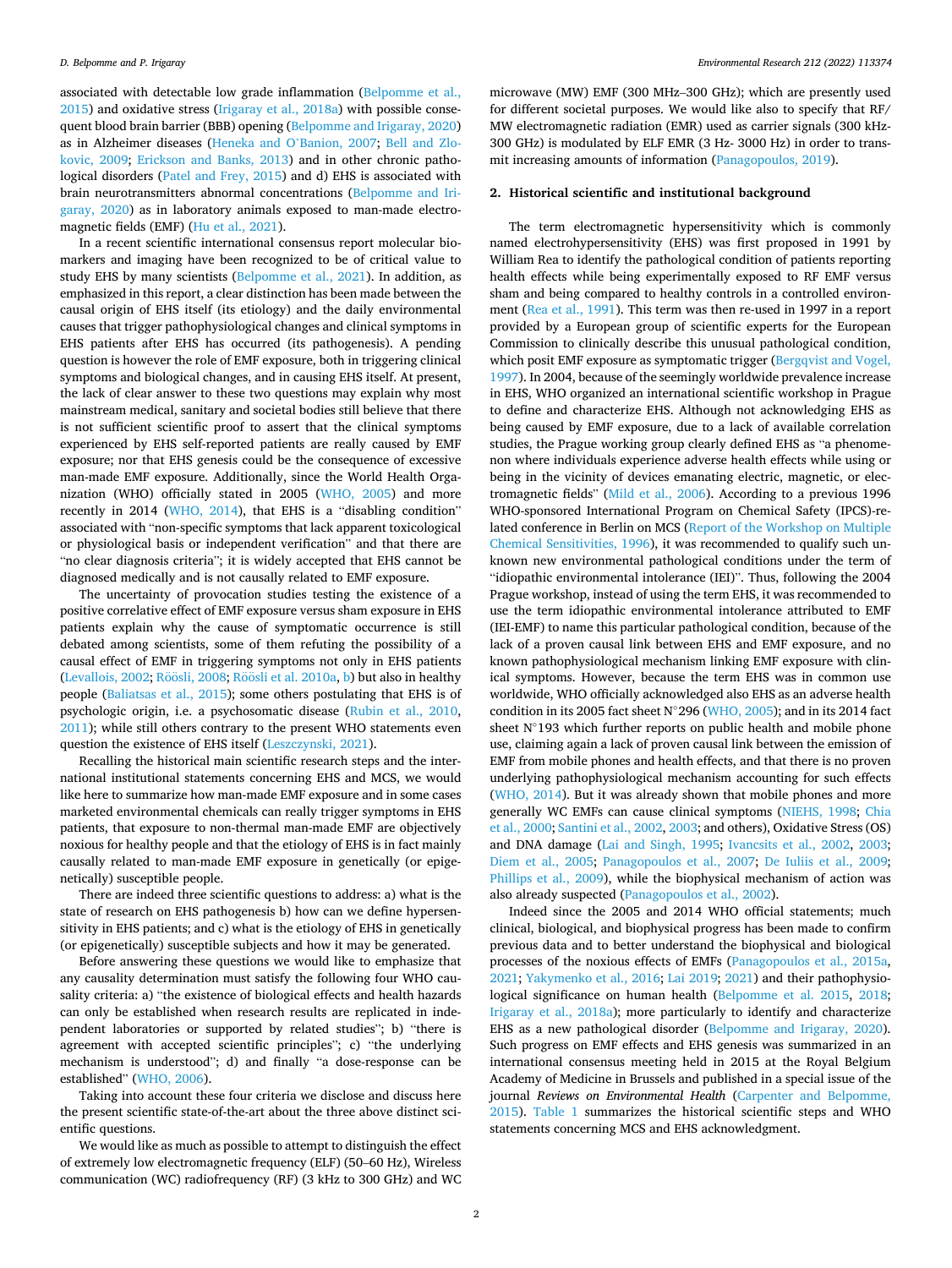<span id="page-2-0"></span>The different historical steps to identify and qualify EHS and MCS, including WHO official statements, statements from WHO-sponsored meetings, and other scientific consensus meetings and reports.

| 1962 | First identification and description of                  | Randolph (1962)                        |
|------|----------------------------------------------------------|----------------------------------------|
| 1991 | <b>MCS</b><br>First identification and description of    | Rea et al. (1991)                      |
|      | <b>EHS</b>                                               |                                        |
| 1996 | Berlin WHO-sponsored workshop: MCS                       | Report of the Workshop on              |
|      | classified as idiopathic environmental                   | <b>Multiple Chemical Sensitivities</b> |
|      | intolerance (IEI)                                        | (1996)                                 |
| 1997 | Stockholm possible health implication of                 | Bergqvist and Vogel (1997)             |
|      | EMF exposure: a report prepared by a                     |                                        |
|      | European group of experts for the                        |                                        |
|      | European Commission                                      |                                        |
| 1999 | Atlanta (US), definition of MCS:1999                     | Bartha et al. (1999)                   |
|      | consensus meeting                                        |                                        |
| 2004 | Prague WHO sponsored workshop:                           | Mild et al. (2006)                     |
|      | identification of idiopathic                             |                                        |
|      | environmental intolerance attributed to                  |                                        |
|      | <b>EMF</b>                                               |                                        |
| 2005 | WHO fact sheet $n^{\circ}$ 292 aiming at<br>defining EHS | WHO (2005)                             |
| 2014 | WHO fact sheet n° 193: EMF and Public                    | WHO (2014)                             |
|      | Health; mobile phone                                     |                                        |
| 2015 | Brussels: Fourth Paris Appeal                            | <b>Carpenter and Belpomme</b>          |
|      | Colloquium; a focus on EMF and EHS                       | (2015)                                 |
| 2021 | The critical Importance of molecular                     | Belpomme et al. (2021)                 |
|      | biomarkers and imaging in the study of                   |                                        |
|      | EHS. A scientific consensus international                |                                        |
|      | report                                                   |                                        |
|      |                                                          |                                        |

#### **3. Symptomatic and biological triggers in EHS patients**

Clinical symptoms presumably related to MW exposure were initially reported by Soviet scientists ([Dodge, 1969](#page-11-0); [Carpenter, 2015\)](#page-11-0). They consisted of headaches, fatigue, loss of appetite, insomnia, loss of concentration and short-term memory, transient cardiovascular dysfunction and labile emotional behavior. Some or all of these symptoms were described in particular in people exposed to microwave radar equipment. During the Soviet period, this symptomalogic description was not acknowledged by western scientists. However in a 1972 revised document the US Naval Medical Research Institute was able to count more than 2500 references on the biological and clinical response to radiofrequency radiation (RFR) or microwave radiation published up to April 1972 in the world scientific literature [\(Glaser, 1972\)](#page-11-0).

In 1979 the clinical symptoms reported to be caused by microwaves were recorded in the framework of a new clinical syndrome named the "microwave syndrome" ([Pollack, 1979](#page-13-0)). This particular clinical syndrome considered to be caused by microwaves in exposed workers was described to involve the nervous system and to be characterized clinically by symptoms such as fatigue, headaches, dysesthesia and various autonomic dysfunctions. This microwave syndrome is symptomatically tantamount to the experimentally identified pathological disorder termed hypersensitivity to EMF (i.e. EHS) by William Rea in 1991 ([Rea](#page-13-0)  [et al., 1991\)](#page-13-0).

A first approach in describing the adverse health effects possibly associated with exposure to man-made EMFs was made in Sweden in 1984 by Ulf Bergqvist, who reported in a well-documented overview article the clinical symptoms occurring in people using Visual display terminal (VDT) ([Bergqvist, 1984\)](#page-10-0). Recorded symptoms included eye problems, ocular disturbance with change in visual performance, musculoskeletal discomfort, facial skin rashes, stress and psychological distress involving particularly mood disturbance, and adverse pregnancy outcomes. Although it was shown that there was an increased number and mobilization of mast cells in the skin of normal volunteers using VDT or television (TV) [\(Johansson et al., 2001\)](#page-12-0), suggesting that these adverse health effects could be EMF-related; no clear causal relationship could be established between symptom occurrence and VDT- or TV-related EMF exposure. Thus, this observational study could not

relate specifically any symptom occurrence to EMF exposure.

Following this VDT study, Ulf Bergqvist and Evi Vogel, with other European scientific experts working for the European Commission conducted a multinational questionnaire-based survey and reported in 1997 that patients who claim to be EHS frequently have "neurasthenia" symptoms, headache and skin symptoms, and less frequently sleep disturbance and anxiety ([Bergqvist and Vogel, 1997\)](#page-10-0). However, again, these symptoms were considered non-specific and not causally related to EMF exposure. In fact, this large multinational questionnaire-based survey was unable to clinically define the real symptomatic picture presented by so-called EHS patients and its possible connection with EMF exposure.

However, in 1998, it was reported by the US National Institute of Environmental Health Sciences that health effects could be caused by exposure to powerline frequency (50–60 Hz) electric and magnetic fields ([NIEHS, 1998\)](#page-13-0), while in 2000 an increased prevalence of headache among mobile phone users was observed in Singapore [\(Chia et al.,](#page-11-0)  [2000\)](#page-11-0). Then in 2002 Roger Santini in France described the clinical symptoms ascribed to mobile phone use in a French engineering school ([Santini et al., 2002](#page-13-0)), and a year later those ascribed to Mobile Telephony (MT) based station proximity ([Santini et al., 2003](#page-13-0)).

In fact, many studies focused on the symptomatic risk in ELF, RF or MW EMF-exposed people in the general population, but not specifically in EHS self-reported patients. All these general population-based studies were based on telephone survey or mailed or web-based questionnaires. Moreover, most of these studies in the general population investigated one or few self-reported symptoms such as headache [\(Chia et al., 2000](#page-11-0); [Milde-Busch et al., 2010;](#page-13-0) [Sudan et al., 2012;](#page-14-0) [Auvinen et al., 2019](#page-10-0)), tinnitus ([Frei et al., 2012](#page-11-0); [Medeiros and Sanchez, 2016](#page-13-0); [Auvinen et al.,](#page-10-0)  [2019\)](#page-10-0), sleep disturbance [\(Hutter et al., 2006](#page-12-0); [Mohler et al., 2012](#page-13-0); [Monazzam et al., 2014;](#page-13-0) [Huss et al., 2015](#page-12-0); [Eyvazlou et al., 2016](#page-11-0); [Tetta](#page-14-0)[manti et al., 2020](#page-14-0)), cognitive deficiency ([Hutter et al., 2006](#page-12-0)), psychiatric symptoms [\(Silva et al., 2015\)](#page-14-0) and microwave cataracts ([Zaret, 1973](#page-14-0)). Thus they did not report a detailed description of the complete symptomatic picture of people associated with EMF exposure.

Surprisingly, only few studies have focused specifically on the description of the health symptoms in EHS self-reported patients. Most of these studies were also based on mail or web-based questionnaire and not on face-to-face questioning and examining patients. Such observational investigations concluded that symptoms are subjective, nonspecific and not causally related to ELF, RF or MW EMF exposure ([Levallois, 2002;](#page-12-0) Röösli, [2008;](#page-13-0) Röösli [et al., 2010b;](#page-13-0) Baliatsas et al., [2014\)](#page-10-0). However more recently studies allowing a more precise description of symptoms in such patients were conducted in Finland (Hagström [et al., 2013\)](#page-11-0) and in the Netherlands (van Dongen et al., [2014\)](#page-14-0). In both studies, the percentage of women was higher in the EHS group than in the general population, suggesting some genetic susceptibility of these categories of patients, as reported in other studies including our own ([Belpomme et al., 2015](#page-10-0)). In the Dutch study the number of symptoms was higher among people recruited by non-governmental organizations than in the general population ([van](#page-14-0)  [Dongen et al., 2014\)](#page-14-0), while in the Finnish study it was shown that the number of symptoms during the acute phase of EHS is higher than before its onset (Hagström [et al., 2013\)](#page-11-0). [Table 2](#page-3-0) summarizes all known major original published studies including our own reporting the symptomatic picture in EHS patients.

In fact, as emphasized by several scientists [\(Carpenter, 2015](#page-11-0)), the strongest evidence that EHS is a real syndrome similar to the microwave syndrome comes from the initial cases reported from 1980 to 2000 of acute high intensity exposure to MW EMF of healthy people, resulting in "prolonged illness" [\(Williams and Webb, 1980](#page-14-0); [Forman et al., 1982](#page-11-0); [Schilling, 1997](#page-13-0), [2000](#page-13-0); [Reeves, 2000\)](#page-13-0). Moreover, since it was shown that MCS is associated with EHS in near 25% of the EHS cases [\(Belpomme](#page-10-0)  [et al., 2015\)](#page-10-0) and that both disorders are associated with inflammation, OS, possible BBB opening and brain neurotransmitter changes [\(Bel](#page-10-0)[pomme et al., 2015](#page-10-0); [Irigaray et al., 2018a;](#page-12-0) [Belpomme and Irigaray,](#page-10-0)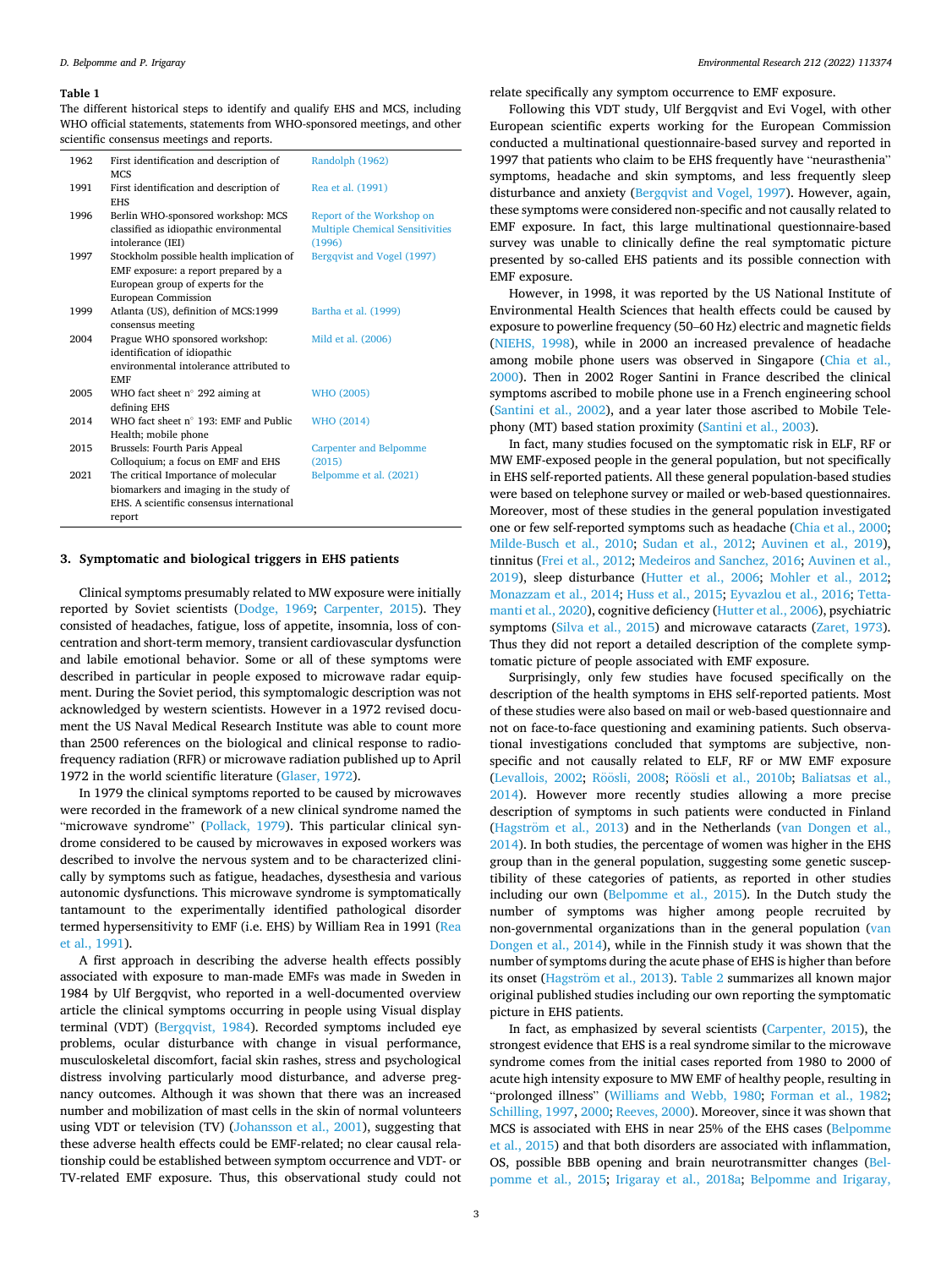#### <span id="page-3-0"></span>**Table 2**

Major original published studies describing the symptomatic picture of EHS self-reported patients.

| Author                          | Study types                                | Source/exposure                                                    | Total/evaluable cases                                                 |
|---------------------------------|--------------------------------------------|--------------------------------------------------------------------|-----------------------------------------------------------------------|
| Dodge, 1969 (USA)               | Observation study                          | <b>MW</b>                                                          | 391 cases vs 100 controls                                             |
| Rea et al., 1991 (USA)          | Provocation test                           | 0.1 Hz-5 MHz EMF exposure                                          | 25 patients vs sham and vs 25 healthy controls                        |
| <b>Bergqvist and Vogel</b>      | Nationwide questionnaire-                  | General EMF exposure                                               | 72 EHS patients                                                       |
| 1997 (International)            | based survey                               |                                                                    |                                                                       |
| Hillert et al., 2002            | Population-based                           | EMF, all types                                                     | 15.000 participants (general population), including 1.5% EHS patients |
| (Sweden)                        | questionnaires                             |                                                                    |                                                                       |
| Navarro et al., 2003            | Questionnaire-based survey                 | <b>WC EMFs</b>                                                     | 101 persons close to MT base station                                  |
| (Spain)                         | and EMF power density                      |                                                                    |                                                                       |
|                                 | measurements                               |                                                                    |                                                                       |
| Oberfeld et al., 2004           | Questionnaire-based survey                 | <b>WC EMFs</b>                                                     | 201 persons close to two GSM 900-1800 cellular phone base stations    |
| (Spain)                         | and EMF measurement                        |                                                                    |                                                                       |
| Schreier et al., 2006           | telephone interviews cross-                | 50/60 Hz EMF residential/personal                                  | 2048 participants, including 5% (107) EHS patients                    |
| (Switzerland)                   | sectional study                            | exposure                                                           |                                                                       |
| Schüz et al., 2006<br>(Germany) | Questionnaire-based survey via<br>internet | EMF, all types including mobile phone use<br>and MT base stations. | 192 persons with health complaints, including 107 EHS patients        |
| Röösli et al., 2010a, b         | Population-based questionnaire             | EMF, all types including MT base station                           | 1375 participants (general population), including 8% (130) EHS        |
| (Switzerland)                   | and weekly measurements                    | proximity, mobile phone and cordless phone                         | patients                                                              |
|                                 |                                            | use and, W-LAN/WiFi.                                               |                                                                       |
| Johansson et al., 2010          | Questionnaire-based survey                 | EMF, all types including domestic appliance                        | 45 cases with mobile phone use and 71 EHS patients compared with a    |
| (Sweden)                        |                                            | and computer and mobile phone use                                  | 106 population-based sample and 43 controls                           |
| Kato and Johansson,             | Questionnaire-base survey                  | EMF, all types including medical device use,                       | 75 EHS patients                                                       |
| 2012 (Japan)                    |                                            | mobile phone and cordless use and                                  |                                                                       |
|                                 |                                            | proximity to MT base stations.                                     |                                                                       |
| Hagström et al., 2013           | Questionnaire-based survey via             | EMF, all types (selection of 50 electrical                         | 194 EHS patients                                                      |
| (Finland)                       | internet                                   | devices).                                                          |                                                                       |
| van Dongen et al., 2014         | Questionnaire-based survey via             | EMF, all types                                                     | 188 people sensitive to EMF versus 937 people non-sensitive to EMF    |
| (The Netherland)                | internet                                   |                                                                    |                                                                       |
| Nordin et al., 2014             | Questionnaire-based survey                 | EMF, all types                                                     | 113 EHS patients versus 48 controls                                   |
| (Sweden)                        |                                            |                                                                    |                                                                       |
| Baliatsas et al., 2014          | Questionnaire-based survey                 | EMF, all types including proximity to MT                           | 5789 respondents including 514 (8.8%) cases with general              |
| (The Netherlands)               | and electronic medical records             | base stations, mobile phone use, domestic                          | environmental sensitivity and 202 cases (3.5%) with IEI-EMF (EHS)     |
|                                 |                                            | appliance and W-LAN/WiFi                                           | while the rest of respondents (5073 cases) were used as controls.     |
| Belpomme and                    | Face-to-face physical                      | EMF, all types                                                     | 50 EHS, 50 EHS/MCS and 50 MCS people versus 50 apparently             |
| Irigaray, 2020                  | examination                                |                                                                    | healthy people                                                        |
| (France)                        |                                            |                                                                    |                                                                       |

[2020\)](#page-10-0); it is believed that both EHS and MCS are objective somatic disorders, which cannot be claimed to originate from non-EMF-related psychologic or psychiatric cause, and neither result from a simple undefined and unproven functional impairment ([Belpomme and Irigaray](#page-10-0)  [2020,](#page-10-0) [2021](#page-10-0); [Belpomme et al., 2021\)](#page-10-0)–although it cannot be excluded these disorders may occur in patients with some particular psychologic traits [\(Frick et al., 2002\)](#page-11-0).

The purpose of provocation studies is to prove that EHS patients display acute symptoms at the time they are exposed (or after they are exposed) to man-made electric, magnetic and electromagnetic sources; whatever they are, i.e. ELF, RF or MW EMFs. As indicated above, the EHS-associated neurological symptoms are identical to those described in the MW syndrome which was considered at that time as evidently caused by MW EMF in exposed workers. A major difficulty here is that EHS patients are not only associated with hypersensitivity to low intensity anthropogenic EMFs, but due to their possible association with MCS, may also be sensitive to low concentration of multiple chemicals; so both environmental stressors could trigger clinical symptoms and pathological changes in these patients at weak or even very weak environmental EMF intensity or chemical concentration. Furthermore, against all standard medical practice, the clinical symptoms reported by the EHS patients have not been considered as medically assessed and recognized, but simply considered as "self-reported symptoms", meaning they are not "functional symptoms", as it is commonly used in medicine since Hippocrates. Hence they are not accepted as a valuable clinical descriptive tool to identify and diagnose EHS, due to their reported subjectivity and reported non-specificity. Moreover, it was claimed by WHO that EHS-associated symptoms differ from one patient to the other, a claim which is not confirmed by objective clinical observation analysis. In fact, as can be soundly deduced from any faceto-face questioning and physical examination of EHS patients, there is *a priori* no medical reason to dismiss the patients's words, or to believe

they make up or mistake each time they attribute their symptoms to EMF exposure ([Belpomme and Irigaray, 2020](#page-10-0)).

Many of the provocation studies performed in EHS patients were of insufficient methodological quality [\(Rubin et al. 2010](#page-13-0), [2011](#page-13-0)). A major criticism as emphasized in the 2021 consensus report ([Belpomme et al.,](#page-10-0)  [2021\)](#page-10-0) is that these provocation tests were done before EHS had been objectively diagnosed using biomarkers and imaging techniques. This observation in addition to the flawed method used have resulted in negative findings. We thus consider *a priori* as scientifically unjustified to speculate that the electromagnetic claims of all the patients are unfounded and that their subjective symptomatic feeling could relate to some non-EMF psychosomatic or nocebo health effects [\(Belpomme](#page-10-0)  [et al., 2021](#page-10-0); [Belpomme and Irigaray, 2021](#page-10-0)). In [Table 3](#page-4-0) are depicted some of the unsuitable methodological issues of provocation tests having provided negative results.

An additional important reason for negative results in provocation studies is the fact that in cases of chronic suffering, the patients' response to EMF exposure may be confused without clearly discriminating on/off or off/on field transition, especially when changes occur in a high rate with short-term field durations. In such cases a correct response to short time stimuli should not indeed be reasonably expected.

In fact not all provocation studies have provided negative results. Therefore, the apparently negative results could not preclude an absence of EMF trigger effects. Indeed, in well-designed provocation studies, ELF and/or WC pulsed RF or WC MW EMFs have been shown to trigger clinical and biological health effects in EHS patients. As indicated in [Table 4](#page-4-0), in such single- or double-blind provocation studies, various clinical and pathophysiological changes have been evidenced in these patients. Clinical effects include heart rate variability (HRV) and/or blood pressure variability ([Havas et al., 2010](#page-12-0); [Havas, 2013;](#page-12-0) [Koppel](#page-12-0)  [et al., 2018](#page-12-0)), altered pupillary light reflex ([Rea et al., 1991](#page-13-0)), reduced visual perception ([Trimmel and Schweiger, 1998\)](#page-14-0), and abnormal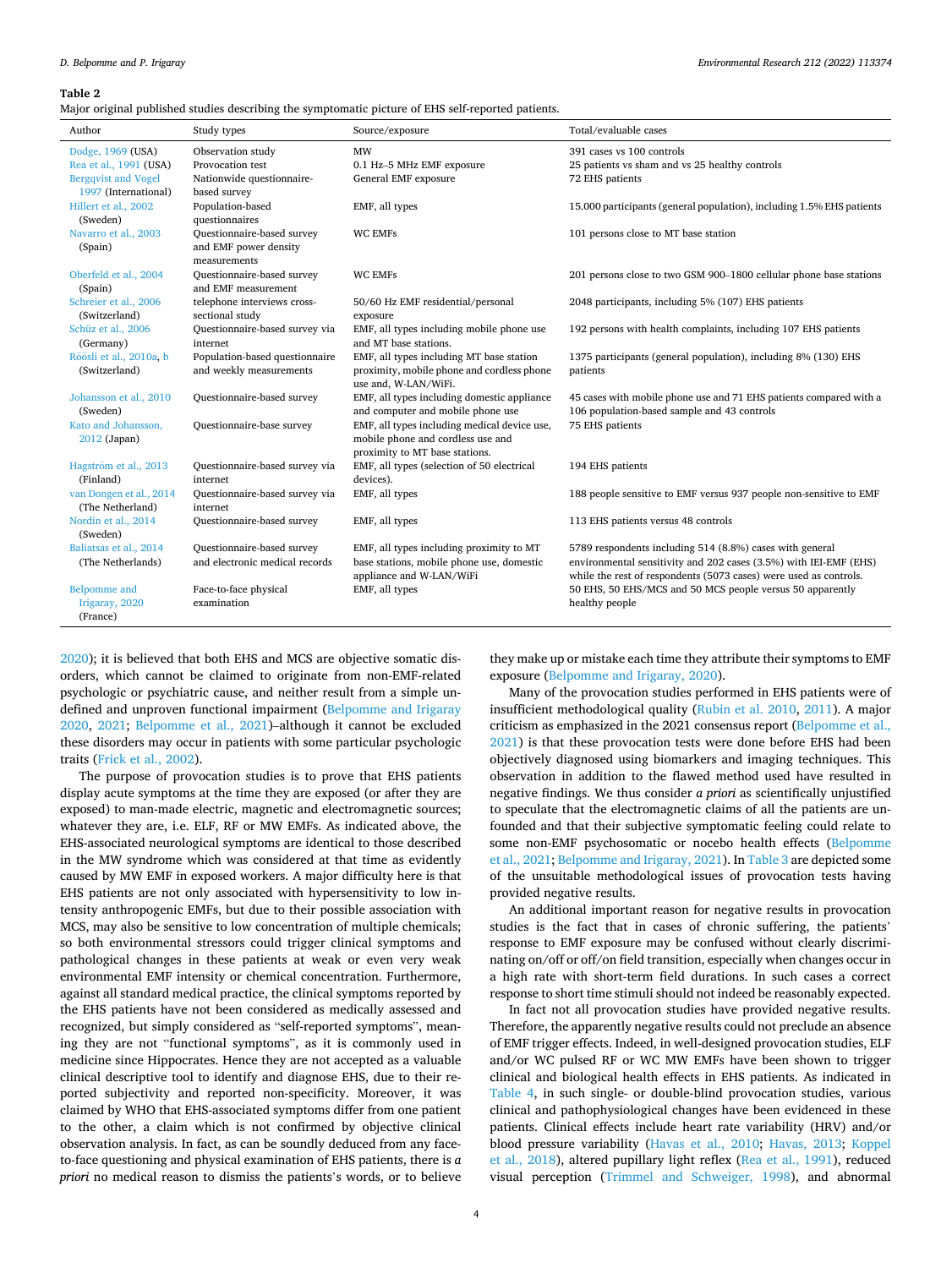<span id="page-4-0"></span>

| Some unsuitable methodological issues in provocation tests of previously pub- |
|-------------------------------------------------------------------------------|
| lished studies having provided negative results (Belpomme et al., 2021).      |

| $\mathbf{1}$ | Lack of precise inclusion criteria. No<br>objective criteria based on molecular<br>biomarkers and imaging techniques. | Röösli, 2008; Röösli et al., 2010b;<br>Baliatsas et al., 2012; Schmiedchen<br>et al., 2019 |
|--------------|-----------------------------------------------------------------------------------------------------------------------|--------------------------------------------------------------------------------------------|
| 2            | No clear consideration on medical                                                                                     | Baliatsas et al., 2012; Schmiedchen<br>et al., 2019                                        |
| 3            | anamnesis and degree of EHS severity.<br>No consideration of an association with                                      | Belpomme et al. 2015                                                                       |
|              | MCS.                                                                                                                  |                                                                                            |
| 4            | No consideration that EHS patients are                                                                                | Röösli, 2008; Röösli et al., 2010b;                                                        |
|              | intolerant to specific man-made EMF                                                                                   | Baliatsas et al., 2012; Schmiedchen                                                        |
|              | frequencies.                                                                                                          | et al., 2019                                                                               |
| 5            | Too short exposure duration.                                                                                          | Baliatsas et al., 2012; Eltiti et al.,                                                     |
|              |                                                                                                                       | 2015                                                                                       |
| 6            | Symptom recording made too early.                                                                                     | Baliatsas et al., 2012; Schmiedchen<br>et al., 2019                                        |
| 7            | Endpoint criteria depending on                                                                                        | Röösli, 2008; Rubin et al., 2010,                                                          |
|              | subjective statements.                                                                                                | 2011; Baliatsas et al., 2012; Eltiti<br>et al., 2015; Schmiedchen et al.,<br>2019          |
| 8            | Possible EHS-associated psychological                                                                                 | Dieudonné, 2016                                                                            |
|              | conditioning due to past suffering.                                                                                   |                                                                                            |
| 9            | Possible significant EMF levels during<br>sham exposure.                                                              | Alasdair, 2002                                                                             |

movement during sleep [\(Mueller and Schierz, 2004\)](#page-13-0), which all have been established by objective clinical evaluation. In addition, pathophysiological effects include altered electroencephalogram (EEG) during sleep ([Arnetz et al., 2007;](#page-10-0) [Lustenberger et al., 2013](#page-12-0)), altered electromyogram (EMG) after wireless local area network (WLAN) exposure [\(Tuengler and von Klitzing, 2013; von Klitzing, 2021\)](#page-14-0), altered skin capillary blood flow (SCBF) [\(Tuengler and von Klitzing, 2013](#page-14-0); [Loos](#page-12-0)  [et al., 2013](#page-12-0)), and electric skin potential (ESP) and conductance changes ([Tuengler and von Klitzing, 2013](#page-14-0)) – these also all allow objective measurements.

Moreover, in a single EHS case double-blind experiment, EMFrelated symptomatic intolerance in comparison with sham-exposure has also been reported to be induced by off/on or on/off field transition, rather than by EMF uninterrupted exposure. As the authors state,

this means that "the statistically reliable somatic reactions to subliminal EMF exposure were obtained under conditions that reasonably excluded the causative effect of any psychological process" [\(McCarty et al., 2011](#page-13-0)).

Such positive effects recorded by provocation tests have also been independently shown in two different earlier EHS case reports [\(Hocking](#page-12-0)  [and Westerman, 2002, 2003](#page-12-0)) and more recently in two studies showing the objective WC EMF effect on HRV in EHS patients in a double-blind provocation study ([Havas et al., 2010](#page-12-0)) and more generally the effects of RF/MW EMF on the blood, the heart and the autonomic nervous system [\(Havas, 2013](#page-12-0)). Provocation studies using similar objective endpoints were also independently provided by the two German biophysicists Andreas Tuengler and Lebrecht von Klitzing, who considered that HRV, SCBF, ESP, and EMG recordings are suitable non-invasive methods to measure EHS in EHS patients ([Tuengler and von Klitzing,](#page-14-0)  [2013;](#page-14-0) [von Klitzing, 2021\)](#page-14-0). The same authors propose to combine the continuous measurements of HRV, SCBP and ESP overtime via electrocardiogram (ECG), Doppler meter and electrode matrix recordings respectively; before, during and after EMF versus sham-exposure. This method possibly allow the distinction of EHS patients from individuals suffering from other pathological conditions [\(Tuengler and von Klitzing,](#page-14-0)  [2013\)](#page-14-0).

As summarized in Table 4, objective abnormalities include the EHSassociated acute and reversible sympathetic and parasympathetic symptoms such as HRV and pupillary light reflex, and other acute neurological symptoms such as attention/memory loss and sleep disturbance, and above all objective biophysical cerebral and transient skin parameter changes, but not all symptoms are acute and reversible. In case of no treatment and no protective measures, chronic symptoms (such as loss of immediate and retrospective memory, mental confusion, insomnia, chronic fatigue, depressive tendency with possible suicidal ideation) may persist for a long time and even become irreversible, leading in some cases, to cerebral atrophy. Such evolution may occur in the case of chronic brain vascular insufficiency caused by persisting high resistance of the brain blood flow and low pulsatility in the cerebral middle arteries [\(Belpomme and Irigaray, 2020\)](#page-10-0).

In fact, in EHS patients there seems to be a continuum from acute to

### **Table 4**

Provocation tests performed in EHS patients using EMF exposure versus sham-exposure and/or comparison with healthy controls resulting in a positive causal link between EMF exposure and symptoms occurrence and/or pathophysiological changes.

| Study                                                 | Endpoints                                            | Source                | Type of study                                                  | EHS patients<br>Evaluable cases                   | Results (effect of EMF exposure)                                                                                                                                                                                                                                                                             |
|-------------------------------------------------------|------------------------------------------------------|-----------------------|----------------------------------------------------------------|---------------------------------------------------|--------------------------------------------------------------------------------------------------------------------------------------------------------------------------------------------------------------------------------------------------------------------------------------------------------------|
| Rea et al., (1991)<br>(USA)                           | Pupillary light reflex                               | $ELF(1-10$<br>$kHz$ ) | Double blind EMF v.<br>sham provocation study                  | 25 EHS patients'<br>versus 25 healthy<br>controls | 16/25 EHS patients consistently report symptoms in active,<br>but not inactive conditions, compared with 0/25 healthy<br>controls                                                                                                                                                                            |
| <b>Trimmel</b> and<br>Schweiger (1998)<br>(Austria)   | Attention, perception<br>and memory tests            | ELF (50<br>Hz)        | Double blind<br>provocation study                              | 36 EHS versus 30<br>healthy controls              | Reduced performance of visual attention and perception by<br>combining a 50 Hz magnetic field with acoustic noise<br>exposure, compared to the effects of noise only.                                                                                                                                        |
| <b>Mueller and Schierz</b><br>(2004)<br>(Switzerland) | Sleep disturbance                                    | ELF (50<br>Hz)        | Double-blind cross-over<br>provocation study                   | 54 EHS cases                                      | Cases moved away from area with maximum 50 Hz field<br>intensity                                                                                                                                                                                                                                             |
| Arnetz et al., (2007)<br>(USA)                        | Sleep EEG                                            | RF (884)<br>MHz)      | Double blind case-<br>control study compared<br>to sham.       | 38 IEI-EMF and 31<br>healthy controls             | Exposure caused longer latency to deep sleep from sleep<br>onset and reduced amount of cerebral slow wave                                                                                                                                                                                                    |
| Mc Carty et al. 2011<br>(USA)                         | symptomatic responses<br>and EMF field<br>perception | ELF (60<br>Hz)        | Single Blind provocation<br>study, EMF versus sham<br>exposure | A single female<br>EHS case                       | In the first experiment, the EHS person reported somatic<br>reactions with a significant difference with sham. In the<br>second, she reported significantly more intense symptoms<br>during exposure to a pulsed EMF in comparison with sham.<br>In the third, she was not able to perceive EMF consciously. |
| Havas et al., 2010<br>(Canada)                        | HRV, RBC clumping                                    | RF (2.4)<br>GHz)      | Single Blind provocation<br>study EMF versus sham<br>exposure  | 25 EHS self-<br>reported patient                  | 40% of EHS patients experienced some changes in their HRV<br>during pulsed microwave exposure                                                                                                                                                                                                                |
| Tuengler and von<br>Klitzing, 2013<br>(Germany)       | HRV, capillary blood<br>flow and SEP                 | RF (Mobile<br>phone)  | Single Blind provocation<br>1 study                            | Several types of<br>EHS patients                  | Modifications of biological parameters caused by EMF<br>exposure                                                                                                                                                                                                                                             |
| Koppel et al., 2018<br>(Estonia)                      | <b>HRV</b>                                           | ELF (50<br>Hz)        | Single Blind provocation<br>study                              | 108 EHS patients                                  | HRV significantly lower during EMF exposure than non-<br>exposure.                                                                                                                                                                                                                                           |
| Von Klitzing, 2021<br>(Germany)                       | ECG and EMG.                                         | RF (WiFi)             | Single Blind provocation<br>study                              | 5 EHS patients                                    | Modification of EMG caused by WLAN- exposure.                                                                                                                                                                                                                                                                |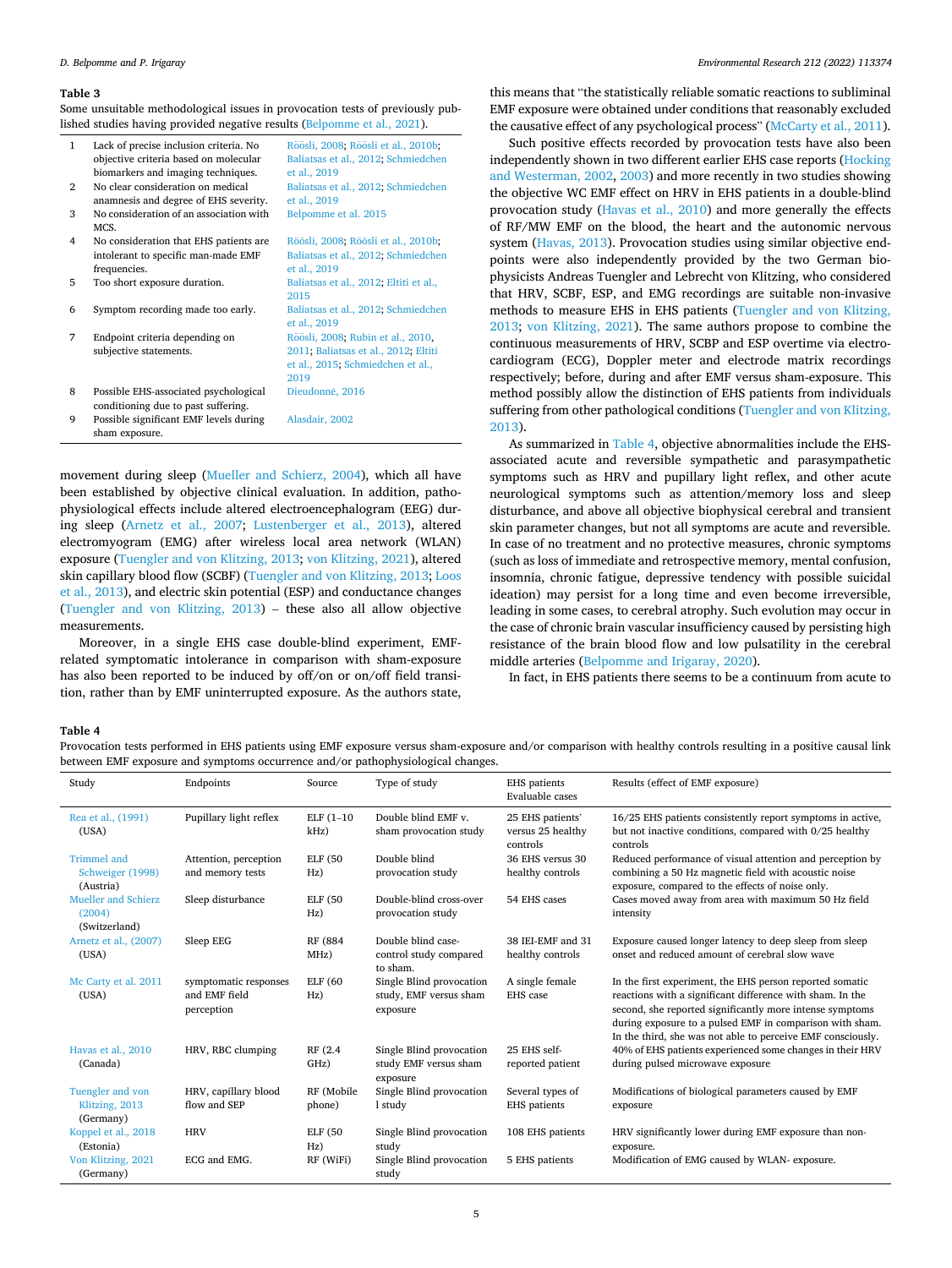chronic symptoms, and from biological to health effects/disease; in case of no treatment and/or no efficient protection. We postulate two stages of EMF-related disease progression: first, where EMF-related biological effects may occur with a minimum of clinical symptoms; second, where pathophysiological changes and health symptoms predominate and lead to chronic disease. While the first step may be reversible, the second may be characterized by presumed pathological neurological lesions which may persist and be irreversible (see further).

Taking into account for all available scientific data we believe that present scientific knowledge strongly suggests that man-made EMF exposure can be causally involved in triggering harmful adverse clinical symptoms and noxious pathophysiological changes in EHS patients; and consequently that today's evidence of EMF-related multi-organic somatic effects dismisses the hypothesis of a causal psycho-pathological mechanism to account for the EHS-associated symptom occurrence.

# **4. Search for electrohypersensitivity characterization**

There remains persisting confusion between EHS, which was acknowledged by WHO ([WHO, 2005;](#page-14-0) and IEI-EMF, which was proposed one year before, during the 2004 WHO-sponsored Prague meeting [\(Mild](#page-13-0)  [et al., 2006](#page-13-0)). EHS as indicated above is presently considered by WHO as a disability condition not proven to be causally related to EMF, and so not specifically subject to medical diagnosis, treatment and prevention; while IEI-EMF is defined as an idiopathic environmental intolerance condition possibly attributed to EMF.

We have proposed to define EHS as the intra-corporal acquisition of a pathological state of hypersensitivity to man-made EMFs in genetically or epigenetically predisposed EHS persons, as is the case for man-made chemicals in MCS patients [\(Belpomme et al., 2021](#page-10-0)). By contrast, IEI could be defined as the environmental intolerance to man-made EMFs, chemicals or other stressors, without the necessary acquisition of a state of hypersensitivity. More precisely, we proposed to define EHS clinically and biologically as a decrease in the physiological central nervous system (CNS)-associated EMF tolerance threshold, meaning that intolerance to EMF in EHS patients could occur for weak or even very weak EMF intensities, while intolerance to EMF in non-EHS people could occur for higher EMF intensities ([Belpomme and Irigaray, 2021\)](#page-10-0). We thus propose that designation of EHS be restricted to the presumable pathological intra-corporal acquisition of hypersensitivity to EMF, while IEI-EMF will be *stricto sensu* defined as presumable EMF-related environmental intolerance. A similar pathophysiological process involving a decrease in the CNS-associated chemical tolerance threshold could apply to MCS, a consideration that could result similarly in chemical intolerance for weak or even very weak concentrations of multiple environmental chemicals. Note that such a proposed pathophysiological definition, based on a decrease in the environmental tolerance threshold to better define EHS and MCS, is similar to that of toxicant-induced loss of tolerance proposed by Claudia S [Miller \(1999\)](#page-13-0) who introduced this new concept of environmental sensitivity-related diseases.

While the present medical state-of-the-art must avoid any psychological causal interpretation for EHS occurrence and symptomatic development, there remains a first-order pending question: could the provocation tests prove hypersensitivity to man-made EMFs, i.e. that EHS patients are more sensitive to man-made EMFs than non-EHS healthy subjects; and could these patients detect the presence of ELF or WC RF/MW EMFs better than other persons? Relative to these two important question it was initially believed that using provocation tests in healthy people would show less or no responses under exposure to EMF in comparison with EHS patients [\(Wagner et al., 2000](#page-14-0); [Kleinlogel](#page-12-0)  [et al., 2008](#page-12-0); [Valentini et al., 2010;](#page-14-0) [Baliatsas et al., 2015](#page-10-0)). Similar results would be also expected in case-control studies [\(Landgrebe et al., 2008\)](#page-12-0) or double blind provocation studies ([Lowden et al., 2011\)](#page-12-0); whereas EHS patients depending on the endpoint considered would exhibit typical responses during and/or after EMF-exposure. This is not the case. Contrary to previous supposition of none or fewer effects of man-made EMF

exposure in normal healthy individuals; many provocation studies, mostly using ELF and RF non-thermal man-made EMFs in healthy volunteers, have evidenced biological effects; while most studies in EHS patients were negative for the afore-mentioned reasons. The type of EMF/EMR used in provocation studies in healthy people is indicated in [Table 5](#page-6-0). These effects consist of decreased β-trace protein (prostaglandin D synthase) peripheral blood concentration (this molecule is an endogenous sleep promoting neurohormone) [\(Hardell et al., 2010\)](#page-12-0), al-terations of sleep EEG (Mann and Röschke, 1996; [Schmid et al., 2012\)](#page-13-0) and resting EEG [\(von Klitzing, 1995](#page-14-0); [Huber et al., 2002](#page-12-0); [Ghosn et al.,](#page-11-0)  [2015;](#page-11-0) [Loughran et al., 2019](#page-12-0)), alteration of evoked electric potentials ([Carrubba and Marino, 2008](#page-11-0)) and changes of the EEG alpha rhythm ([Croft et al., 2008](#page-11-0); [Vecchio et al., 2012\)](#page-14-0) and of the EEG slow beta, fast beta and gamma bands ([Roggeveen et al., 2015](#page-13-0)). Such exposure to ELF or mostly to RF EMF (see [Table 5](#page-6-0)) have also been shown in healthy subjects to alter the brain response during a memory task [\(Krause et al.,](#page-12-0)  [2000\)](#page-12-0), to affect sleep dependent performance improvement in normal subjects ([Lustenberger et al., 2013\)](#page-12-0), to modify the 50 Hz exposure-induced human performance and psychophysiological parameters [\(Crasson et al., 1999](#page-11-0)), to induce annoyance and alter well-being ([Zheng et al., 2015;](#page-14-0) [Miller et al., 2019\)](#page-13-0), to modify smells ([Carlsson et al., 2005\)](#page-11-0), and to influence cognitive performance ([Ver](#page-14-0)[render et al., 2016\)](#page-14-0). In addition it has been reported that cell phone-associated WC EMF exposure decreases slow brain potentials at the central and temporo-parieto-occipital brain region [\(Freude et al.,](#page-11-0)  [1998\)](#page-11-0), increases brain glucose metabolism activity [\(Volkow et al., 2011\)](#page-14-0) and oxygen consumption at the frontal cortex [\(Curcio et al., 2009](#page-11-0)), alters non-thermal RFR-induced hemoglobin deoxygenation in cell-free preparations [\(Mousavy et al., 2009;](#page-13-0) [Muehsam et al., 2013](#page-13-0)), influences electric properties of human blood measured by impedance spectroscopy [\(Sosa et al., 2005\)](#page-14-0), increases blood viscosity [\(Tao and Huang,](#page-14-0)  [2011\)](#page-14-0), modifies brain vascularization ([Huber et al., 2002](#page-12-0); [Aalto et al.,](#page-10-0)  [2006\)](#page-10-0), alters blood pressure-associated baro-reflex activity ([Braune](#page-11-0)  [et al., 1998\)](#page-11-0), and induces vagal nerve stimulation at ECG and EEG ([Burgess et al., 2016\)](#page-11-0). In addition it has been shown that cell phone-induced HRV is dependent on breath, i.e. on the inspiration/expiration ratio (Béres et al., 2018). Most of these experimental studies in healthy people are summarized in [Table 5,](#page-6-0) specifying the type of EMF/EMR exposure involved.

The hypothesis that EHS patients are really more sensitive to manmade EMF than healthy people, and that they could detect the presence of EMFs better than healthy people, is challenged by biological studies (Markovà [et al., 2005\)](#page-12-0) as well as by epidemiological studies (Röösli, [2008\)](#page-13-0) and provocation studies [\(Rubin et al., 2011](#page-13-0)); showing no evidence that short-term exposure to WC EMFs in EHS patients can cause self-reported symptoms, and that these patients could be able to detect ELF, RF or MW EMF better that healthy subjects.

Considering the above reported EMF-induced positive effects in healthy people, it will be extremely difficult to scientifically demonstrate the specific EMF-related hypersensitivity state in EHS patients, i.e. their sensitivity to lower intensity EMFs, using comparative methods. Therefore, research on hypersensitivity to EMFs using such clinical approach in EHS patients may remain an open question for a long time. Although the toxic pathophysiological role of EMF has been ascribed in different animal and human studies, this role has still not been studied specifically for EHS.

## **5. Search for etiology**

The uncertain results of many provocation tests performed in EHS self-reported patients and their misinterpretation have resulted in postulating some nocebo effects; accounting for the great confusion existing presently between researchers within the scientific and medical community and consequently within the international and national medical, sanitary and societal institutions. A big mistake is that the negative results provided by these provocation studies have been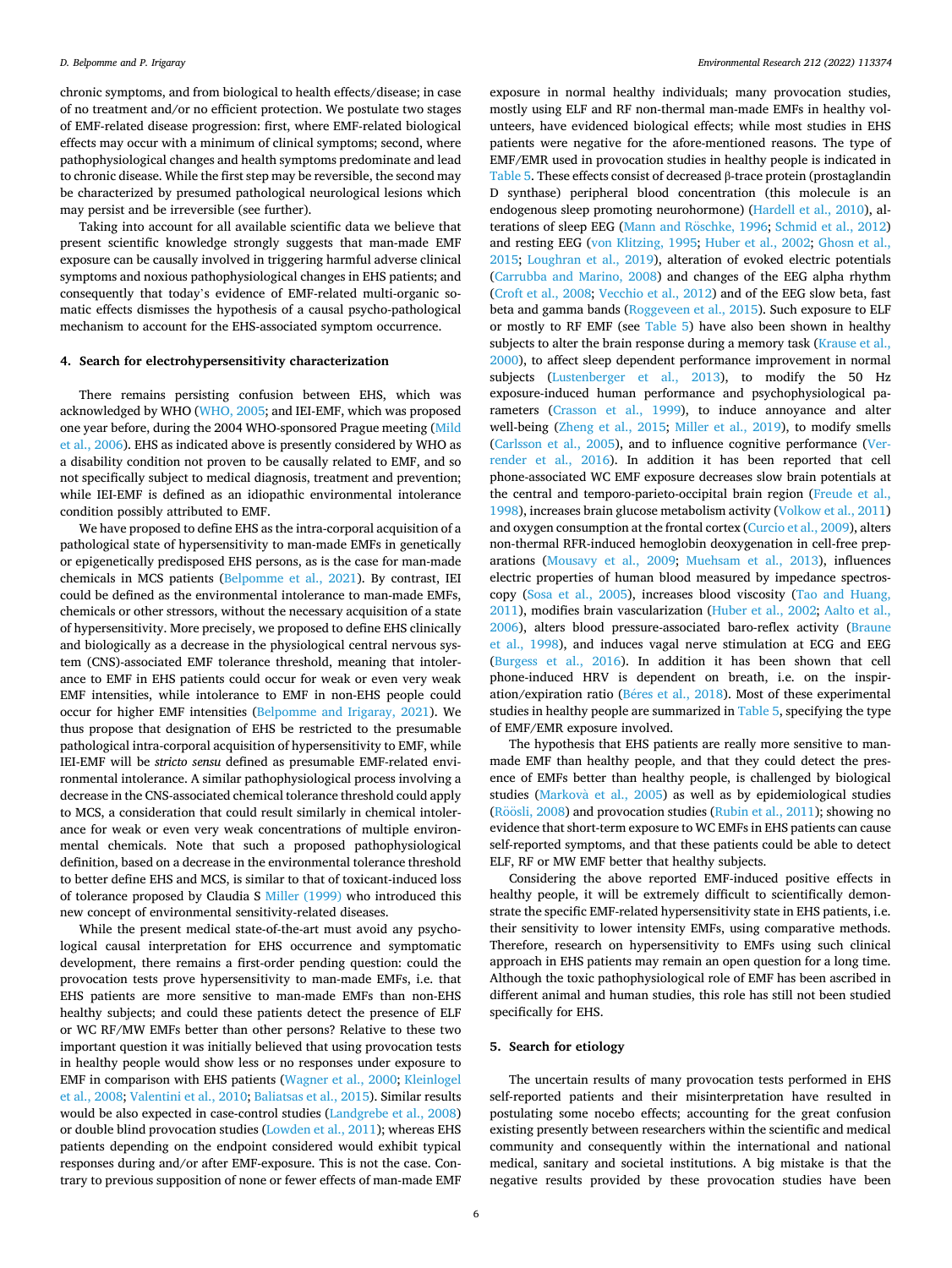<span id="page-6-0"></span>Double or single blind provocation studies or observational studies resulting in positive EMF-associated causal link in healthy volunteers.

| Authors, Year,<br>Country                           | Endpoints                                                                                              | Type of study                                                                                                                        | Evaluable cases                                                         | Results (effect of EMF exposure)                                                                                                                                                  |
|-----------------------------------------------------|--------------------------------------------------------------------------------------------------------|--------------------------------------------------------------------------------------------------------------------------------------|-------------------------------------------------------------------------|-----------------------------------------------------------------------------------------------------------------------------------------------------------------------------------|
| von Klitzing L.<br>1995                             | Changes in resting EEG                                                                                 | Observational study involving low<br>frequency (217 Hz) exposure                                                                     | 17 healthy students                                                     | Alteration in the range of alpha-activity during<br>and after exposure for some hours                                                                                             |
| (Germany)<br>Mann and<br>Roschke, 1996<br>(Germany) | Changes in sleep EEG                                                                                   | Single blind study involving RFR<br>(900 MHz) exposure                                                                               | 24 healthy male<br>volunteers                                           | Temporal pattern of cortisol secretion differs<br>between placebo and night exposure                                                                                              |
| Braune et al.,<br>1998<br>(Germany)                 | Blood pressure (BP), heart rate,<br>capillary perfusion, and subjective<br>well-being                  | Single-blind placebo-controlled<br>study involving RFR (900 MHz)<br>exposure                                                         | 7 healthy volunteers                                                    | BP associated baro-reflex with activity<br>alteration                                                                                                                             |
| Freude et al., 1998<br>(Germany)                    | Slow brain potentials (SBP)                                                                            | Single blind study involving RFR<br>(916.2 MHz) exposure                                                                             | 16 healthy young people                                                 | significant decrease of SBP in central and<br>temporo-parieto-occipital brain regions                                                                                             |
| Crasson et al.,<br>1999 (Belgium)                   | Changes in event-related potentials<br>(ERP) and EEG/psychophysiological<br>and psychological behavior | Two double blind experimental<br>studies involving 50 Hz exposure and<br>sham                                                        | 21 healthy male<br>volunteers                                           | Low level 50 Hz MF may have a slight influence<br>on ERP and reaction time under circumstances<br>of sustained attention.                                                         |
| Krause C.M. 2000<br>(Finland)<br>Croft et al., 2002 | Changes in EEG (during a memory<br>task)<br>effects of active mobile phone (MP)                        | Single blind study involving RFR<br>(902 MHz) exposure<br>Single blind cross-over study                                              | 16 healthy volunteers<br>24 healthy volunteers                          | RFR modifies the brain responses<br>MP exposure affects brain functionning                                                                                                        |
| (Autralia)<br>Huber et al., 2002                    | on the neurological system<br>Effect of EMF on waking regional                                         | involving RFR (900 MHz) exposure<br>Double blind study involving two                                                                 | 16 healthy young male                                                   | Pulse EMF increases waking rCBF and pulse                                                                                                                                         |
| (Switzerland)                                       | cerebral blood flow (rCBF) and on<br>waking and sleep EEG in humans.                                   | types of RFR (a 'base-station-like'<br>and a 'handset-like' signal) vs. sham<br>control exposure                                     | right-handed subject                                                    | modulation of EMF is necessary to induce<br>waking and sleep EEG changes                                                                                                          |
| Curcio et al., 2005<br>(Italia)                     | Effects of GSM on the neurological<br>system:                                                          | RFR (902.4 MHz) exposure                                                                                                             | 20 healthy volunteers                                                   | EMF affects normal brain functioning                                                                                                                                              |
| Carlsson et al.,<br>(2005)<br>(Sweden)              | Annoyance related to electrical and<br>chemical factors in a Swedish<br>general population             | Cross-sectional study involving<br>different electrical equipment.                                                                   | 13,604 subjects,<br>representative of the<br>population of Scania,      | Connection between environmental annoyance,<br>well-being and functional capacity                                                                                                 |
| Huber al., 2005<br>(Switzerland)                    | Effect of EMF on waking regional<br>cerebral blood flow (rCBF)                                         | Double blind study involving two<br>types of RFR (a 'base-station-like'<br>and a 'handset-like' signal) vs. sham<br>control exposure | Sweden<br>12 healthy young male<br>subjects                             | Only 'handset-like' RFR exposure affected rCBF                                                                                                                                    |
| Aalto et al., 2006<br>(Finland)                     | Effects of an active mobile phone on<br>rCBF                                                           | Double-blind, counterbalanced study<br>design with subjects performing a<br>computer-controlled verbal working<br>memory task        | 12 healthy volunteers                                                   | EMF emitted by a commercial mobile phone<br>affects rCBF in humans                                                                                                                |
| Croft et al., 2008<br>(Australia)                   | Effects of MP on the neurological<br>resting system                                                    | Double blind cross-over study. RFR<br>(895 MHz) exposure versus sham.                                                                | 120 healthy volunteers                                                  | Alpha power enhancement during MP exposure                                                                                                                                        |
| Carrubba and<br><b>Marino</b> , 2008<br>(USA)       | Evoked brain electrical potentials,<br>EEG normal humans, and patients<br>with epilepsy                | Review on different normal human<br>studies                                                                                          | Different normal human<br>studies                                       | Changes in brain activity                                                                                                                                                         |
| Curcio et al., 2009<br>(Italy)                      | Oxygenation of the frontal cortex by<br>functional near-IR spectroscopy<br>(fNIRS)                     | Double blind Case-control study of<br>GSM signal (902.4 MHz) compared<br>to sham.                                                    | 31 healthy students                                                     | Slight influence in frontal cortex                                                                                                                                                |
| Moussavy et al.,<br>2009 (Iran)                     | Structure and function of<br>hemoglobin                                                                | Experimental study involving RFR<br>(910 MHz and 940 MHz) exposure                                                                   | Human adult hemoglobin<br>prepared from human<br>RBC of healthy donors. | MP electromagnetic fields decreases oxygen<br>affinity and modifies tertiary structure of<br>hemoglobin depending on field intensity and<br>time of exposure.                     |
| Hardell et al.,<br>2010 (Sweden)                    | Effect of MP and/or cordless phone<br>on $\beta$ -trace protein blood<br>concentration                 | Observational study involving RFR<br>(MP and cordless phone)                                                                         | 62 health volunteers                                                    | Long term wireless phone use decreases $\beta$ -trace<br>protein                                                                                                                  |
| Carrubba et al.,<br>2010 (USA)                      | Effects of MP (217 Hz) on the<br>neurological system:                                                  | Double blind study                                                                                                                   | 20 healthy volunteers                                                   | MP trigger evoked potentials at the frequency of<br>217 Hz during ordinary MP use.                                                                                                |
| Lowden et al.,<br>2011 (Sweden)                     | Sleep EEG                                                                                              | RFR (884 MHz) exposure versus<br>sham double blind study                                                                             | 48 healthy volunteers                                                   | RFR exposure increases alpha range in sleep<br>EEG                                                                                                                                |
| Volkow et al.,<br>2011 (USA)                        | Brain glucose metabolism (PET-<br>scan)                                                                | Single blind study invovling 50 min<br>cell phone (837.8 MHz) exposure                                                               | 47 healthy participants                                                 | Increased brain glucose metabolism in the<br>region closest to the antenna                                                                                                        |
| Tao and Huang<br>2011 (USA)                         | <b>Blood</b> viscosity                                                                                 | Experimental study involving 1.3 T<br>magnetic pulse to a small sample of<br>blood                                                   | Human blood from<br>healthy donors                                      | After 1 min of exposure blood viscosity is<br>reduced by 33%                                                                                                                      |
| Vecchio et al.,<br>2012 (Italy)                     | Changes in GSM event-related<br>desynchronisation (ERD) at resting<br>EEG                              | Placebo controlled double blind<br>study involving RFR (902.4 MHz)<br>exposure                                                       | 11 healthy volunteers                                                   | The peak amplitude of $\alpha$ ERD and the reaction<br>time to go stimuli are modulated by the effect on<br>the cortical activity                                                 |
| Schmid et al.,<br>2012                              | Resting EEG and polysomnography<br>cognitive/behavioral endpoints                                      | Double blind cross-over study<br>invoving RFR (900 MHz) exposure                                                                     | 30 young healthy men                                                    | pulse-modulated RFR alter brain functionning                                                                                                                                      |
| (Switzerland)<br>Muehsam et al.,<br>2013 (USA)      | Structure and function of<br>hemoglobin                                                                | Experimental study involving a<br>pulse-modulated RFR (27.12 MHz)<br>or a static magnetic field exposure                             | Human adult hemoglobin<br>prepared from human<br>RBC of healthy donors. | Exposure for 10-30 min to either pulse-<br>modulated radiofrequency or static magnetic<br>field increased the rate of deoxygenation of<br>hemoglobin occurring several minutes to |

(*continued on next page*)

several hours after the end of EMF exposure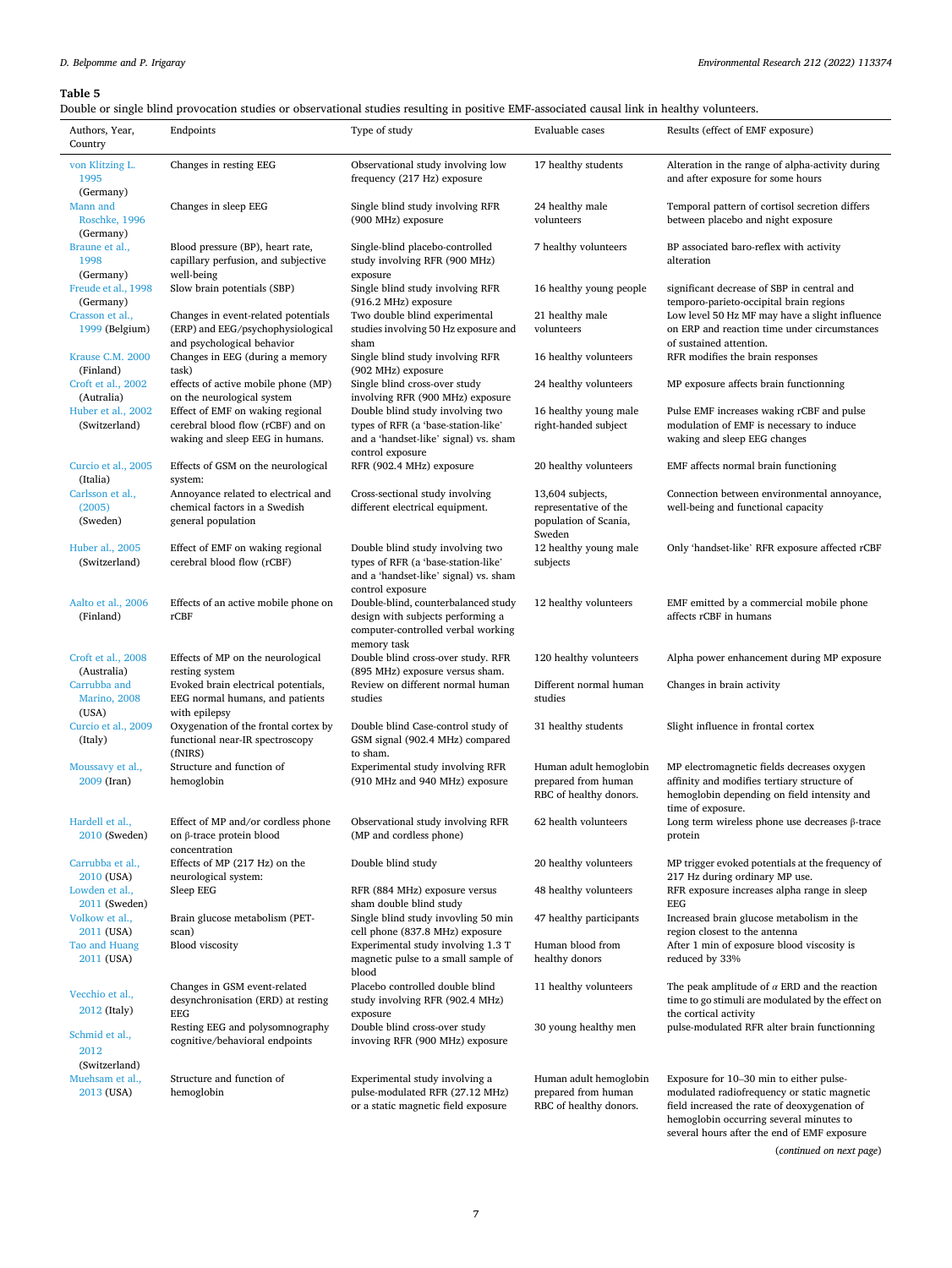**Table 5** (*continued* )

| Authors, Year,<br>Country                     | Endpoints                                                                    | Type of study                                                                               | Evaluable cases                          | Results (effect of EMF exposure)                                                                                                                               |
|-----------------------------------------------|------------------------------------------------------------------------------|---------------------------------------------------------------------------------------------|------------------------------------------|----------------------------------------------------------------------------------------------------------------------------------------------------------------|
| Lustenberger<br>et al., 2013<br>(Switzerland) | Brain activity during sleep EEG                                              | Double blind cross-over study<br>involving RFR (900 MHz) exposure                           | 16 healthy male people                   | RFR affect ongoing brain activity during sleep                                                                                                                 |
| Ghosn et al., 2015<br>(France)                | Changes in resting EEG effects of<br>GSM on the neurological system          | Double blind Case-control study<br>compared with sham invoving RFR<br>(900 MHz) exposure.   | 26 healthy volunteers                    | During exposure and post-exposure, the alpha<br>band power is significantly decreased with<br>closed eyes compared to sham.                                    |
| Roggeveen et al.,<br>2015 (UK)                | Changes in resting EEG                                                       | Single blind, cross-over study<br>involving RFR (1.9291-1.9397 GHz)<br>exposure             | 31 young female                          | All brain waves except delta change<br>significantly due to exposure of the ear, in<br>comparison to sham, with stronger effects with<br>ipsilateral exposure. |
| Burgess A.P. et al.,<br>2016 (UK)             | Resting EEG and ECG (HRV)                                                    | Blinded randomized provocation<br>study with a standardized TETRA<br>signal versus sham     | 164 police officers and 60<br>volunteers | vagal nerve stimulation at ECG and EEG                                                                                                                         |
| Verrender et al.,<br>2016<br>(Australia)      | Visual discrimination task and<br>modified Sternberg working<br>memory task, | Double blind cross-over study<br>involving pulse modulated RFR<br>(PMRF) (920 MHz) exposure | 36 healthy volunteers                    | Cognitive performance is faster relative to sham<br>in a working memory task during PMRF<br>exposure.                                                          |
| Bères et aL 2018<br>(Hungary)                 | Heart rate asymmetry (HRA) and<br>HRV parameters using repeated-<br>measures | Double-blind crossover study<br>involving RFR (1800 MHz) exposure                           | 20 healthy volunteers                    | Increased HRV under 1:1 breathing and RFR<br>exposure                                                                                                          |
| Loughran et al.,<br>2019<br>(Australia)       | Changes in resting EEG                                                       | Double blind cross-over study<br>involving RFR (920 MHz) exposure<br>versus sham            | 36 healthy volunteers                    | Alpha activity increases during high exposure<br>condition compared to sham                                                                                    |

interpreted not to arise from their incorrect methodological practice ([Blackman, 2009](#page-10-0); [Schmiedchen et al., 2019](#page-14-0); [Belpomme et al., 2021](#page-10-0)) but rather from some nocebo effect, considering EHS as a psychological disease [\(Rubin et al. 2010, 2011\)](#page-13-0). Indeed the so called nocebo effect is at best a hypothesis that needs to be confirmed by suitable experimental studies ([Belpomme et al., 2021](#page-10-0); [Belpomme and Irigaray, 2021](#page-10-0)). This has not occurred. To the contrary, on the basis on a limited number of interviews of EHS patients, it has been suspected that the psycho-societal behavior associated with EHS in these patients is secondary to disease occurrence and suffering, a consequence and not a cause of EHS [\(Die-](#page-11-0)udonné, 2016). Moreover, the molecular [\(Belpomme et al., 2015;](#page-10-0) [Iri](#page-12-0)[garay et al., 2018a;](#page-12-0) [Belpomme and Irigaray, 2020](#page-10-0)) and radiological abnormalities [\(Heuser and Heuser, 2017](#page-12-0); [Irigaray et al., 2018b](#page-12-0); [Greco,](#page-11-0)  [2020\)](#page-11-0) that have been detected in EHS patients demonstrate that EHS is a neurological somatic disease not a psychological disease. Similarly, MCS has not only been shown to be associated with increased sensitivity to multiple chemicals, but also to be caused by some initial acute or subacute toxic episodes triggered by environmental chemicals – mostly synthetic – in genetically susceptible hosts [\(Bartha et al., 1999](#page-10-0)). Therefore neither MCS nor EHS can be considered to be of psychological origin. Also, EHS may be characterized not only as a specific state of intolerance to low intensity EMFs, but also as caused by previous excessive EMF exposure. This critical interpretation was initially provided by David Carpenter by analyzing the microwave syndrome ([Car](#page-11-0)[penter, 2014,](#page-11-0) [2015](#page-11-0)). This concept was more recently developed in a review analyzing the EHS underlying mechanisms involving EMF exposure by [Y. Stein and I.G. Udasin \(2020\)](#page-14-0).

In [Table 6](#page-8-0) the prevalence expressed in percentages of EHS people relative to the overall population is estimated to range from 0.7% to 13.3%, mainly affecting on average 3%–5% of the population in many different worldwide area or countries, meaning that millions of people may in fact be affected by man-made EMF intolerance, and often by EHS. Similar worldwide figures may account for MCS ([Genuis, 2010\)](#page-11-0).

From the analysis of our data and those of the scientific literature, we now consider several strong and convincing arguments that prove EHS is caused by non-thermal anthropogenic EMF exposure.

1. EHS cannot be considered to originate from a nocebo effect i.e. be a psychiatric disease; due to the findings showing its association with somatic abnormalities such as low grade inflammation, OS, and consequent disruption/opening BBB as well as in some cases with anti-myelin Po autoimmune response [\(Belpomme et al.,](#page-10-0) 

[2015](#page-10-0); [Belpomme and Irigaray, 2021](#page-10-0)). EHS should be therefore considered a somatic disease. In addition we have shown it is associated approximately in 25% of the cases with MCS which is already considered as a somatic disorder ([Belpomme and Iri](#page-10-0)[garay, 2021\)](#page-10-0). Moreover EHS is an increasing worldwide plague, hence it is reasonably expected not to be a nocebo disease.

- 2. EHS occurrence has appeared subsequently to artificial electromagnetic environmental pollution with a seemingly progressive increasing prevalence since the use of WC technologies ([Bandara](#page-10-0)  [and Carpenter, 2018](#page-10-0)).
- 3. As indicated in [Table 6](#page-8-0) intolerance to EMF exposure including EHS occurrence is not restricted to some regional areas or to countries, but is a worldwide plague with pandemic extension, as is the case for the worldwide expansion of the EMF emitting technologies [\(Hallberg and Oberfeld, 2006](#page-11-0); [Bandara and Car](#page-10-0)[penter, 2018\)](#page-10-0).
- 4. There are many independent provocation studies proving that ELF/RF/MW EMF can biologically damage the organism and are noxious agents in healthy people (see [Table 5](#page-6-0)); while due to the use of incorrect methodology (see [Table 4](#page-4-0)) in EHS suffering patients, there is a limited number of studies showing pathophysiological changes and symptoms induction. Therefore negative provocation studies definitely cannot exclude a causal role of EMFs in EHS patients.
- 5. Several main EHS-associated symptoms such as sleep disturbance [\(Davis, 1997\)](#page-11-0), depressive tendency ([Poole et al., 1993;](#page-13-0) [Verkasalo](#page-14-0)  [et al., 1997](#page-14-0)) and suicide risk [\(Perry et al., 1981;](#page-13-0) [Johnston, 2008\)](#page-12-0) have been shown in independent epidemiological studies to result from dose-dependent EMF exposure, implying that excessive EMF exposure is the cause of these characteristic EHS-associated symptoms [\(Perry et al., 1981; Poole et al., 1993](#page-13-0); [Davis, 1997](#page-11-0); [Verkasalo et al., 1997](#page-14-0); [Johnston, 2008](#page-12-0)).
- 6. As previously reported many EHS patients are characterized by possible low grade inflammation, nitroso-oxidative stress, BBB disruption/opening and brain neurotransmitter changes [\(Bel](#page-10-0)[pomme et al. 2015, 2018](#page-10-0); [Irigaray et al., 2018a;](#page-12-0) [Belpomme and](#page-10-0)  [Irigaray, 2020](#page-10-0)); all which have been shown in laboratory animals by different independent studies to be caused by man-made EMF exposure ([Salford et al. 1994, 2003](#page-13-0); [Cao et al., 2000;](#page-11-0) [Eberhardt](#page-11-0)  [et al., 2008](#page-11-0); [Nittby et al., 2009;](#page-13-0) [Yang et al., 2012](#page-14-0); [Aboul Ezz et al.,](#page-10-0)  [2013](#page-10-0); [Megha et al. 2015a](#page-13-0), [2015b](#page-13-0); [Saili et al., 2015;](#page-13-0) [Hu et al.,](#page-12-0)  [2021](#page-12-0)).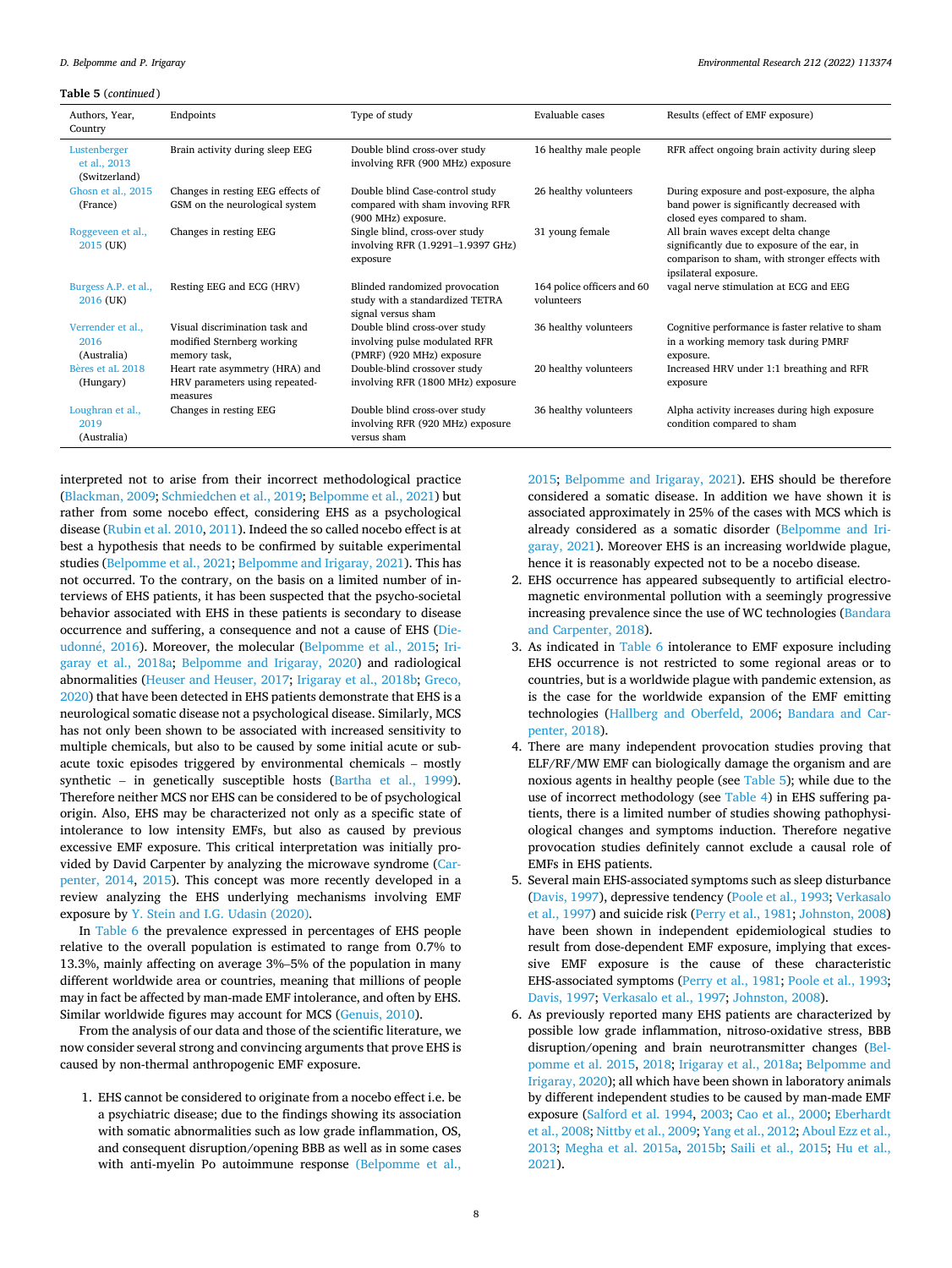<span id="page-8-0"></span>Estimated prevalence of people with self-reported intolerance to EMF and/or EHS in different countries.

| Author, Year,<br>Country                      | Year of<br>results | Sample<br>Size          | People<br>Contribution<br>Rate (%)** | Estimated % of<br>People with<br><b>EHS</b> |
|-----------------------------------------------|--------------------|-------------------------|--------------------------------------|---------------------------------------------|
| Hillert et al.<br>$(2002)$ , Sweden           | 1997               | 15,000<br>$(19 - 80)^a$ | 73                                   | 1.5                                         |
| Palmquist et al.<br>$(2014)$ , Sweden         | 2010               | 3406                    | 40                                   | 2.7                                         |
| Schreier et al.<br>(2006).<br>Switzerland     | 2004               | 2048<br>$(>14)^a$       | 55.1                                 | 5                                           |
| Röösli et al.,<br>2010a.<br>Switzerland       | 2008               | 1122<br>$(30 - 60)^a$   | 37                                   | 8.6                                         |
| Röösli et al.,<br>2010b,<br>Switzerland       | 2009               | 1122<br>$(30-60)^a$     | 37                                   | 7.7                                         |
| Blettner et al.<br>$(2009)$ ,                 | 2004               | 30,047                  | 58.6                                 | 10.3                                        |
| Germany<br>Kowall et al.<br>$(2012)$ ,        | 2004               | 30,047                  | 58.4                                 | 8.7                                         |
| Germany<br>Kowall et al.<br>(2012),           | 2006               | 30,047                  | 58.4                                 | 7.2                                         |
| Germany<br>Levallois et al.<br>$(2002)$ , USA | 1998               | 2072                    | 58.3                                 | 3.2                                         |
| Korpinen and<br>Pääkkönen,<br>2009, Finland   | 2002               | 6121                    | 40.8                                 | 0.7                                         |
| Eltiti et al. (2007),<br>UK                   | 2005               | 3633                    | 18.2                                 | 4                                           |
| Meg Tseng et al.<br>$(2011)$ , Taiwan         | 2007               | 1251                    | 11.5                                 | 13.3                                        |
| Schröttner and<br>Leitgeb (2008),<br>Austria  | 2008               | 460                     | 88                                   | 3.5                                         |
| Furubayashi et al.<br>(2009), Japan           | 2007               | 2472                    | 62.3                                 | 1.2                                         |
| Baliatsas et al.<br>(2014),<br>Netherlands    | 2011               | 5789                    | 39.6                                 | 3.5                                         |
| van Dongen et al.,<br>2014.<br>Netherlands    | Before<br>2013     | 1009                    | 60                                   | 7                                           |

<sup>a</sup> When provided age of included patients is indicated in brackets. \*\*Contribution rate is the percentage of people having answered positively to the survey.

- 7. Most EHS patients present in their past medical history excessive exposure to WC RF/MW EMFs, and/or ELF EMFs, confirming that exposure to anthropogenic EMF may be a main plausible causal factor in inducing EHS ([Belpomme and Irigaray, 2020\)](#page-10-0).
- 8. Many independent *in vitro* and *in vivo* studies demonstrate that man-made EMFs can interact with endogenous physiological electric fields which control cellular biological functions in normal organism ([Weisenseel, 1983;](#page-14-0) [Nuccitelli, 1988](#page-13-0), [2000](#page-13-0); [Borgens, 1988;](#page-11-0) [Blanchard and Blackman, 1994;](#page-10-0) [Shi and Borgens,](#page-14-0)  [1995](#page-14-0); [McCaig and Zhao, 1997;](#page-12-0) [McCaig et al., 2005;](#page-12-0) [Yao et al.,](#page-14-0)  [2009](#page-14-0); [Del Giudice et al., 2011](#page-11-0); [Funk, 2015](#page-11-0)). When applied to the whole human organism, man-made EMFs distort the physiological endogenous EMFs. They also distort the corresponding cellular functions which results in adverse biological/health effects via EMF/tissue interaction at a molecular level [\(Blank,](#page-11-0)  [2005](#page-11-0); [Vander Vorst et al., 2006](#page-14-0)). This is particularly the case for human brain, heart and muscles all being involved biologically and symptomatology in EHS, a finding confirming the multi-target causing role of man-made EMF-exposure ([Frey,](#page-11-0)  [1993](#page-11-0); [Vander Vorst et al., 2006](#page-14-0)).
- 9. It has been shown that man-made EMFs and their corresponding EMR are completely polarized and coherent, and thus differ physically from natural EMF/EMRs which are non-polarized. This key-difference may account for their harmful and toxic effects on biomolecules, cells and tissues, in contrast to natural EMFs, which are necessary for life ([Panagopoulos et al., 2015a](#page-13-0); [Panagopoulos, 2017,](#page-13-0) [2019, 2021](#page-13-0)).
- 10. The pathophysiological mechanism by which polarized and coherent (man-made) EMFs may cause neurotoxic effects is now evidenced. Many *in vitro* and *in vivo* animal ([Bas et al., 2009](#page-10-0); [Sonmez et al., 2010](#page-14-0); [Yang et al., 2012](#page-14-0); [Aldad et al., 2012](#page-10-0); [Deshmukh et al., 2013](#page-11-0); [Balassa et al., 2013;](#page-10-0) [Furtado-Filho et al.,](#page-11-0)  [2015](#page-11-0); [Megha et al., 2015a;](#page-13-0) [Zhang et al., 2015](#page-14-0); [Odaci et al., 2016](#page-13-0); [Sırav and Seyhan, 2016](#page-14-0)), and human studies [\(Gandhi et al., 1996](#page-11-0); [Cardis et al., 2008;](#page-11-0) [Dasdag et al., 2012](#page-11-0); [Belpomme et al., 2018\)](#page-10-0) evidence the neurological and mainly brain noxious effects of man-made non-thermal or micro-thermal EMFs.
- 11. At the molecular level it has been shown that non- or microthermal low-intensity/long duration EMF exposure act directly on DNA, not only by inducing DNA strand breaks or DNA fragmentation ([Lai and Singh, 1995](#page-12-0), [2004](#page-12-0); [Phillips et al., 2009](#page-13-0); [Panagopoulos, 2019;](#page-13-0) [Lai, 2021](#page-12-0)), but also by inducing chromosome alteration [\(Sekeroglu et al., 2012](#page-14-0), [2013](#page-14-0)) and chromatin modification [\(Belyaev and Kravchenko, 1994](#page-10-0); [Belyaev, 2005](#page-10-0)). In addition following genetic damage [\(Lai, 2021](#page-12-0) appendix 1 and 2) and/or epigenetic changes [\(Blank and Goodman, 1999](#page-10-0); [Belyaev,](#page-10-0)  [2005](#page-10-0): [Belyaev et al., 2006](#page-10-0); [Leone et al., 2014](#page-12-0); [Dasdag et al.,](#page-11-0)  [2015a](#page-11-0); [Dasdag et al., 2015b](#page-11-0)), EMF exposure could induce gene regulation changes [\(Lai, 2021](#page-12-0) appendix 3) and protein misfolding [\(Millenbaugh et al., 2008](#page-13-0)). In fact, multiple cell targets following external application of EMF – mostly RFR and MW EMF – to the whole organism should be considered in different tissues including the brain. It is still unclear whether these different genetic and/or epigenetic mechanisms are involved in EHS genesis, but as shown in many studies, cell free radicals production following ELF or RF EMF exposure ([Lai 2019](#page-12-0)) may take part in these alterations. We have shown that in 80% of the cases of EHS patients EHS is associated with the production of reactive oxygen species (ROS) and/or reactive nitrogen species (RNS) free radicals, suggesting that EMFs could be indirectly involved in EHS genesis [\(Irigaray et al., 2018a\)](#page-12-0).

Furthermore, it has been shown that EMFs can interact directly with DNA in a specific magnetic field responsive domain in the HSP70 promoter to induce rapid synthesis of heat-shock proteins, a finding which can account for the anti-inflammatory response reported to occur in healthy people [\(Lin et al. 1999, 2001;](#page-12-0) [Blank and Goodman, 1999](#page-10-0), [2011](#page-10-0); [Blank, 2005](#page-11-0)); a result we have also shown to occur in EHS patients ([Belpomme et al., 2015\)](#page-10-0).

12. All these different findings clearly argue for a causal role of EMF in inducing EHS directly or indirectly via ROS and/or RNS. Although EMF exposure appears to be the main cause of EHS and can explain the pathophysiological change and the symptomatic occurrence, the specific mechanism of EHS genesis, i.e. the occurrence of a decrease in the EMF intolerance threshold is still hypothetical (see further). In addition, in some EHS cases MCS may precede the occurrence of EHS. Thus we have hypothesized that chemicals may also be implicated as causing agents in EHS genesis in a limited number of cases (11%) ([Belpomme and Iri](#page-10-0)[garay, 2020](#page-10-0)). Additionally in conjunction with the causal role of EMF and/or chemicals there may be some independent risk factors associated with EHS genesis, such as a preexisting depression, a psychiatric comorbidity ([Meg Tseng et al., 2011\)](#page-13-0), a previous brain trauma, a possible acquired immunosuppression-associated opportunistic infection, or a congenital malformation; which could further the EMF- and/or chemical-related EHS genesis in genetically and/or epigenetically predisposed individuals. Future research must focus on these different risk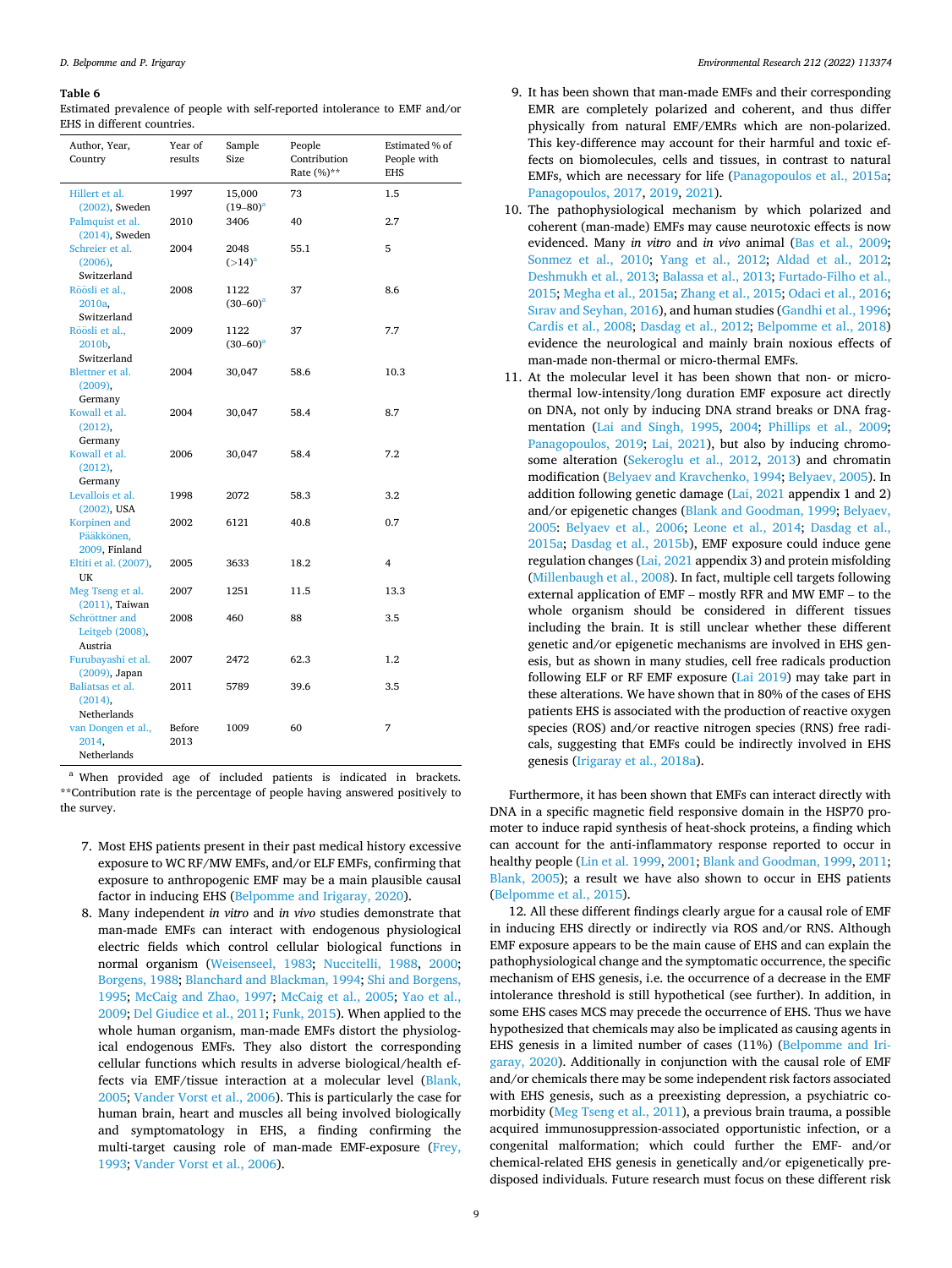factors with appropriate epidemiological studies and suitable bioclinical methods.

# **6. Hypothetical biophysical mechanisms specifically involved in EHS genesis**

There are some further indications supporting the hypothesis of a particular biophysical mechanism, accounting specifically for a causal role of EMF in inducing hypersensitivity:

- (a) due to the presence of electromagnetic receptors, as in bacteria and many animals, humans are all sensitive to EMFs, but normally not hypersensitive. Such receptors have been identified as "cryptochroms" in animal retina ([Gegear et al., 2010](#page-11-0); [Grehl et al.,](#page-11-0)  [2016](#page-11-0)) and as "magnetosomes" in the human brain (particularly in the hippocampus) and in the meninges [\(Kirschvink et al., 1992a](#page-12-0); [Dunn et al., 1995;](#page-11-0) [Maher et al., 2016](#page-12-0)). Magnetosomes are located mainly in areas thought to correspond to the observed EHS-associated pathophysiological abnormalities and clinical symptoms (hippocampus and meninges) in EHS patients. These latter receptors have been shown to contain ferrous magnetite (graigite) and maghemite crystals ([Kirschvink et al., 1992a\)](#page-12-0) which have been thought to sense EMFs. Moreover, biogenic magnetite has been shown to be associated with ferromagnetic resonance and to absorb EMFs, hence it can be a mechanism capable of producing some biological response under the influence of EMF ([Kirschvink et al., 1992b;](#page-12-0) [Johnsen and Lohmann,](#page-12-0)  [2005](#page-12-0)). Since these receptors are basically constituted of minerals they are thought to sense not only natural ELF, i.e. the Earth's magnetic field but also man-made polarized static ELF EMF and man-made ELF-associated RFR. Humans may have indeed a geomagnetic sensory neurologic system as do many other animals. But most of them are not consciously aware of the Earth's magnetic field that is encountered in everyday life [\(Wang et al.,](#page-14-0)  [2019](#page-14-0)). Possibly they have lost this shared magnetic sensory system due to the development of some hypothetical adaptive protection systems. The alteration (or destruction) of this putative anti-EMF adaptive neurologic system by excessive man-made EMF exposure (see further) may explain occurence of hyper-sensitivity to EMF by restoring the remnant primordial sensing effect of magnetosomes. Restoration of other hypothetical EMF sensing receptors might be involved to account for the particular state of EHS.
- (b) At a molecular level it has been theorized that the voltage-gated ion channels (VGICs) in cell membranes could be a possible target for polarized and coherent (man-made) EMFs [\(Bawin and Adey,](#page-10-0)  [1976](#page-10-0); [Liburdy, 1992;](#page-12-0) [Walleczek, 1992](#page-14-0); [Balcavage et al., 1996](#page-10-0); [Panagopoulos et al., 2002,](#page-13-0) [2015b](#page-13-0), [2021](#page-13-0)). It has been proposed that biogenic magnetite, under the influence of EMF can open such VGICs ([Kirschvink et al., 1992b](#page-12-0); [Johnsen and Lohmann,](#page-12-0)  [2005](#page-12-0)). But the VGICs physicochemical process which mainly involves calcium ions ([Bawin and Adey 1976](#page-10-0); [Liburdy, 1992](#page-12-0); [Walleczek, 1992;](#page-14-0) [Pall, 2013\)](#page-13-0), has been thought to be applied to all cells in the organism. Therefore, it cannot explain the unique sensing mechanism/effect of EHS and the particular EHS-associated pathophysiological changes observed in the CNS; specifically in the hippocampus and the meninges. Other EMF-induced mechanisms/effects may be involved;
- (c) It has been shown in laboratory animals that EMFs and/or chemicals can particularly damage neurons [\(Frey, 1993;](#page-11-0) [Red](#page-13-0)[mayne and Johansson, 2014](#page-13-0); [Megha et al. 2015a,](#page-13-0) [2015b](#page-13-0)), and change the neurotransmitter and synapse-related protein concentrations particularly in the hippocampus [\(Bas et al., 2009](#page-10-0); [Leone et al., 2014](#page-12-0); [Teimori et al., 2016;](#page-14-0) [Tan et al., 2019](#page-14-0)). Moreover, neurons are more vulnerable to EMF-induced apoptosis than other cells in the organism ([Salford et al., 2003](#page-13-0);

[Joubert et al., 2008](#page-12-0); [Sonmez et al., 2010; Zuo et al., 2014;](#page-14-0) [Odaci](#page-13-0)  [et al., 2016;](#page-13-0) [Eghlidospour et al., 2017\)](#page-11-0). Since as previously defined EHS appears clinically to be an acquired and persisting state, our hypothesis is that man-made EMFs and/or marketed chemicals in EHS patients may have permanently altered or destroyed neurons of the adaptive protective system, and their neuronal circuits in the brain, possibly in the hippocampus [\(Belpomme and Irigaray, 2020](#page-10-0)). This is a path for further biophysical and pathophysiological research efforts in order to better characterize (hyper)sensitivity of EHS and/or MCS, to eventually validate our proposed hypothesis via further specific CNS neurological investigations.

# **7. Discussion**

By using several biomarkers in the peripheral blood and urine, and suitable cerebral imaging techniques [\(Irigaray et al., 2018b;](#page-12-0) [Belpomme](#page-10-0)  [and Irigaray, 2021\)](#page-10-0), we have previously evidenced that EHS is a brain pathological disorder which can be objectively diagnosed and treated. Moreover, it has been shown that, although they differ in their etiology and pathogenesis, both EHS and MCS share a similar clinical and biological signature, so they must be considered medically as parts of a particular unique environmental intolerance-related neurological syndrome [\(Belpomme et al., 2015\)](#page-10-0). This is what many scientists recently agreed to in a scientific consensus report stipulating the critical role of biomarkers and imaging to study EHS [\(Belpomme et al., 2021\)](#page-10-0). Our finding on EHS mainly based on the use of biomarkers and suitable imaging techniques must however be confirmed by other studies. But we show here that the present research progress results in the acknowledgment of EHS as a real pathological disorder caused by EMF exposure. Indeed further research efforts should be made to prove definitely the causal role of EMFs in triggering EHS-associated symptoms and EHS genesis itself. However, the different and independent data that we have provided fulfill the causation criteria proposed by WHO ([WHO, 2006\)](#page-14-0) because a) they include a dose-response effect of the main EHS-associated symptoms in epidemiological studies, b) they testify that the biological changes of *in vitro* and *in vivo* laboratory animals exposed to man-made EMFs are similar to what is observed in EHS patients, c) they also evidence an EHS-associated non-thermal or micro-thermal pathophysiological mechanism accounting for symptom occurrence, and d) above all they fully obey the general scientific principles used by different independent research teams. The data therefore supports the role of man-made EMFs as a causal agent of EHS. In addition, it is clearly demonstrated in different independent studies using provocation tests, that EMFs are noxious for healthy people. Consequently, there are sufficient established facts to strongly recommend protective measures against the present man-made electromagnetic pollution, using the precautionary principle to protect in particular pregnant women, infants, children, teenagers and young adults in all countries worldwide.

Given the seven billion people worldwide – most using cordless phones and/or mobile phones, Wi-Fi, and other wireless devices – and given the present and future development of 5G ([Hardell and Nyberg,](#page-12-0)  [2020;](#page-12-0) [Hardell and Carlberg, 2020](#page-11-0); [Pall, 2021](#page-13-0)), it is expected that the prevalence of EMF intolerance and EHS will significantly increase worldwide in the next few years. However, because the figures indicated in [Table 6](#page-8-0) are estimations based on no objective criteria for identifying EHS ([Hallberg and Oberfeld, 2006](#page-11-0)), we believe these data require confirmation by more objective evaluations. Although the reported EHS prevalence figures are only estimations, it is expected that EMF intolerance and EHS prevalence will continue to grow, in as much as the manufacturers of WC technologies and chemical industries will continue developing their products.

As reported in this overview, since the 2005 and 2014 WHO official publications, much progress has been made in the identification and understanding of EHS (and MCS) as pathological disorders and the bioclinical health effects of man-made EMFs and/or chemicals on the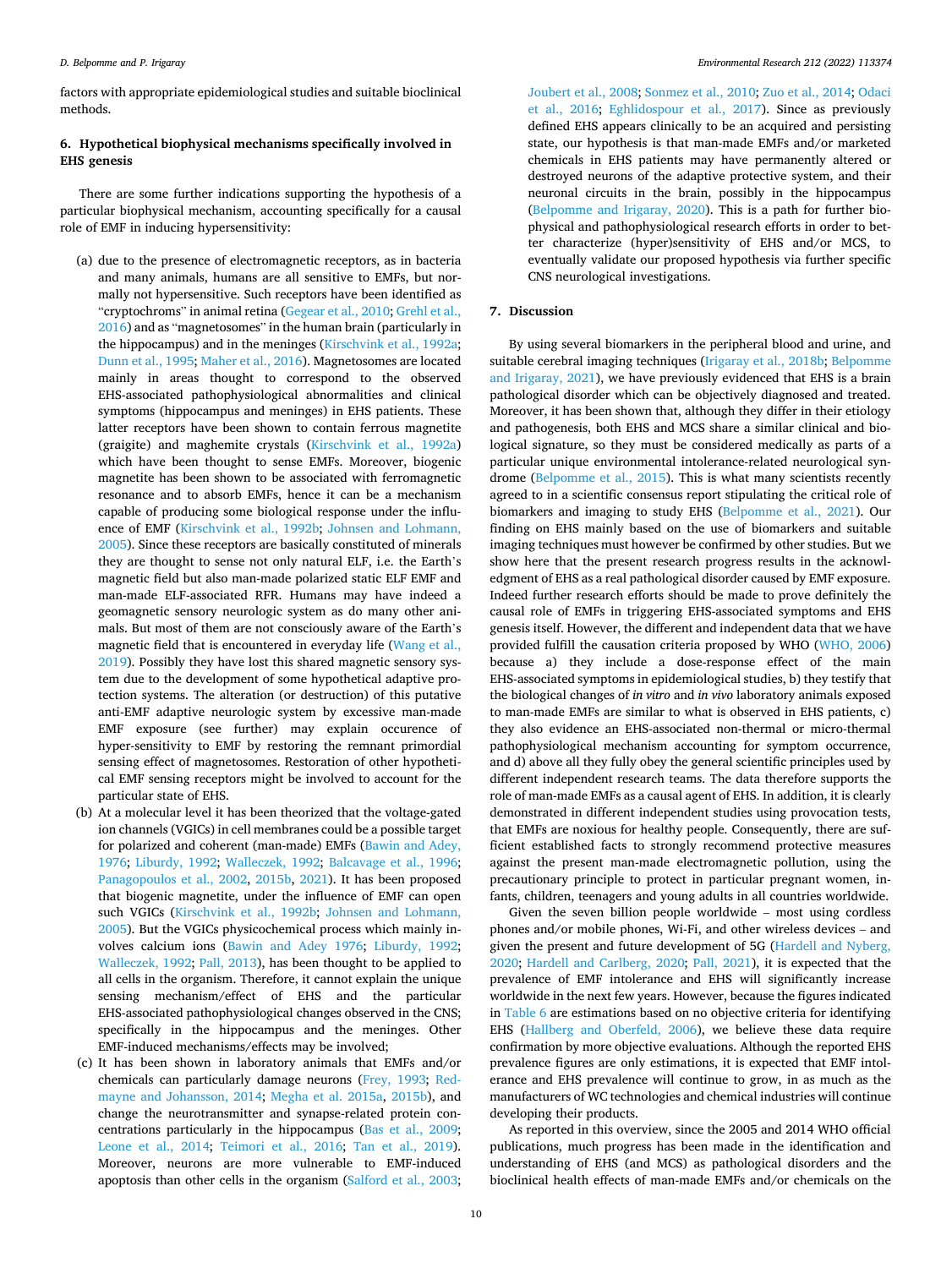<span id="page-10-0"></span>organism. But EHS and MCS have still not been adequately acknowledged by WHO. The non-thermal or micro-thermal health effects of man-made EMF exposure evidenced in animals as well as in humans and their physico-chemical mechanisms of action [\(Pall, 2013](#page-13-0); [Yakymenko](#page-14-0)  [et al., 2016](#page-14-0); Belpomme and Irigaray, 2020; [Panagopoulos et al., 2021\)](#page-13-0) should be considered by WHO. Contrary to the unrealistic claims by the International Commission on Non-Ionizing Radiation Protection (ICNIRP), who still denies the existence of non- or micro-thermal biological and toxic health effects of man-made EMFs ([ICNIRP, 1998](#page-12-0), [2010](#page-12-0), [2020\)](#page-12-0), we emphasize again that critical research progress has recently been made, making non- and micro-thermal EMF effects today a common acknowledgment among scientists and civil society people, as testified by many international scientific appeals calling for a reasonable limitation of electromagnetic pollution and the deletion or a *moratorium*  of 5G development [\(Hardell and Nyberg, 2020;](#page-12-0) [Hardell and Carlberg,](#page-11-0)  [2020;](#page-11-0) [Pall, 2021](#page-13-0)). Indeed, it appears that the non- or micro-thermal EMF-related toxic health effects (in addition to the MCS-related environmental effects) are the cause of EHS pathogenesis and etiology, as is also a possible cause of cancer [\(Hardell et al., 1995;](#page-12-0) [IARC, 2002;](#page-12-0) Belpomme et al., 2007; [IARC, 2013;](#page-12-0) [Hardell et al., 2013](#page-11-0)).

Furthermore, the health care needs of people with environmental sensitivities such as EHS or MCS should be determined and developed in the present socioeconomic environment and medical challenge [\(Gibson](#page-11-0)  [et al., 2015\)](#page-11-0).

Today's level of scientific knowledge engenders a great ethical responsibility of scientists and governments and of national and international health bodies to uncover the adverse health effects of the increasing man-made EMF exposure and warn on the emerging and growing worldwide EHS and MCS global plagues. This means that suitable public health measures must urgently be taken to recognize EHS and MCS as new pathologies and decrease EMF-exposure.

We therefore strongly ask WHO to add EHS and MCS in the future versions of the WHO International Classification of Diseases on the basis on their clinical and pathophysiological identification, just as has already been done for other recognized diseases.

### **Funding**

This research was funded by the European Cancer and Environment Research Institute (ECERI) grant number 0001092020.

#### **Declaration of competing interest**

The authors declare that they have no known competing financial interests or personal relationships that could have appeared to influence the work reported in this paper.

# **References**

- [Aalto, S., Haarala, C., Brück, A., Sipil](http://refhub.elsevier.com/S0013-9351(22)00701-0/sref1)ä, H., Hämäläinen, H., Rinne, J.O., 2006. Mobile [phone affects cerebral blood flow in humans. J. Cerebr. Blood Flow Metabol. 26,](http://refhub.elsevier.com/S0013-9351(22)00701-0/sref1)  885–[890](http://refhub.elsevier.com/S0013-9351(22)00701-0/sref1).
- [Aboul Ezz, H.S., Khadrawy, Y.A., Ahmed, N.A., Radwan, N.M., El Bakry, M.M., 2013. The](http://refhub.elsevier.com/S0013-9351(22)00701-0/sref2)  [effect of pulsed electromagnetic radiation from mobile phone on the levels of](http://refhub.elsevier.com/S0013-9351(22)00701-0/sref2)  [monoamine neurotransmitters in four different areas of rat brain. Eur. Rev. Med.](http://refhub.elsevier.com/S0013-9351(22)00701-0/sref2)  [Pharmacol. Sci. 17, 1782](http://refhub.elsevier.com/S0013-9351(22)00701-0/sref2)–1788.
- Alasdair, P., 2002. Peer Review and Quality of Science. Comments Posted at 07/08/2006 on Powerwatch Website. [https://www.powerwatch.org.uk/columns/aphilips/index.](https://www.powerwatch.org.uk/columns/aphilips/index.asp)  asp
- [Aldad, T.S., Gan, G., Gao, X.B., Taylor, H.S., 2012. Fetal radiofrequency radiation](http://refhub.elsevier.com/S0013-9351(22)00701-0/sref4) [exposure from 800-1900 mhz-rated cellular telephones affects neurodevelopment](http://refhub.elsevier.com/S0013-9351(22)00701-0/sref4) [and behavior in mice. Sci. Rep. 2, 312](http://refhub.elsevier.com/S0013-9351(22)00701-0/sref4).
- [Arnetz, B.B., Akerstedt, T., Hillert, L., Lowden, A., Kuster, N., Wiholm, C., 2007. The](http://refhub.elsevier.com/S0013-9351(22)00701-0/sref5) [effects of 884 MHz GSM wireless communication signals on self-reported symptom](http://refhub.elsevier.com/S0013-9351(22)00701-0/sref5) [and sleep \(EEG\). An experimental provocation study. PIERS Online 3, 1148](http://refhub.elsevier.com/S0013-9351(22)00701-0/sref5)–1150.
- [Auvinen, A., Feychting, M., Ahlbom, A., et al., 2019. Headache, tinnitus and hearing loss](http://refhub.elsevier.com/S0013-9351(22)00701-0/sref6)  [in the international cohort study of mobile phone use and health \(COSMOS\) in](http://refhub.elsevier.com/S0013-9351(22)00701-0/sref6) [Sweden and Finland. Int. J. Epidemiol. 48, 1567](http://refhub.elsevier.com/S0013-9351(22)00701-0/sref6)–1579.
- Balassa, T., Varró, [P., Elek, S., Drozdovszky, O., Szemerszky, R., Vil](http://refhub.elsevier.com/S0013-9351(22)00701-0/sref7)ági, I., Bárdos, G., [2013. Changes in synaptic efficacy in rat brain slices following extremely low-](http://refhub.elsevier.com/S0013-9351(22)00701-0/sref7)

[frequency magnetic field exposure at embryonic and early postnatal age. Int. J. Dev.](http://refhub.elsevier.com/S0013-9351(22)00701-0/sref7)  [Neurosci. 31, 724](http://refhub.elsevier.com/S0013-9351(22)00701-0/sref7)–730.

- [Balcavage, W.X., Alvager, T., Swez, J., Goff, C.W., Fox, M.T., Abdullyava, S., King, M.W.,](http://refhub.elsevier.com/S0013-9351(22)00701-0/sref8)  [1996. A mechanism for action of extremely low frequency electromagnetic fields on](http://refhub.elsevier.com/S0013-9351(22)00701-0/sref8)  [biological systems. Biochem. Biophys. Res. Commun. 222, 374](http://refhub.elsevier.com/S0013-9351(22)00701-0/sref8)–378.
- [Baliatsas, C., Bolte, J., Yzermans, J., Kelfkens, G., Hooiveld, M., Lebret, E., van Kamp, I.,](http://refhub.elsevier.com/S0013-9351(22)00701-0/sref9)  [2015. Actual and perceived exposure to electromagnetic fields and non-specific](http://refhub.elsevier.com/S0013-9351(22)00701-0/sref9) [physical symptoms: an epidemiological study based on self-reported data and](http://refhub.elsevier.com/S0013-9351(22)00701-0/sref9)  [electronic medical records. Int. J. Hyg Environ. Health 218, 331](http://refhub.elsevier.com/S0013-9351(22)00701-0/sref9)–344.
- [Baliatsas, C., van Kamp, I., Hooiveld, M., Yzermans, J., Lebret, E., 2014. Comparing non](http://refhub.elsevier.com/S0013-9351(22)00701-0/sref10)specific physical symptoms in environmentally sensitive patients: prevalence [duration, functional status and illness behavior. J. Psychosom. Res. 76, 405](http://refhub.elsevier.com/S0013-9351(22)00701-0/sref10)–413.
- [Baliatsas, C., Van Kamp, I., Lebret, E., Rubin, G.J., 2012. Idiopathic environmental](http://refhub.elsevier.com/S0013-9351(22)00701-0/sref11) [intolerance attributed to electromagnetic fields \(IEI-EMF\): a systematic review of](http://refhub.elsevier.com/S0013-9351(22)00701-0/sref11)  [identifying criteria. BMC Publ. Health 12, 643.](http://refhub.elsevier.com/S0013-9351(22)00701-0/sref11)
- [Bandara, P., Carpenter, D.O., 2018. Planetary electromagnetic pollution: it is time to](http://refhub.elsevier.com/S0013-9351(22)00701-0/sref12)  [assess its impact. Lancet Planet. Health 2, e512](http://refhub.elsevier.com/S0013-9351(22)00701-0/sref12)–e514.
- [Bartha, L., Baumzweiger, W., Buscher, D.S., Callender, T., Dahl, K.A., Davidoff, A.,](http://refhub.elsevier.com/S0013-9351(22)00701-0/sref13)  [Donnay, A., Edelson, S.B., Elson, B.D., Elliott, E., Flayhan, D.P., Heuser, G., Keyl, P.](http://refhub.elsevier.com/S0013-9351(22)00701-0/sref13)  [M., Kilburn, K.H., et al., 1999. Multiple chemical sensitivity: a 1999 consensus. Arch.](http://refhub.elsevier.com/S0013-9351(22)00701-0/sref13)  [Environ. Health 54, 147](http://refhub.elsevier.com/S0013-9351(22)00701-0/sref13)–149.
- [Bas, O., Odaci, E., Kaplan, S., Acer, N., Ucok, K., Colakoglu, S., 2009. 900 MHz](http://refhub.elsevier.com/S0013-9351(22)00701-0/sref14)  [electromagnetic field exposure affects qualitative and quantitative features of](http://refhub.elsevier.com/S0013-9351(22)00701-0/sref14) [hippocampal pyramidal cells in the adult female rat. Brain Res. 1265, 178](http://refhub.elsevier.com/S0013-9351(22)00701-0/sref14)-185.
- [Bawin, S.M., Adey, W.R., 1976. Sensitivity of calcium binding in cerebral tissue to weak](http://refhub.elsevier.com/S0013-9351(22)00701-0/sref15)  [environmental electric fields oscillating at low frequency. Proc. Natl. Acad. Sci. U. S.](http://refhub.elsevier.com/S0013-9351(22)00701-0/sref15)  [A 73, 1999](http://refhub.elsevier.com/S0013-9351(22)00701-0/sref15)–2003.
- [Bell, R.D., Zlokovic, B.V., 2009. Neurovascular mechanisms and blood-brain barrier](http://refhub.elsevier.com/S0013-9351(22)00701-0/sref16)  disorder in Alzheimer'[s disease. Acta Neuropathol. 118, 103](http://refhub.elsevier.com/S0013-9351(22)00701-0/sref16)–113.
- [Belpomme, D., Irigaray, P., 2020. Electrohypersensitivity as a newly identified and](http://refhub.elsevier.com/S0013-9351(22)00701-0/sref17) [characterized neurologic pathological disorder: how to diagnose, treat, and prevent](http://refhub.elsevier.com/S0013-9351(22)00701-0/sref17)  [it. Int. J. Mol. Sci. 21, 1915.](http://refhub.elsevier.com/S0013-9351(22)00701-0/sref17)
- Belpomme, D., Irigaray, P., 2021. Why scientifically unfounded and misleading claim should be dismissed to make true research progress in the acknowledgment of electrohypersensibility as a new worldwide emerging pathology. Rev. Environ. Health. [https://doi.org/10.1515/reveh-2021-0104.](https://doi.org/10.1515/reveh-2021-0104)
- [Belpomme, D., Campagnac, C., Irigaray, P., 2015. Reliable disease biomarkers](http://refhub.elsevier.com/S0013-9351(22)00701-0/sref19) [characterizing and identifying electrohypersensitivity and multiple chemical](http://refhub.elsevier.com/S0013-9351(22)00701-0/sref19) [sensitivity as two etiopathogenic aspects of a unique pathological disorder. Rev.](http://refhub.elsevier.com/S0013-9351(22)00701-0/sref19) [Environ. Health 30, 251](http://refhub.elsevier.com/S0013-9351(22)00701-0/sref19)–271.
- Belpomme, D., Campagnac, C., Irigaray, P., 2016. Corrigendum to: reliable disease biomarkers characterizing and identifying electrohypersensitivity and multiple chemical sensitivity as two etiopathogenic aspects of a unique pathological disorder. Rev. Environ. Health. <https://doi.org/10.1515/reveh-2015-8888>.
- [Belpomme, D., Carlo, G.L., Irigaray, P., Carpenter, D.O., Hardell, L., Kundi, M.,](http://refhub.elsevier.com/S0013-9351(22)00701-0/sref21)  [Belyaev, I., Havas, M., Adlkofer, F., Heuser, G., Miller, A.B., Caccamo, D., De](http://refhub.elsevier.com/S0013-9351(22)00701-0/sref21) [Luca, C., von Klitzing, L., Pall, M.L., Bandara, P., Stein, Y., Sage, C., Soffritti, M.,](http://refhub.elsevier.com/S0013-9351(22)00701-0/sref21)  [Davis, D., Moskowitz, J.M., Mortazavi, S.M.J., Herbert, M.R., Moshammer, H.,](http://refhub.elsevier.com/S0013-9351(22)00701-0/sref21) Ledoigt, G., Turner, R., Tweedale, A., Muñoz-Calero, P., Udasin, I., Koppel, T., [Burgio, E., Vorst, A.V., 2021. The critical importance of molecular biomarkers and](http://refhub.elsevier.com/S0013-9351(22)00701-0/sref21) [imaging in the study of electrohypersensitivity. A scientific consensus international](http://refhub.elsevier.com/S0013-9351(22)00701-0/sref21)  [report. Int. J. Mol. Sci. 22, 7321.](http://refhub.elsevier.com/S0013-9351(22)00701-0/sref21)
- [Belpomme, D., Hardell, L., Belyaev, I., Burgio, E., Carpenter, D.O., 2018. Thermal and](http://refhub.elsevier.com/S0013-9351(22)00701-0/sref22) [non-thermal health effects of low intensity non-ionizing radiation: an international](http://refhub.elsevier.com/S0013-9351(22)00701-0/sref22) [perspective. Environ. Pollut. 242, 643](http://refhub.elsevier.com/S0013-9351(22)00701-0/sref22)–658.
- [Belpomme, D., Irigaray, P., Hardell, L., Montagnier, L., Epstein, S.S., Clapp, R., Sasco, A.](http://refhub.elsevier.com/S0013-9351(22)00701-0/sref23)  [J., 2007. The multitude and diversity of exogenous carcinogens. Environ. Res. 105,](http://refhub.elsevier.com/S0013-9351(22)00701-0/sref23)  414–[429](http://refhub.elsevier.com/S0013-9351(22)00701-0/sref23).
- [Belyaev, I., 2005. Non-thermal biological effects of microwaves. Microwave Review 11,](http://refhub.elsevier.com/S0013-9351(22)00701-0/sref24)  3–[29.](http://refhub.elsevier.com/S0013-9351(22)00701-0/sref24)
- Belyaev, I.Y., Koch, C.B., Terenius, O., Roxström-Lindquist, K., Malmgren, L.O., H [Sommer, W., Salford, L.G., Persson, B.R., 2006. Exposure of rat brain to 915 MHz](http://refhub.elsevier.com/S0013-9351(22)00701-0/sref25) [GSM microwaves induces changes in gene expression but not double stranded DNA](http://refhub.elsevier.com/S0013-9351(22)00701-0/sref25)  [breaks or effects on chromatin conformation. Bioelectromagnetics 27, 295](http://refhub.elsevier.com/S0013-9351(22)00701-0/sref25)–306.
- Belyaev, I.Y., Kravchenko, V.G., 1994. Resonance effect of low-intensity millimeter waves on the chromatin conformational state of rat thymocytes. Z. Naturforsch. C 49, 352–358.<https://doi.org/10.1515/znc-1994-5-612>.
- Béres, S., Németh, Á., Ajtay, Z., Kiss, I., Németh, B., Hejjel, L., 2018. Cellular phone [irradiation of the head affects heart rate variability depending on inspiration/](http://refhub.elsevier.com/S0013-9351(22)00701-0/sref26) [expiration ratio. In Vivo 32, 1145](http://refhub.elsevier.com/S0013-9351(22)00701-0/sref26)–1153.
- [Bergqvist, U., Vogel, E., 1997. Possible health implications of subjective symptoms and](http://refhub.elsevier.com/S0013-9351(22)00701-0/sref27) [electromagnetic fields. In: A Report Prepared by a European Group of Experts for the](http://refhub.elsevier.com/S0013-9351(22)00701-0/sref27)  European Commission, DGV; Arbete Och Hälsa, vol. 19. Swedish National Institute [for Working Life, Stockholm, Sweden. ISBN 91-7045-438-8.](http://refhub.elsevier.com/S0013-9351(22)00701-0/sref27)
- [Bergqvist, U.O., 1984. Video display terminals and health. A technical and medical](http://refhub.elsevier.com/S0013-9351(22)00701-0/sref28) [appraisal of the state of the art. Scand. J. Work. Environ. Health 10, 1](http://refhub.elsevier.com/S0013-9351(22)00701-0/sref28)–87.
- [Blackman, C., 2009. Cell phone radiation: evidence from ELF and RF studies supporting](http://refhub.elsevier.com/S0013-9351(22)00701-0/sref29)  [more inclusive risk identification and assessment. Pathophysiology 16, 205](http://refhub.elsevier.com/S0013-9351(22)00701-0/sref29)–216.
- [Blanchard, J.P., Blackman, C.F., 1994. Clarification and application of an ion parametric](http://refhub.elsevier.com/S0013-9351(22)00701-0/sref30)  [resonance model for magnetic field interactions with biological systems.](http://refhub.elsevier.com/S0013-9351(22)00701-0/sref30)  [Bioelectromagnetics 15, 217](http://refhub.elsevier.com/S0013-9351(22)00701-0/sref30)–238.
- [Blank, M., Goodman, R., 1999. Electromagnetic fields may act directly on DNA. J. Cell.](http://refhub.elsevier.com/S0013-9351(22)00701-0/sref31)  [Biochem. 75, 369](http://refhub.elsevier.com/S0013-9351(22)00701-0/sref31)–374.
- [Blank, M., Goodman, R., 2011. DNA is a fractal antenna in electromagnetic fields. Int. J.](http://refhub.elsevier.com/S0013-9351(22)00701-0/sref32)  [Radiat. Biol. 87, 409](http://refhub.elsevier.com/S0013-9351(22)00701-0/sref32)–415.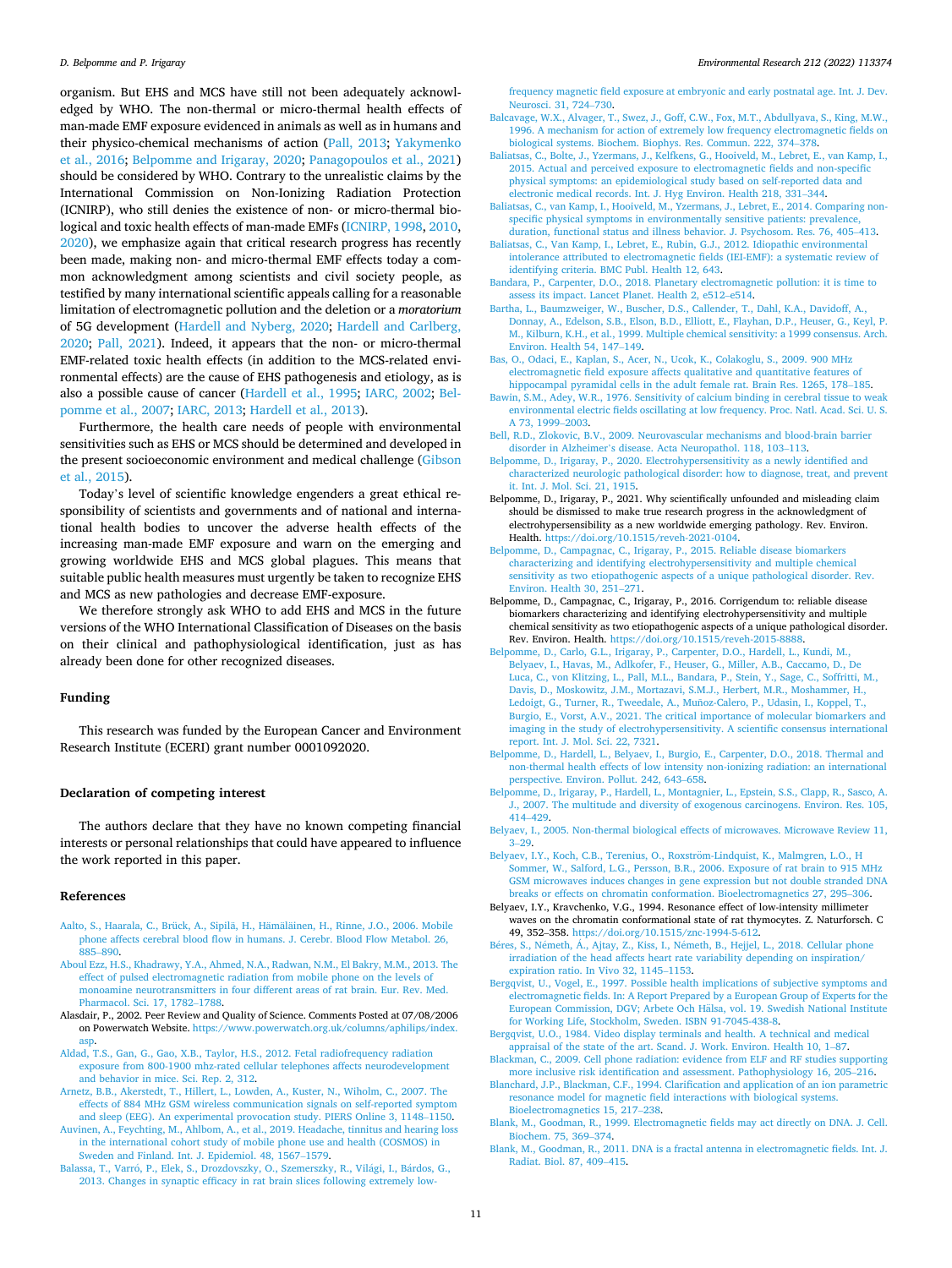<span id="page-11-0"></span>[Blank, M., 2005. Do electromagnetic fields interact with electrons in the Na,K-ATPase?](http://refhub.elsevier.com/S0013-9351(22)00701-0/sref33) [Bioelectromagnetics 26, 677](http://refhub.elsevier.com/S0013-9351(22)00701-0/sref33)–683.

[Blettner, M., Schlehofer, B., Breckenkamp, J., Kowall, B., Schmiedel, S., Reis, U.,](http://refhub.elsevier.com/S0013-9351(22)00701-0/sref34) [Potthoff, P., Schüz, J., Berg-Beckhoff, G., 2009. Mobile phone base stations and](http://refhub.elsevier.com/S0013-9351(22)00701-0/sref34)  [adverse health effects: phase 1 of a population-based, cross-sectional study in](http://refhub.elsevier.com/S0013-9351(22)00701-0/sref34)  [Germany. Occup. Environ. Med. 66, 118](http://refhub.elsevier.com/S0013-9351(22)00701-0/sref34)–123.

[Borgens, R.B., 1988. Stimulation of neuronal regeneration and development by steady](http://refhub.elsevier.com/S0013-9351(22)00701-0/sref35)  [electrical fields. In: Waxman, S.G. \(Ed.\), Advances in Neurology, 47; Functional](http://refhub.elsevier.com/S0013-9351(22)00701-0/sref35)  [Recovery in Neurological Disease. Raven Press, New York.](http://refhub.elsevier.com/S0013-9351(22)00701-0/sref35)

[Braune, S., Wrocklage, C., Raczek, J., Gailus, T., Lücking, C.H., 1998. Resting blood](http://refhub.elsevier.com/S0013-9351(22)00701-0/sref36) [pressure increase during exposure to a radio-frequency electromagnetic field. Lancet](http://refhub.elsevier.com/S0013-9351(22)00701-0/sref36)  [351, 1857](http://refhub.elsevier.com/S0013-9351(22)00701-0/sref36)–1858.

[Burgess, A.P., Fouquet, N.C., Seri, S., Hawken, M.B., Heard, A., Neasham, D., Little, M.P.,](http://refhub.elsevier.com/S0013-9351(22)00701-0/sref37)  [Elliott, P., 2016. Acute Exposure to Terrestrial Trunked Radio \(TETRA\) has effects on](http://refhub.elsevier.com/S0013-9351(22)00701-0/sref37)  [the electroencephalogram and electrocardiogram, consistent with vagal nerve](http://refhub.elsevier.com/S0013-9351(22)00701-0/sref37) [stimulation. Environ. Res. 150, 461](http://refhub.elsevier.com/S0013-9351(22)00701-0/sref37)–469.

[Cao, Z., Zhang, H., Tao, Y., Liu, J., 2000. Effects of microwave radiation on lipid](http://refhub.elsevier.com/S0013-9351(22)00701-0/sref38) [peroxidation and the content of neurotransmitters in mice. Wei Sheng Yan Jiu 29,](http://refhub.elsevier.com/S0013-9351(22)00701-0/sref38)  28–[29](http://refhub.elsevier.com/S0013-9351(22)00701-0/sref38).

[Cardis, E., Deltour, I., Mann, S., Moissonnier, M., Taki, M., Varsier, N., Wake, K.,](http://refhub.elsevier.com/S0013-9351(22)00701-0/sref39) [Wiart, J., 2008. Distribution of RF energy emitted by mobile phones in anatomical](http://refhub.elsevier.com/S0013-9351(22)00701-0/sref39) [structures of the brain. Phys. Med. Biol. 53, 2771](http://refhub.elsevier.com/S0013-9351(22)00701-0/sref39)–2783.

Carlsson, F., Karlson, B., Ø[rbaek, P., Osterberg, K., Ostergren, P.O., 2005. Prevalence of](http://refhub.elsevier.com/S0013-9351(22)00701-0/sref40)  [annoyance attributed to electrical equipment and smells in a Swedish population,](http://refhub.elsevier.com/S0013-9351(22)00701-0/sref40)  [and relationship with subjective health and daily functioning. Publ. Health 119,](http://refhub.elsevier.com/S0013-9351(22)00701-0/sref40) 568–[577](http://refhub.elsevier.com/S0013-9351(22)00701-0/sref40).

[Carpenter, D.O., Belpomme, D., 2015. Idiopathic environmental intolerance. Rev.](http://refhub.elsevier.com/S0013-9351(22)00701-0/sref41) [Environ. Health 30, 207](http://refhub.elsevier.com/S0013-9351(22)00701-0/sref41).

- [Carpenter, D.O., 2014. Excessive exposure to radiofrequency electromagnetic fields may](http://refhub.elsevier.com/S0013-9351(22)00701-0/sref42)  [cause the development of electrohypersensitivity. Alternative Ther. Health Med. 20,](http://refhub.elsevier.com/S0013-9351(22)00701-0/sref42)  40–[42](http://refhub.elsevier.com/S0013-9351(22)00701-0/sref42).
- [Carpenter, D.O., 2015. The microwave syndrome or electro-hypersensitivity: historical](http://refhub.elsevier.com/S0013-9351(22)00701-0/sref43) [background. Rev. Environ. Health 30, 217](http://refhub.elsevier.com/S0013-9351(22)00701-0/sref43)–222.
- [Carrubba, S., Marino, A.A., 2008. The effects of low-frequency environmental-strength](http://refhub.elsevier.com/S0013-9351(22)00701-0/sref44)  [electromagnetic fields on brain electrical activity: a critical review of the literature.](http://refhub.elsevier.com/S0013-9351(22)00701-0/sref44)  [Electromagn. Biol. Med. 27, 83](http://refhub.elsevier.com/S0013-9351(22)00701-0/sref44)–101.

[Carrubba, S., Frilot, C. 2nd, Chesson Jr., A.L., Marino, A.A., 2010. Mobile-phone pulse](http://refhub.elsevier.com/S0013-9351(22)00701-0/sref45)  [triggers evoked potentials. Neurosci. Lett. 469, 164](http://refhub.elsevier.com/S0013-9351(22)00701-0/sref45)–168.

[Chia, S.E., Chia, H.P., Tan, J.S., 2000. Prevalence of headache among handheld cellular](http://refhub.elsevier.com/S0013-9351(22)00701-0/sref46)  [telephone users in Singapore: a community study. Environ. Health Perspect. 108,](http://refhub.elsevier.com/S0013-9351(22)00701-0/sref46) [1059](http://refhub.elsevier.com/S0013-9351(22)00701-0/sref46)–1062.

[Crasson, M., Legros, J.J., Scarpa, P., Legros, W., 1999. 50 Hz magnetic field exposure](http://refhub.elsevier.com/S0013-9351(22)00701-0/sref47)  [influence on human performance and psychophysiological parameters: two double](http://refhub.elsevier.com/S0013-9351(22)00701-0/sref47)[blind experimental studies. Bioelectromagnetics 20, 474](http://refhub.elsevier.com/S0013-9351(22)00701-0/sref47)–486.

[Croft, R.J., Chandler, J.S., Burgess, A.P., Barry, R.J., Williams, J.D., Clarke, A.R., 2002.](http://refhub.elsevier.com/S0013-9351(22)00701-0/sref48)  Acute mobile phone operation affects neural function in humans. Clin. Neurophysiol. [113, 1623](http://refhub.elsevier.com/S0013-9351(22)00701-0/sref48)–1632.

[Croft, R.J., Hamblin, D.L., Spong, J., Wood, A.W., McKenzie, R.J., Stough, C., 2008. The](http://refhub.elsevier.com/S0013-9351(22)00701-0/sref49)  [effect of mobile phone electromagnetic fields on the alpha rhythm of human](http://refhub.elsevier.com/S0013-9351(22)00701-0/sref49)  [electroencephalogram. Bioelectromagnetics 29, 1](http://refhub.elsevier.com/S0013-9351(22)00701-0/sref49)–10.

[Curcio, G., Ferrara, M., Limongi, T., Tempesta, D., Di Sante, G., De Gennaro, L.,](http://refhub.elsevier.com/S0013-9351(22)00701-0/sref50)  [Quaresima, V., Ferrari, M., 2009. Acute mobile phones exposure affects frontal](http://refhub.elsevier.com/S0013-9351(22)00701-0/sref50)  [cortex hemodynamics as evidenced by functional near-infrared spectroscopy.](http://refhub.elsevier.com/S0013-9351(22)00701-0/sref50) [J. Cerebr. Blood Flow Metabol. 29, 903](http://refhub.elsevier.com/S0013-9351(22)00701-0/sref50)–910.

Curcio, G., Ferrara, M., Moroni, F., D'[Inzeo, G., Bertini, M., De Gennaro, L., 2005. Is the](http://refhub.elsevier.com/S0013-9351(22)00701-0/sref51)  [brain influenced by a phone call? An EEG study of resting wakefulness. Neurosci.](http://refhub.elsevier.com/S0013-9351(22)00701-0/sref51)  [Res. 53, 265](http://refhub.elsevier.com/S0013-9351(22)00701-0/sref51)–270.

[Dasdag, S., Akdag, M.Z., Erdal, M.E., Erdal, N., Ay, O.I., Ay, M.E., Yilmaz, S.G.,](http://refhub.elsevier.com/S0013-9351(22)00701-0/sref52)  [Tasdelen, B., Yegin, K., 2015a. Long term and excessive use of 900 MHz](http://refhub.elsevier.com/S0013-9351(22)00701-0/sref52) [radiofrequency radiation alter microRNA expression in brain. Int. J. Radiat. Biol. 91,](http://refhub.elsevier.com/S0013-9351(22)00701-0/sref52)  555–[561](http://refhub.elsevier.com/S0013-9351(22)00701-0/sref52).

[Dasdag, S., Akdag, M.Z., Erdal, M.E., Erdal, N., Ay, O.I., Ay, M.E., Yilmaz, S.G.,](http://refhub.elsevier.com/S0013-9351(22)00701-0/sref53)  [Tasdelen, B., Yegin, K., 2015b. Effects of 2.4 GHz radiofrequency radiation emitted](http://refhub.elsevier.com/S0013-9351(22)00701-0/sref53)  [from Wi-Fi equipment on microRNA expression in brain tissue. Int. J. Radiat. Biol.](http://refhub.elsevier.com/S0013-9351(22)00701-0/sref53)  [91, 555](http://refhub.elsevier.com/S0013-9351(22)00701-0/sref53)–561.

[Dasdag, S., Akdag, M.Z., Kizil, G., Kizil, M., Cakir, D.U., Yokus, B., 2012. Effect of 900](http://refhub.elsevier.com/S0013-9351(22)00701-0/sref54) [MHz radio frequency radiation on beta amyloid protein, protein carbonyl, and](http://refhub.elsevier.com/S0013-9351(22)00701-0/sref54)  [malondialdehyde in the brain. Electromagn. Biol. Med. 31, 67](http://refhub.elsevier.com/S0013-9351(22)00701-0/sref54)–74.

Davis, S., 1997. Weak residential magnetic fields affect melatonin in humans. Microwave News 17 (6) novembre-décembre 1997. http://microwavenews.com/news/backiss [ues/n-d97issue.pdf](http://microwavenews.com/news/backissues/n-d97issue.pdf).

[De Iuliis, G.N., Newey, R.J., King, B.V., Aitken, R.J., 2009. Mobile phone radiation](http://refhub.elsevier.com/S0013-9351(22)00701-0/sref56) [induces reactive oxygen species production and DNA damage in human spermatozoa](http://refhub.elsevier.com/S0013-9351(22)00701-0/sref56)  [in vitro. PLoS One 4, e6446](http://refhub.elsevier.com/S0013-9351(22)00701-0/sref56).

[Del Giudice, E., Stefanini, P., Tedeschi, A., Vitiello, G., 2011. The interplay of](http://refhub.elsevier.com/S0013-9351(22)00701-0/sref57)  [biomolecules and water at the origin of the active behavior of living organisms.](http://refhub.elsevier.com/S0013-9351(22)00701-0/sref57)  [J. Phys. Conf. 329, 012001. Article ID:](http://refhub.elsevier.com/S0013-9351(22)00701-0/sref57)

[Deshmukh, P.S., Megha, K., Banerjee, B.D., Ahmed, R.S., Chandna, S., Abegaonkar, M.P.,](http://refhub.elsevier.com/S0013-9351(22)00701-0/sref58)  [Tripathi, A.K., 2013. Detection of low level microwave radiation induced](http://refhub.elsevier.com/S0013-9351(22)00701-0/sref58)  deoxyribonucleic acid damage vis-à-vis genotoxicity in brain of fischer rats. Toxicol. [Int. 20, 19](http://refhub.elsevier.com/S0013-9351(22)00701-0/sref58)–24.

[Diem, E., Schwarz, C., Adlkofer, F., Jahn, O., Rüdiger, H., 2005. Non-thermal DNA](http://refhub.elsevier.com/S0013-9351(22)00701-0/sref59) [breakage by mobile-phone radiation \(1800 MHz\) in human fibroblasts and in](http://refhub.elsevier.com/S0013-9351(22)00701-0/sref59)  [transformed GFSH-R17 rat granulosa cells in vitro. Mutat. Res. 583, 178](http://refhub.elsevier.com/S0013-9351(22)00701-0/sref59)–183.

Dieudonné, M., 2016. Does electromagnetic hypersensitivity originate from nocebo [responses? Indications from a qualitative study. Bioelectromagnetics 37, 14](http://refhub.elsevier.com/S0013-9351(22)00701-0/sref60)–24. [Dodge, C., 1969. Clinical and Hygenic Aspects of Exposure to Electromagnetic Radiation.](http://refhub.elsevier.com/S0013-9351(22)00701-0/sref61)  [Bioscience Division of US Navy.](http://refhub.elsevier.com/S0013-9351(22)00701-0/sref61)

- [Dunn, J.R., Fuller, M., Zoeger, J., Dobson, J., Heller, F., Hammann, J., Caine, E.,](http://refhub.elsevier.com/S0013-9351(22)00701-0/sref62) [Moskowitz, B.M., 1995. Magnetic material in the human hippocampus. Brain Res.](http://refhub.elsevier.com/S0013-9351(22)00701-0/sref62)  [Bull. 36, 149](http://refhub.elsevier.com/S0013-9351(22)00701-0/sref62)–153.
- [Eberhardt, J.L., Persson, B.R., Brun, A.E., Salford, L.G., Malmgren, L.O., 2008. Blood](http://refhub.elsevier.com/S0013-9351(22)00701-0/sref63)[brain barrier permeability and nerve cell damage in rat brain 14 and 28 days after](http://refhub.elsevier.com/S0013-9351(22)00701-0/sref63) [exposure to microwaves from GSM mobile phones. Electromagn. Biol. Med. 27,](http://refhub.elsevier.com/S0013-9351(22)00701-0/sref63) 215–[229](http://refhub.elsevier.com/S0013-9351(22)00701-0/sref63).

[Eghlidospour, M., Ghanbari, A., Mortazavi, S.M.J., Azari, H., 2017. Effects of](http://refhub.elsevier.com/S0013-9351(22)00701-0/sref64)  [radiofrequency exposure emitted from a GSM mobile phone on proliferation,](http://refhub.elsevier.com/S0013-9351(22)00701-0/sref64) [differentiation, and apoptosis of neural stem cells. Anat. Cell Biol. 50, 115](http://refhub.elsevier.com/S0013-9351(22)00701-0/sref64)–123.

[Eltiti, S., Wallace, D., Russo, R., Fox, E., 2015. Aggregated data from two double blind](http://refhub.elsevier.com/S0013-9351(22)00701-0/sref65) [base station provocation studies comparing individuals with idiopathic](http://refhub.elsevier.com/S0013-9351(22)00701-0/sref65)  [environmental intolerance with attribution to electromagnetic fields and controls.](http://refhub.elsevier.com/S0013-9351(22)00701-0/sref65) [Bioelectromagnetics 36, 96](http://refhub.elsevier.com/S0013-9351(22)00701-0/sref65)–107.

[Eltiti, S., Wallace, D., Zougkou, K., Russo, R., Joseph, S., Rasor, P., Fox, E., 2007.](http://refhub.elsevier.com/S0013-9351(22)00701-0/sref66) [Development and evaluation of the electromagnetic hypersensitivity questionnaire.](http://refhub.elsevier.com/S0013-9351(22)00701-0/sref66)  [Bioelectromagnetics 28, 137](http://refhub.elsevier.com/S0013-9351(22)00701-0/sref66)–151.

[Erickson, M.A., Banks, W.A., 2013. Blood-brain barrier dysfunction as a cause and](http://refhub.elsevier.com/S0013-9351(22)00701-0/sref67)  consequence of Alzheimer'[s disease. J. Cerebr. Blood Flow Metabol. 33, 1500](http://refhub.elsevier.com/S0013-9351(22)00701-0/sref67)–1513.

[Eyvazlou, M., Zarei, E., Rahimi, A., Abazari, M., 2016. Association between overuse of](http://refhub.elsevier.com/S0013-9351(22)00701-0/sref68) [mobile phones on quality of sleep and general health among occupational health and](http://refhub.elsevier.com/S0013-9351(22)00701-0/sref68)  [safety students. Chronobiol. Int. 33, 293](http://refhub.elsevier.com/S0013-9351(22)00701-0/sref68)–300.

[Forman, S.A., Holmes, C.K., McManamon, T.V., Wedding, W.R., 1982. Psychological](http://refhub.elsevier.com/S0013-9351(22)00701-0/sref69) [symptoms and intermittent hypertension following acute microwave exposure.](http://refhub.elsevier.com/S0013-9351(22)00701-0/sref69)  [J. Occup. Med. 24, 932](http://refhub.elsevier.com/S0013-9351(22)00701-0/sref69)–934.

Frei, P., Mohler, E., Braun-Fahrländer, C., Fröhlich, J., Neubauer, G., Röösli, M., [QUALIFEX-team., 2012. Cohort study on the effects of everyday life radio frequency](http://refhub.elsevier.com/S0013-9351(22)00701-0/sref70)  [electromagnetic field exposure on non-specific symptoms and tinnitus. Environ. Int.](http://refhub.elsevier.com/S0013-9351(22)00701-0/sref70)  [38, 29](http://refhub.elsevier.com/S0013-9351(22)00701-0/sref70)–36.

[Freude, G., Ullsperger, P., Eggert, S., Ruppe, I., 1998. Effects of microwaves emitted by](http://refhub.elsevier.com/S0013-9351(22)00701-0/sref71)  [cellular phones on human slow brain potentials. Bioelectromagnetics 19, 384](http://refhub.elsevier.com/S0013-9351(22)00701-0/sref71)–387.

[Frey, A.H., 1993. Electromagnetic field interactions with biological systems. Faseb. J. 7,](http://refhub.elsevier.com/S0013-9351(22)00701-0/sref72)  272–[281](http://refhub.elsevier.com/S0013-9351(22)00701-0/sref72).

[Frick, U., Rehm, J., Eichhammer, P., 2002. Risk perception, somatization, and self report](http://refhub.elsevier.com/S0013-9351(22)00701-0/sref73)  [of complaints related to electromagnetic fields–a randomized survey study. Int. J.](http://refhub.elsevier.com/S0013-9351(22)00701-0/sref73)  [Hyg Environ. Health 205, 353](http://refhub.elsevier.com/S0013-9351(22)00701-0/sref73)–360.

[Funk, R.H., 2015. Endogenous electric fields as guiding cue for cell migration. Front.](http://refhub.elsevier.com/S0013-9351(22)00701-0/sref74)  [Physiol. 6, 143](http://refhub.elsevier.com/S0013-9351(22)00701-0/sref74).

[Furtado-Filho, O.V., Borba, J.B., Maraschin, T., Souza, L.M., Henriques, J.A., Moreira, J.](http://refhub.elsevier.com/S0013-9351(22)00701-0/sref75)  [C., Saffi, J., 2015. Effects of chronic exposure to 950 MHz ultra-high-frequency](http://refhub.elsevier.com/S0013-9351(22)00701-0/sref75)  [electromagnetic radiation on reactive oxygen species metabolism in the right and](http://refhub.elsevier.com/S0013-9351(22)00701-0/sref75) [left cerebral cortex of young rats of different ages. Int. J. Radiat. Biol. 91, 891](http://refhub.elsevier.com/S0013-9351(22)00701-0/sref75)–897.

[Furubayashi, T., Ushiyama, A., Terao, Y., Mizuno, Y., Shirasawa, K., Pongpaibool, P.,](http://refhub.elsevier.com/S0013-9351(22)00701-0/sref76)  [Simba, A.Y., Wake, K., Nishikawa, M., Miyawaki, K., Yasuda, A., Uchiyama, M.,](http://refhub.elsevier.com/S0013-9351(22)00701-0/sref76)  [Yamashita, H.K., Masuda, H., Hirota, S., Takahashi, M., Okano, T., Inomata-](http://refhub.elsevier.com/S0013-9351(22)00701-0/sref76)[Terada, S., Sokejima, S., Maruyama, E., Watanabe, S., Taki, M., Ohkubo, C.,](http://refhub.elsevier.com/S0013-9351(22)00701-0/sref76)  [Ugawa, Y., 2009. Effects of short-term W-CDMA mobile phone base station exposure](http://refhub.elsevier.com/S0013-9351(22)00701-0/sref76)  [on women with or without mobile phone related symptoms. Bioelectromagnetics 30,](http://refhub.elsevier.com/S0013-9351(22)00701-0/sref76)  100–[113](http://refhub.elsevier.com/S0013-9351(22)00701-0/sref76).

[Gandhi, O.P., Lazzi, G., Furse, C.M., 1996. Electromagnetic absorption in the human](http://refhub.elsevier.com/S0013-9351(22)00701-0/sref77)  [head and neck for mobile telephones at 835 and 1900 MHz. IEEE Trans. Microw.](http://refhub.elsevier.com/S0013-9351(22)00701-0/sref77) [Theor. Tech. 44, 1884](http://refhub.elsevier.com/S0013-9351(22)00701-0/sref77)–1897.

[Gegear, R.J., Foley, L.E., Casselman, A., Reppert, S.M., 2010. Animal cryptochromes](http://refhub.elsevier.com/S0013-9351(22)00701-0/sref78) [mediate magnetoreception by an unconventional photochemical mechanism. Nature](http://refhub.elsevier.com/S0013-9351(22)00701-0/sref78)  [463, 804](http://refhub.elsevier.com/S0013-9351(22)00701-0/sref78)–807.

[Genuis, S.J., 2010. Sensitivity-related illness: the escalating pandemic of allergy, food](http://refhub.elsevier.com/S0013-9351(22)00701-0/sref79) [intolerance and chemical sensitivity. Sci. Total Environ. 408, 6047](http://refhub.elsevier.com/S0013-9351(22)00701-0/sref79)–6061.

[Ghosn, R., Yahia-Cherif, L., Hugueville, L., Ducorps, A., Lemar](http://refhub.elsevier.com/S0013-9351(22)00701-0/sref80)échal, J.D., Thuróczy, G., [de Seze, R., Selmaoui, B., 2015. Radiofrequency signal affects alpha band in resting](http://refhub.elsevier.com/S0013-9351(22)00701-0/sref80)  [electroencephalogram. J. Neurophysiol. 113, 2753](http://refhub.elsevier.com/S0013-9351(22)00701-0/sref80)–2759.

[Gibson, P.R., Kovach, S., Lupfer, A., 2015. Unmet health care needs for persons with](http://refhub.elsevier.com/S0013-9351(22)00701-0/sref81)  [environmental sensitivity. J. Multidiscip. Healthc. 8, 59](http://refhub.elsevier.com/S0013-9351(22)00701-0/sref81)–66.

[Glaser, Z.R., 1972. Bibliography of Reported Biological Phenomena \('effects](http://refhub.elsevier.com/S0013-9351(22)00701-0/sref82)') and [Clinical Manifestation Attributed to Microwave and Radio-Frequency Radiation.](http://refhub.elsevier.com/S0013-9351(22)00701-0/sref82)  [Project MF12.524.015-00043 Report No. 2. Second Printing, with Revisions,](http://refhub.elsevier.com/S0013-9351(22)00701-0/sref82)  [Corrections, and Additions. Naval Medical Research Institute. National Naval](http://refhub.elsevier.com/S0013-9351(22)00701-0/sref82)  [Medical Center, Bethesda, Maryland 20014, U.S.A](http://refhub.elsevier.com/S0013-9351(22)00701-0/sref82).

[Greco, F., 2020. Technical assessment of ultrasonic cerebral tomosphygmography and](http://refhub.elsevier.com/S0013-9351(22)00701-0/sref83)  [new scientific evaluation of its clinical interest for the diagnosis of](http://refhub.elsevier.com/S0013-9351(22)00701-0/sref83) [electrohypersensitivity and multiple chemical sensitivity. Diagnostics 10, 427](http://refhub.elsevier.com/S0013-9351(22)00701-0/sref83).

[Grehl, S., Martina, D., Goyenvalle, C., Deng, Z.D., Rodger, J., Sherrard, R.M., 2016. In](http://refhub.elsevier.com/S0013-9351(22)00701-0/sref84)  [vitro magnetic stimulation: a simple stimulation device to deliver defined low](http://refhub.elsevier.com/S0013-9351(22)00701-0/sref84) [intensity electromagnetic fields. Front. Neural Circ. 10, 85](http://refhub.elsevier.com/S0013-9351(22)00701-0/sref84).

Hagström, M., Auranen, J., Ekman, R., 2013. Electromagnetic hypersensitive Finns: [symptoms, perceived sources and treatments, a questionnaire study.](http://refhub.elsevier.com/S0013-9351(22)00701-0/sref85)  [Pathophysiology 20, 117](http://refhub.elsevier.com/S0013-9351(22)00701-0/sref85)–122.

[Hallberg, O., Oberfeld, G., 2006. Letter to the editor: will we all become electrosensitive?](http://refhub.elsevier.com/S0013-9351(22)00701-0/sref86)  [Electromagn. Biol. Med. 25, 189](http://refhub.elsevier.com/S0013-9351(22)00701-0/sref86)–191.

[Hardell, L., Carlberg, M., 2020. Health risks from radiofrequency radiation, including 5G,](http://refhub.elsevier.com/S0013-9351(22)00701-0/sref87)  [should be assessed by experts with no conflicts of interest. Oncol. Lett. 20, 15](http://refhub.elsevier.com/S0013-9351(22)00701-0/sref87).

[Hardell, L., Carlberg, M., Hansson Mild, K., 2013. Use of mobile phones and cordless](http://refhub.elsevier.com/S0013-9351(22)00701-0/sref88)  [phones is associated with increased risk for glioma and acoustic neuroma.](http://refhub.elsevier.com/S0013-9351(22)00701-0/sref88) [Pathophysiology 20, 85](http://refhub.elsevier.com/S0013-9351(22)00701-0/sref88)–110.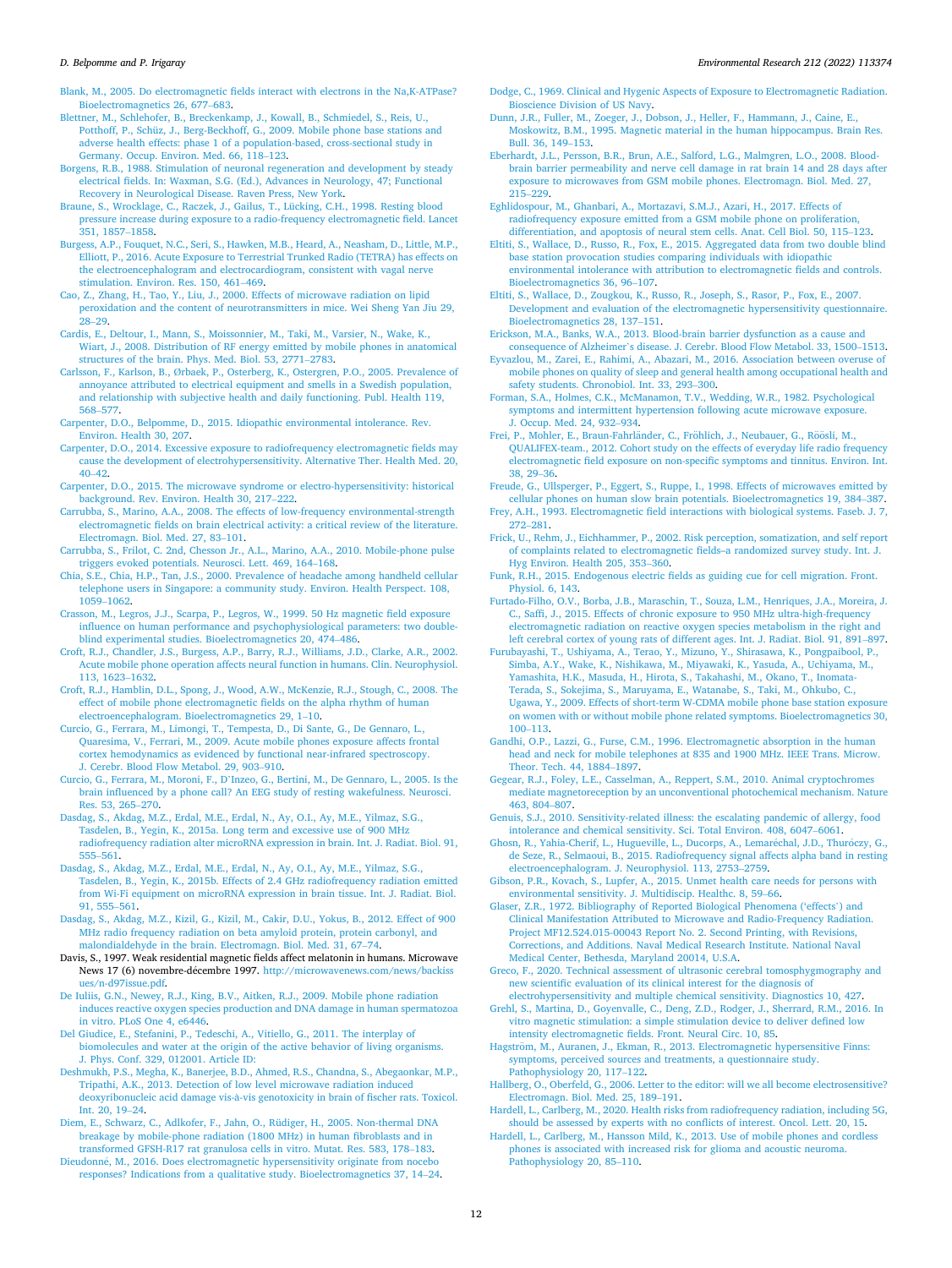<span id="page-12-0"></span>[Hardell, L., Holmberg, B., Malker, H., Paulsson, L.E., 1995. Exposure to extremely low](http://refhub.elsevier.com/S0013-9351(22)00701-0/sref89)  [frequency electromagnetic fields and the risk of malignant diseases–an evaluation of](http://refhub.elsevier.com/S0013-9351(22)00701-0/sref89)  [epidemiological and experimental findings. Eur. J. Cancer Prev. 4 \(Suppl. 1\), 3](http://refhub.elsevier.com/S0013-9351(22)00701-0/sref89)–107.

[Hardell, L., Nyberg, R., 2020. Appeals that matter or not on a moratorium on the](http://refhub.elsevier.com/S0013-9351(22)00701-0/sref90)  [deployment of the fifth generation, 5G, for microwave radiation. Mol. Clin. Oncol.](http://refhub.elsevier.com/S0013-9351(22)00701-0/sref90) [12, 247](http://refhub.elsevier.com/S0013-9351(22)00701-0/sref90)–257.

- Hardell, L., Söderqvist, [F., Carlberg, M., Zetterberg, H., Mild, K.H., 2010. Exposure to](http://refhub.elsevier.com/S0013-9351(22)00701-0/sref91) [wireless phone emissions and serum beta-trace protein. Int. J. Mol. Med. 26,](http://refhub.elsevier.com/S0013-9351(22)00701-0/sref91) 301–[306](http://refhub.elsevier.com/S0013-9351(22)00701-0/sref91).
- [Havas, M., 2013. Radiation from wireless technology affects the blood, the heart, and the](http://refhub.elsevier.com/S0013-9351(22)00701-0/sref92)  [autonomic nervous system. Rev. Environ. Health 28, 75](http://refhub.elsevier.com/S0013-9351(22)00701-0/sref92)–84.
- [Havas, M., Marrongelle, J., Pollner, B., Kelley, E., Rees, C., Tully, L., 2010. Provocation](http://refhub.elsevier.com/S0013-9351(22)00701-0/sref93)  [study using heart rate variability shows microwave radiation from 2.4 GHz cordless](http://refhub.elsevier.com/S0013-9351(22)00701-0/sref93)  [phone affects autonomic nervous system. Mattioli: Fidenza, Italy, 2010. In: Non-](http://refhub.elsevier.com/S0013-9351(22)00701-0/sref93)[Thermal Effects and Mechanisms of Interaction between Electromagnetic Fields and](http://refhub.elsevier.com/S0013-9351(22)00701-0/sref93)  Living Matter, pp. 273–[300. ISBN 9788862611664](http://refhub.elsevier.com/S0013-9351(22)00701-0/sref93).
- Heneka, M.T., O'[Banion, M.K., 2007. Inflammatory processes in Alzheimer](http://refhub.elsevier.com/S0013-9351(22)00701-0/sref94)'s disease. [J. Neuroimmunol. 184, 69](http://refhub.elsevier.com/S0013-9351(22)00701-0/sref94)–91.
- [Heuser, G., Heuser, S.A., 2017. Functional brain MRI in patients complaining of](http://refhub.elsevier.com/S0013-9351(22)00701-0/sref95) [electrohypersensitivity after long term exposure to electromagnetic fields. Rev.](http://refhub.elsevier.com/S0013-9351(22)00701-0/sref95)  [Environ. Health 32, 291](http://refhub.elsevier.com/S0013-9351(22)00701-0/sref95)–299.
- [Hillert, L., Berglind, N., Arnetz, B.B., Bellander, T., 2002. Prevalence of self-reported](http://refhub.elsevier.com/S0013-9351(22)00701-0/sref96) [hypersensitivity to electric or magnetic fields in a population-based questionnaire](http://refhub.elsevier.com/S0013-9351(22)00701-0/sref96)  [survey. Scand. J. Work. Environ. Health 28, 33](http://refhub.elsevier.com/S0013-9351(22)00701-0/sref96)–41.
- [Hocking, B., Westerman, R., 2002. Neurological changes induced by a mobile phone.](http://refhub.elsevier.com/S0013-9351(22)00701-0/sref97)  [Occup. Med. \(Lond\). 52, 413](http://refhub.elsevier.com/S0013-9351(22)00701-0/sref97)–415.
- [Hocking, B., Westerman, R., 2003. Neurological effects of radiofrequency radiation.](http://refhub.elsevier.com/S0013-9351(22)00701-0/sref98)  [Occup. Med. 53, 123](http://refhub.elsevier.com/S0013-9351(22)00701-0/sref98)–127.
- [Hu, C., Zuo, H., Li, Y., 2021. Effects of radiofrequency electromagnetic radiation on](http://refhub.elsevier.com/S0013-9351(22)00701-0/sref99) [neurotransmitters in the brain. Front. Public Health 9, 691880](http://refhub.elsevier.com/S0013-9351(22)00701-0/sref99).
- Huber, R., Treyer, V., Borbély, A.A., Schuderer, J., Gottselig, J.M., Landolt, H.P., [Werth, E., Berthold, T., Kuster, N., Buck, A., Achermann, P., 2002. Electromagnetic](http://refhub.elsevier.com/S0013-9351(22)00701-0/sref100)  [fields, such as those from mobile phones, alter regional cerebral blood flow and sleep](http://refhub.elsevier.com/S0013-9351(22)00701-0/sref100)  [and waking EEG. J. Sleep Res. 11, 289](http://refhub.elsevier.com/S0013-9351(22)00701-0/sref100)–295.
- [Huber, R., Treyer, V., Schuderer, J., Berthold, T., Buck, A., Kuster, N., Landolt, H.P.,](http://refhub.elsevier.com/S0013-9351(22)00701-0/sref101)  [Achermann, P.l., 2005. Exposure to pulse-modulated radio frequency](http://refhub.elsevier.com/S0013-9351(22)00701-0/sref101)  [electromagnetic fields affects regional cerebral blood flow. Eur. J. Neurosci. 21,](http://refhub.elsevier.com/S0013-9351(22)00701-0/sref101) [1000](http://refhub.elsevier.com/S0013-9351(22)00701-0/sref101)–1006.
- [Huss, A., van Eijsden, M., Guxens, M., Beekhuizen, J., van Strien, R., Kromhout, H.,](http://refhub.elsevier.com/S0013-9351(22)00701-0/sref102) [Vrijkotte, T., Vermeulen, R., 2015. Environmental radiofrequency electromagnetic](http://refhub.elsevier.com/S0013-9351(22)00701-0/sref102) [fields exposure at home, mobile and cordless phone use, and sleep problems in 7](http://refhub.elsevier.com/S0013-9351(22)00701-0/sref102) [year-old children. PLoS One 10, e0139869](http://refhub.elsevier.com/S0013-9351(22)00701-0/sref102).
- [Hutter, H.P., Moshammer, H., Wallner, P., Kundi, M., 2006. Subjective symptoms,](http://refhub.elsevier.com/S0013-9351(22)00701-0/sref103) [sleeping problems, and cognitive performance in subjects living near mobile phone](http://refhub.elsevier.com/S0013-9351(22)00701-0/sref103)  [base stations. Occup. Environ. Med. 63, 307](http://refhub.elsevier.com/S0013-9351(22)00701-0/sref103)–313.
- [IARC \(International Agency for Research on Cancer\), 2002. Non-ioizing radiation, Part 1:](http://refhub.elsevier.com/S0013-9351(22)00701-0/sref104)  [static and extremely low-frequency \(ELF\) electric and magnetic fields. In: IARC](http://refhub.elsevier.com/S0013-9351(22)00701-0/sref104)  [Monographs on the Evaluation of Carcinogenic Risks to Humans, vol. 80. IARC Press,](http://refhub.elsevier.com/S0013-9351(22)00701-0/sref104)  [Lyon, France, p. 341](http://refhub.elsevier.com/S0013-9351(22)00701-0/sref104).
- [IARC \(International Agency for Research on Cancer\), 2013. Non-ionization radiation,](http://refhub.elsevier.com/S0013-9351(22)00701-0/sref105)  [Part 2: radiofrequency electromagnetic fields. In: IARC Monographs on the](http://refhub.elsevier.com/S0013-9351(22)00701-0/sref105) [Evaluation of Carcinogenic Risks to Humans, vol. 102. IARC Press, Lyon, France,](http://refhub.elsevier.com/S0013-9351(22)00701-0/sref105)  [p. 406.](http://refhub.elsevier.com/S0013-9351(22)00701-0/sref105)
- [ICNIRP \(The International Commission on Non-Ionizing Radiation Protection\), 1998.](http://refhub.elsevier.com/S0013-9351(22)00701-0/sref106)  [Guidelines for limiting exposure to time-varying electric, magnetic and](http://refhub.elsevier.com/S0013-9351(22)00701-0/sref106) [electroomagnetic fields \(Up to 300 GHz\). Health Phys. 74, 494](http://refhub.elsevier.com/S0013-9351(22)00701-0/sref106)–522.
- [ICNIRP \(The International Commission on Non-Ionizing Radiation Protection\), 2010.](http://refhub.elsevier.com/S0013-9351(22)00701-0/sref107)  [Guidelines for limiting exposure to time-varying electric and magnetic fields \(1 Hz to](http://refhub.elsevier.com/S0013-9351(22)00701-0/sref107)  [100 kHz\). Health Phys. 99, 818](http://refhub.elsevier.com/S0013-9351(22)00701-0/sref107)–836.
- [ICNIRP \(The International Commission on Non-Ionizing Radiation Protection\), 2020.](http://refhub.elsevier.com/S0013-9351(22)00701-0/sref108)  [Guidelines for limiting exposure to electromagnetic fields \(100 kHz to 300 GHz\).](http://refhub.elsevier.com/S0013-9351(22)00701-0/sref108) [Health Phys. 118, 483](http://refhub.elsevier.com/S0013-9351(22)00701-0/sref108)–524.
- [Irigaray, P., Caccamo, D., Belpomme, D., 2018a. Oxidative stress in](http://refhub.elsevier.com/S0013-9351(22)00701-0/sref109) [electrohypersensitivity self reporting patients: results of a prospective in vivo](http://refhub.elsevier.com/S0013-9351(22)00701-0/sref109) [investigation with comprehensive molecular analysis. Int. J. Mol. Med. 42,](http://refhub.elsevier.com/S0013-9351(22)00701-0/sref109)  [1885](http://refhub.elsevier.com/S0013-9351(22)00701-0/sref109)–1898.
- [Irigaray, P., Lebar, P., Belpomme, D., 2018b. How ultrasonic cerebral](http://refhub.elsevier.com/S0013-9351(22)00701-0/sref110) [tomosphygmography can contribute to the diagnosis of electrohypersensitivity.](http://refhub.elsevier.com/S0013-9351(22)00701-0/sref110) [J. Clin. Diagn. Res. 6, 143](http://refhub.elsevier.com/S0013-9351(22)00701-0/sref110).
- [Ivancsits, S., Diem, E., Jahn, O., Rüdiger, H.W., 2003. Age-related effects on induction of](http://refhub.elsevier.com/S0013-9351(22)00701-0/sref111)  [DNA strand breaks by intermittent exposure to electromagnetic fields. Mech. Ageing](http://refhub.elsevier.com/S0013-9351(22)00701-0/sref111)  [Dev. 124, 847](http://refhub.elsevier.com/S0013-9351(22)00701-0/sref111)–850.
- [Ivancsits, S., Diem, E., Pilger, A., Rüdiger, H.W., Jahn, O., 2002. Induction of DNA strand](http://refhub.elsevier.com/S0013-9351(22)00701-0/sref112)  [breaks by intermittent exposure to extremely-low-frequency electromagnetic fields](http://refhub.elsevier.com/S0013-9351(22)00701-0/sref112) [in human diploid fibroblasts. Mutat. Res. 519, 1](http://refhub.elsevier.com/S0013-9351(22)00701-0/sref112)–13.
- Johansson, A., Nordin, S., Heiden, M., Sandström, M., 2010. Symptoms, personality [traits, and stress in people with mobile phone-related symptoms and electromagnetic](http://refhub.elsevier.com/S0013-9351(22)00701-0/sref113)  [hypersensitivity. J. Psychosom. Res. 68, 37](http://refhub.elsevier.com/S0013-9351(22)00701-0/sref113)–45.
- [Johansson, O., Gangi, S., Liang, Y., Yoshimura, K., Jing, C., Liu, P.Y., 2001. Cutaneous](http://refhub.elsevier.com/S0013-9351(22)00701-0/sref114) [mast cells are altered in normal healthy volunteers sitting in front of ordinary TVs/](http://refhub.elsevier.com/S0013-9351(22)00701-0/sref114)  [PCs–results from open-field provocation experiments. J. Cutan. Pathol. 28, 513](http://refhub.elsevier.com/S0013-9351(22)00701-0/sref114)–519. [Johnsen, S., Lohmann, K.J., 2005. The physics and neurobiology of magnetoreception.](http://refhub.elsevier.com/S0013-9351(22)00701-0/sref115)  [Nat. Rev. Neurol. 6, 703](http://refhub.elsevier.com/S0013-9351(22)00701-0/sref115)–712.
- Johnston, L., 2008. Suicides "Linked to Phone Masts", Express.Co uk, 22 juin 2008. [www.express.co.uk/posts/view/49330/Suicides-linked-tophone-masts.](http://www.express.co.uk/posts/view/49330/Suicides-linked-tophone-masts)
- [Joubert, V., Bourthoumieu, S., Leveque, P., Yardin, C., 2008. Apoptosis is induced by](http://refhub.elsevier.com/S0013-9351(22)00701-0/sref117) [radiofrequency fields through the caspase-independent mitochondrial pathway in](http://refhub.elsevier.com/S0013-9351(22)00701-0/sref117)  [cortical neurons. Radiat. Res. 169, 38](http://refhub.elsevier.com/S0013-9351(22)00701-0/sref117)–45.
- [Kato, Y., Johansson, O., 2012. Reported functional impairments of electrohypersensitive](http://refhub.elsevier.com/S0013-9351(22)00701-0/sref118)  [Japanese: a questionnaire survey. Pathophysiology 19, 95](http://refhub.elsevier.com/S0013-9351(22)00701-0/sref118)–100.
- [Kirschvink, J.L., Kobayashi-Kirschvink, A., Diaz-Ricci, J.C., Kirschvink, S.J., 1992b.](http://refhub.elsevier.com/S0013-9351(22)00701-0/sref119)  [Magnetite in human tissues: a mechanism for the biological effects of weak ELF](http://refhub.elsevier.com/S0013-9351(22)00701-0/sref119)  [magnetic fields. Bioelectromagnetic. Suppl. 1, 101](http://refhub.elsevier.com/S0013-9351(22)00701-0/sref119)–113.
- [Kirschvink, J.L., Kobayashi-Kirschvink, A., Woodford, B.J., 1992a. Magnitite](http://refhub.elsevier.com/S0013-9351(22)00701-0/sref120)  [biomineralization in the human brain. Proc. Natl. Acad. Sci. U.S.A. 89, 7683](http://refhub.elsevier.com/S0013-9351(22)00701-0/sref120)–7687.
- [Kleinlogel, H., Dierks, T., Koenig, T., Lehmann, H., Minder, A., Berz, R., 2008. Effects of](http://refhub.elsevier.com/S0013-9351(22)00701-0/sref121)  [weak mobile phone - electromagnetic fields \(GSM, UMTS\) on event related](http://refhub.elsevier.com/S0013-9351(22)00701-0/sref121)  [potentials and cognitive functions. Bioelectromagnetics 29, 488](http://refhub.elsevier.com/S0013-9351(22)00701-0/sref121)–497.
- [Koppel, T., Vilcane, I., Ahonen, M., 2018. 50 Hz magnetic field affects heart rate](http://refhub.elsevier.com/S0013-9351(22)00701-0/sref122)  variability–[An experimental study, 2018. In: Proceedings of the 2018 EMF-Med 1st](http://refhub.elsevier.com/S0013-9351(22)00701-0/sref122)  [World Conference on Biomedical Applications of Electromagnetic Fields \(EMF-Med\),](http://refhub.elsevier.com/S0013-9351(22)00701-0/sref122)  Split, Croatia, 10–[13 September 2018. IEEE, New York, NY, USA, pp. 1](http://refhub.elsevier.com/S0013-9351(22)00701-0/sref122)–2. doi.org/ [10.23919/EMF-MED.2018.8526072](http://refhub.elsevier.com/S0013-9351(22)00701-0/sref122).
- Korpinen, L.H., Pääkkönen, R.J., 2009. Self-report of physical symptoms associated with [using mobile phones and other electrical devices. Bioelectromagnetics 30, 431](http://refhub.elsevier.com/S0013-9351(22)00701-0/sref123)–437.
- [Kowall, B., Breckenkamp, J., Blettner, M., Schlehofer, B., Schüz, J., Berg-Beckhoff, G.,](http://refhub.elsevier.com/S0013-9351(22)00701-0/sref124) [2012. Determinants and stability over time of perception of health risks related to](http://refhub.elsevier.com/S0013-9351(22)00701-0/sref124) [mobile phone base stations. Int. J. Publ. Health 57, 735](http://refhub.elsevier.com/S0013-9351(22)00701-0/sref124)–743.
- Krause, C.M., Sillanmäki, L., Koivisto, M., Häggqvist, A., Saarela, C., Revonsuo, A., Laine, M., Hämäläinen, H., 2000. Effects of electromagnetic field emitted by cellular [phones on the EEG during a memory task. Neuroreport 11, 761](http://refhub.elsevier.com/S0013-9351(22)00701-0/sref125)–764.
- [Lai, H., 2019. Exposure to static and extremely-low frequency electromagnetic fields and](http://refhub.elsevier.com/S0013-9351(22)00701-0/sref126)  [cellular free radicals. Electromagn. Biol. Med. 38, 231](http://refhub.elsevier.com/S0013-9351(22)00701-0/sref126)–248.
- [Lai, H., 2021. Genetic effects of non-ionizing electromagnetic fields. Electromagn. Biol.](http://refhub.elsevier.com/S0013-9351(22)00701-0/sref127) [Med. 40, 264](http://refhub.elsevier.com/S0013-9351(22)00701-0/sref127)–273.
- [Lai, H., Singh, N.P., 1995. Acute low-intensity microwave exposure increases DNA](http://refhub.elsevier.com/S0013-9351(22)00701-0/sref128)
- [single-strand breaks in rat brain cells. Bioelectromagnetics 16, 207](http://refhub.elsevier.com/S0013-9351(22)00701-0/sref128)–210. [Lai, H., Singh, N.P., 2004. Magnetic-field-induced DNA strand breaks in brain cells of the](http://refhub.elsevier.com/S0013-9351(22)00701-0/sref129)  [rat. Environ. Health Perspect. 112, 687](http://refhub.elsevier.com/S0013-9351(22)00701-0/sref129)–694.
- [Landgrebe, M., Frick, U., Hauser, S., Langguth, B., Rosner, R., Hajak, G., Eichhammer, P.,](http://refhub.elsevier.com/S0013-9351(22)00701-0/sref130)  [2008. Cognitive and neurobiological alterations in electromagnetic hypersensitive](http://refhub.elsevier.com/S0013-9351(22)00701-0/sref130) [patients: results of a case-control study. Psychol. Med. 38, 1781](http://refhub.elsevier.com/S0013-9351(22)00701-0/sref130)–1791.
- [Leone, L., Fusco, S., Mastrodonato, A., Piacentini, R., Barbati, S.A., Zaffina, S., Pani, G.,](http://refhub.elsevier.com/S0013-9351(22)00701-0/sref131)  [Podda, M.V., Grassi, C., 2014. Epigenetic modulation of adult hippocampal](http://refhub.elsevier.com/S0013-9351(22)00701-0/sref131) [neurogenesis by extremely low-frequency electromagnetic fields. Mol. Neurobiol.](http://refhub.elsevier.com/S0013-9351(22)00701-0/sref131)  [49, 1472](http://refhub.elsevier.com/S0013-9351(22)00701-0/sref131)–1486.
- Leszczynski, D., 2021. Review of the scientific evidence on the individual sensitivity to electromagnetic fields (EHS). Rev. Environ. Health. [https://doi.org/10.1515/reveh-](https://doi.org/10.1515/reveh-2021-0038)[2021-0038](https://doi.org/10.1515/reveh-2021-0038).
- [Levallois, P., 2002. Hypersensitivity of human subjects to environmental electric and](http://refhub.elsevier.com/S0013-9351(22)00701-0/sref133) [magnetic field exposure: a review of the literature. Environ. Health Perspect. 110,](http://refhub.elsevier.com/S0013-9351(22)00701-0/sref133) 613–[618](http://refhub.elsevier.com/S0013-9351(22)00701-0/sref133).
- [Levallois, P., Neutra, R., Lee, G., Hristova, L., 2002. Study of self-reported](http://refhub.elsevier.com/S0013-9351(22)00701-0/sref134) [hypersensitivity to electromagnetic fields in California. Environ. Health Perspect.](http://refhub.elsevier.com/S0013-9351(22)00701-0/sref134)  [110, 619](http://refhub.elsevier.com/S0013-9351(22)00701-0/sref134)–623.
- [Liburdy, R.P., 1992. Calcium signalling in lymphocytes and ELF fields: evidence for an](http://refhub.elsevier.com/S0013-9351(22)00701-0/sref135) [electric field metric and a site of interaction involving the calcium ion channel. FEBS](http://refhub.elsevier.com/S0013-9351(22)00701-0/sref135)  [Lett. 301, 53](http://refhub.elsevier.com/S0013-9351(22)00701-0/sref135)–59.
- [Lin, H., Blank, M., Goodman, R., 1999. A magnetic field-responsive domain in the human](http://refhub.elsevier.com/S0013-9351(22)00701-0/sref136)  [HSP70 promoter. J. Cell. Biochem. 75, 170](http://refhub.elsevier.com/S0013-9351(22)00701-0/sref136)–176.
- [Lin, H., Blank, M., Rossol-Haseroth, K., Goodman, R., 2001. Regulating genes with](http://refhub.elsevier.com/S0013-9351(22)00701-0/sref137)  [electromagnetic response elements. J. Cell. Biochem. 81, 143](http://refhub.elsevier.com/S0013-9351(22)00701-0/sref137)–148.
- Loos, N., Thuróczy, G., Ghosn, R., Brenet-Dufour, V., Liabeuf, S., Selmaoui, B., Libert, J. [P., Bach, V., Diouf, M., de Seze, R., 2013. Is the effect of mobile phone](http://refhub.elsevier.com/S0013-9351(22)00701-0/sref138)  [radiofrequency waves on human skin perfusion non-thermal? Microcirculation 20,](http://refhub.elsevier.com/S0013-9351(22)00701-0/sref138)  629–[636](http://refhub.elsevier.com/S0013-9351(22)00701-0/sref138).
- [Loughran, S.P., Verrender, A., Dalecki, A., Burdon, C.A., Tagami, K., Park, J., Taylor, N.](http://refhub.elsevier.com/S0013-9351(22)00701-0/sref139)  [A.S., Croft, R.J., 2019. Radiofrequency electromagnetic field exposure and the](http://refhub.elsevier.com/S0013-9351(22)00701-0/sref139)  [resting EEG: exploring the thermal mechanism hypothesis. Int. J. Environ. Res. Publ.](http://refhub.elsevier.com/S0013-9351(22)00701-0/sref139)  [Health 16, 1505.](http://refhub.elsevier.com/S0013-9351(22)00701-0/sref139)
- [Lowden, A., Akerstedt, T., Ingre, M., Wiholm, C., Hillert, L., Kuster, N., Nilsson, J.P.,](http://refhub.elsevier.com/S0013-9351(22)00701-0/sref140)  [Arnetz, B., 2011. Sleep after mobile phone exposure in subjects with mobile phone](http://refhub.elsevier.com/S0013-9351(22)00701-0/sref140)[related symptoms. Bioelectromagnetics 32, 4](http://refhub.elsevier.com/S0013-9351(22)00701-0/sref140)–14.

[Lustenberger, C., Murbach, M., Dürr, R., Schmid, M.R., Kuster, N., Achermann, P.,](http://refhub.elsevier.com/S0013-9351(22)00701-0/sref141)  [Huber, R., 2013. Stimulation of the brain with radiofrequency electromagnetic field](http://refhub.elsevier.com/S0013-9351(22)00701-0/sref141)  [pulses affects sleep-dependent performance improvement. Brain Stimul. 6, 805](http://refhub.elsevier.com/S0013-9351(22)00701-0/sref141)–811.

- [Maher, B.A., Ahmed, I.A., Karloukovski, V., MacLaren, D.A., Foulds, P.G., Allsop, D.,](http://refhub.elsevier.com/S0013-9351(22)00701-0/sref142) Mann, D.M., Torres-Jardón, R., Calderon-Garciduenas, L., 2016. Magnetite pollution [nanoparticles in the human brain. Proc. Natl. Acad. Sci. U.S.A. 113, 10797](http://refhub.elsevier.com/S0013-9351(22)00701-0/sref142)–10801.
- Mann, K., Röschke, J., 1996. Effects of pulsed high-frequency electromagnetic fields on [human sleep. Neuropsychobiology 33, 41](http://refhub.elsevier.com/S0013-9351(22)00701-0/sref143)–47.
- Markovà, E., Hillert, L., Malmgren, L., Persson, B.R., Belyaev, I.Y., 2005. Microwaves [from GSM mobile telephones affect 53BP1 and gamma-H2AX foci in human](http://refhub.elsevier.com/S0013-9351(22)00701-0/sref144)  [lymphocytes from hypersensitive and healthy persons. Environ. Health Perspect.](http://refhub.elsevier.com/S0013-9351(22)00701-0/sref144) [113, 1172](http://refhub.elsevier.com/S0013-9351(22)00701-0/sref144)–1177.
- [McCaig, C.D., Rajnicek, A.M., Song, B., Zhao, M., 2005. Controlling cell behavior](http://refhub.elsevier.com/S0013-9351(22)00701-0/sref145)  [electrically: current views and future potential. Physiol. Rev. 85, 943](http://refhub.elsevier.com/S0013-9351(22)00701-0/sref145)–978.

[McCaig, C.D., Zhao, M., 1997. Physiological electric fields modify cell behaviour.](http://refhub.elsevier.com/S0013-9351(22)00701-0/sref146)  [Bioessays 19, 819](http://refhub.elsevier.com/S0013-9351(22)00701-0/sref146)–826.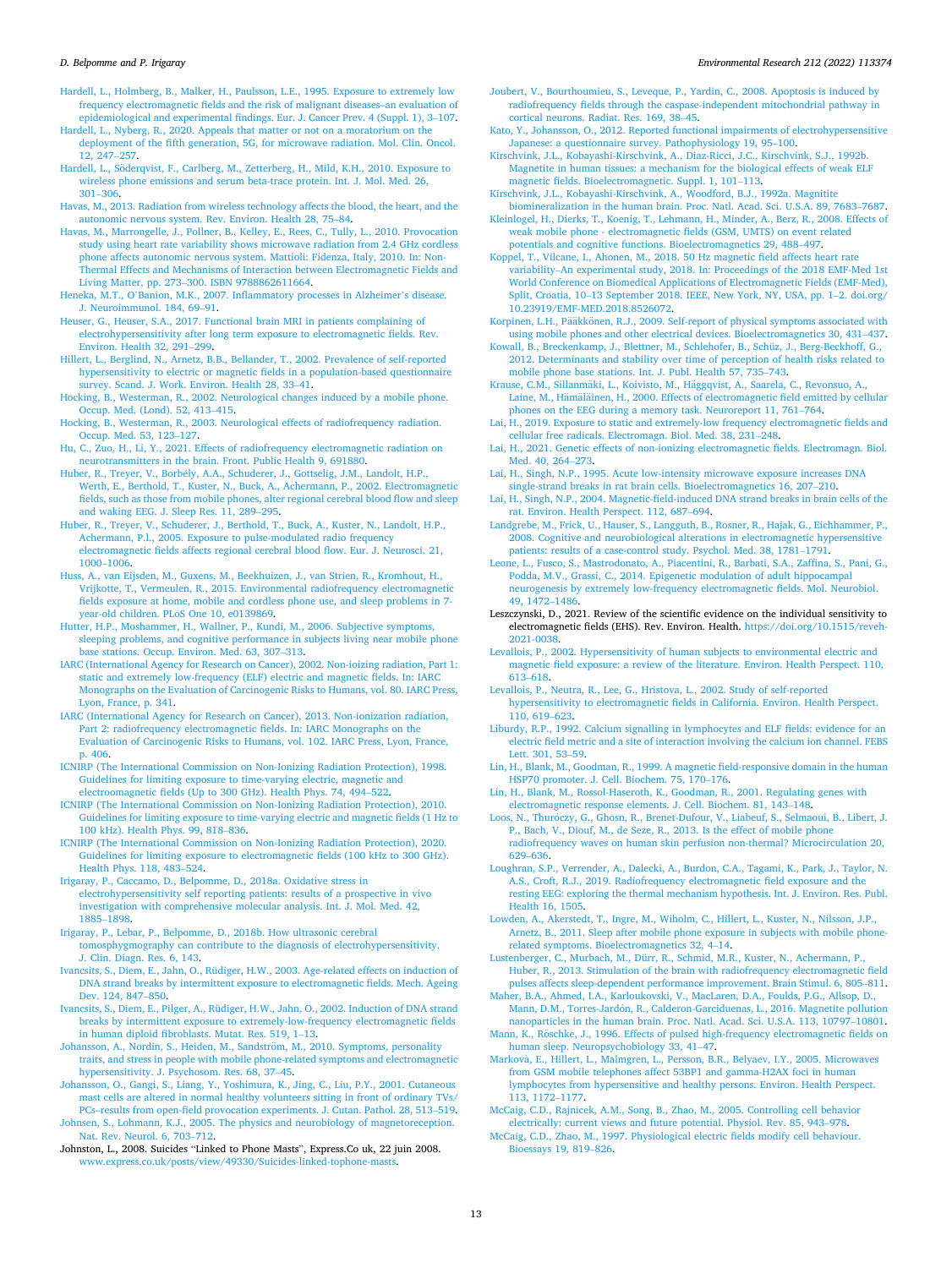<span id="page-13-0"></span>[McCarty, D.E., Carrubba, S., Chesson, A.L., Frilot, C., Gonzalez-Toledo, E., Marino, A.A.,](http://refhub.elsevier.com/S0013-9351(22)00701-0/sref147)  [2011. Electromagnetic hypersensitivity: evidence for a novel neurological syndrome.](http://refhub.elsevier.com/S0013-9351(22)00701-0/sref147)  [Int. J. Neurosci. 121, 670](http://refhub.elsevier.com/S0013-9351(22)00701-0/sref147)–676.

[Medeiros, L.N., Sanchez, T.G., 2016. Tinnitus and cell phones: the role of](http://refhub.elsevier.com/S0013-9351(22)00701-0/sref148)

- [electromagnetic radiofrequency radiation. Braz. J. Otorhinolaryngol. 82, 97](http://refhub.elsevier.com/S0013-9351(22)00701-0/sref148)–104. [Meg Tseng, M.C., Lin, Y.P., Cheng, T.J., 2011. Prevalence and psychiatric comorbidity of](http://refhub.elsevier.com/S0013-9351(22)00701-0/sref149)  [self-reported electromagnetic field sensitivity in Taiwan: a population-based study.](http://refhub.elsevier.com/S0013-9351(22)00701-0/sref149)  [J. Formos. Med. Assoc. 110, 634](http://refhub.elsevier.com/S0013-9351(22)00701-0/sref149)–641.
- [Megha, K., Deshmukh, P.S., Banerjee, B.D., Tripathi, A.K., Ahmed, R., Abegaonkar, M.P.,](http://refhub.elsevier.com/S0013-9351(22)00701-0/sref150)  [2015a. Low intensity microwave radiation induced oxidative stress, inflammatory](http://refhub.elsevier.com/S0013-9351(22)00701-0/sref150) [response and DNA damage in rat brain. Neurotoxicology 51, 158](http://refhub.elsevier.com/S0013-9351(22)00701-0/sref150)–165.
- [Megha, K., Deshmukh, P.S., Ravi, A.K., Tripathi, A.K., Abegaonkar, M.P., Banerjee, B.D.,](http://refhub.elsevier.com/S0013-9351(22)00701-0/sref151)  [2015b. Effect of low-intensity microwave radiation on monoamine](http://refhub.elsevier.com/S0013-9351(22)00701-0/sref151)  [neurotransmitters and their key regulating enzymes in rat brain. Cell Biochem.](http://refhub.elsevier.com/S0013-9351(22)00701-0/sref151)  [Biophys. 73, 93](http://refhub.elsevier.com/S0013-9351(22)00701-0/sref151)–100.
- [Mild, K.H., Repacholi, M., van Deventer, E., Ravazzani, P., 2006. Electromagnetic](http://refhub.elsevier.com/S0013-9351(22)00701-0/sref152) [hypersensitivity. In: Proceedings of the WHO International Seminar and Working](http://refhub.elsevier.com/S0013-9351(22)00701-0/sref152) [Group Meeting on EMF Hypersensitivity, Prague, Czech Republic, 25](http://refhub.elsevier.com/S0013-9351(22)00701-0/sref152)–27 October [2004. World Health Organization, Geneva, Switzerland. ISBN 92-4-159412-8.](http://refhub.elsevier.com/S0013-9351(22)00701-0/sref152)
- [Milde-Busch, A., von Kries, R., Thomas, S., Heinrich, S., Straube, A., Radon, K., 2010. The](http://refhub.elsevier.com/S0013-9351(22)00701-0/sref153)  [association between use of electronic media and prevalence of headache in](http://refhub.elsevier.com/S0013-9351(22)00701-0/sref153) [adolescents: results from a population-based cross-sectional study. BMC Neurol. 10,](http://refhub.elsevier.com/S0013-9351(22)00701-0/sref153)  [12.](http://refhub.elsevier.com/S0013-9351(22)00701-0/sref153)
- [Millenbaugh, N.J., Roth, C., Sypniewska, R., Chan, V., Eggers, J.S., Kiel, J.L., Blystone, R.](http://refhub.elsevier.com/S0013-9351(22)00701-0/sref154)  [V., Mason, P.A., 2008. Gene expression changes in the skin of rats induced by](http://refhub.elsevier.com/S0013-9351(22)00701-0/sref154)  [prolonged 35 GHz millimeter-wave exposure. Radiat. Res. 169, 288](http://refhub.elsevier.com/S0013-9351(22)00701-0/sref154)–300.
- [Miller, A.B., Sears, M.E., Morgan, L.L., Davis, D.L., Hardell, L., Oremus, M., Soskolne, C.](http://refhub.elsevier.com/S0013-9351(22)00701-0/sref155)  [L., 2019. Risks to health and well-being from radio-frequency radiation emitted by](http://refhub.elsevier.com/S0013-9351(22)00701-0/sref155) [cell phones and other wireless devices. Front. Public Health 7, 223.](http://refhub.elsevier.com/S0013-9351(22)00701-0/sref155)
- [Miller, C.S., 1999. Are we on the threshold of a new theory of disease? Toxicant-induced](http://refhub.elsevier.com/S0013-9351(22)00701-0/sref156)  [loss of tolerance and its relationship to addiction and abdiction. Toxicol. Ind. Health](http://refhub.elsevier.com/S0013-9351(22)00701-0/sref156)  [15, 284](http://refhub.elsevier.com/S0013-9351(22)00701-0/sref156)–294.
- Mohler, E., Frei, P., Fröhlich, J., Braun-Fahrländer, C., Röösli, M., QUALIFEX-team., [2012. Exposure to radiofrequency electromagnetic fields and sleep quality: a](http://refhub.elsevier.com/S0013-9351(22)00701-0/sref157)  [prospective cohort study. PLoS One 7, e37455.](http://refhub.elsevier.com/S0013-9351(22)00701-0/sref157)
- [Monazzam, M.R., Hosseini, M., Matin, L.F., Aghaei, H.A., Khosroabadi, H., Hesami, A.,](http://refhub.elsevier.com/S0013-9351(22)00701-0/sref158) [2014. J Sleep quality and general health status of employees exposed to extremely](http://refhub.elsevier.com/S0013-9351(22)00701-0/sref158)  [low frequency magnetic fields in a petrochemical complex. Environ. Health Sci. Eng.](http://refhub.elsevier.com/S0013-9351(22)00701-0/sref158)  [12, 78.](http://refhub.elsevier.com/S0013-9351(22)00701-0/sref158)
- [Mousavy, S.J., Riazi, G.H., Kamarei, M., Aliakbarian, H., Sattarahmady, N.,](http://refhub.elsevier.com/S0013-9351(22)00701-0/sref159)  [Sharifizadeh, A., Safarian, S., Ahmad, F., Moosavi-Movahedi, A.A., 2009. Effects of](http://refhub.elsevier.com/S0013-9351(22)00701-0/sref159) [mobile phone radiofrequency on the structure and function of the normal human](http://refhub.elsevier.com/S0013-9351(22)00701-0/sref159)  [hemoglobin. Int. J. Biol. Macromol. 44, 278](http://refhub.elsevier.com/S0013-9351(22)00701-0/sref159)–285.
- [Muehsam, D., Lalezari, P., Lekhraj, R., Abruzzo, P.M., Bolotta, A., Marini, M., Bersani, F.,](http://refhub.elsevier.com/S0013-9351(22)00701-0/sref160)  [Aicardi, G., Pilla, A., Casper, D., 2013. Non-thermal radio frequency and static](http://refhub.elsevier.com/S0013-9351(22)00701-0/sref160) [magnetic fields increase rate of hemoglobin deoxygenation in a cell-free preparation.](http://refhub.elsevier.com/S0013-9351(22)00701-0/sref160)  [PLoS One 8, e61752.](http://refhub.elsevier.com/S0013-9351(22)00701-0/sref160)
- [Mueller, C.H., Schierz, C., 2004. Project NEMESIS: double blind study on effects of 50 Hz](http://refhub.elsevier.com/S0013-9351(22)00701-0/sref161)  [EMF on sleep quality, physiological parameters and field perception in people](http://refhub.elsevier.com/S0013-9351(22)00701-0/sref161)  [suffering from electrical hypersensitivity. In: Mild, K.H., Repacholi, M., van](http://refhub.elsevier.com/S0013-9351(22)00701-0/sref161) [Deventer, E., Ravazzani, P. \(Eds.\), Electromagnetic Hypersensitivity. Prague:](http://refhub.elsevier.com/S0013-9351(22)00701-0/sref161)  [Proceedings of the International Workshop on EMF Hypersensitivity, pp. 107](http://refhub.elsevier.com/S0013-9351(22)00701-0/sref161)–121.
- [Navarro, E.A., Segura, J., Portoles, M., Gomez-Perretta, C., 2003. The microwave](http://refhub.elsevier.com/S0013-9351(22)00701-0/sref162) [syndrome: a preliminary study in Spain. Electromagn. Biol. Med. 22, 161](http://refhub.elsevier.com/S0013-9351(22)00701-0/sref162)–169.
- [NIEHS \(National Institute of Environmental Health Sciences\), 1998. Assessment of](http://refhub.elsevier.com/S0013-9351(22)00701-0/sref163)  [Health Effects from Exposure to Power-Line Frequency Electric and Magnetic Fields.](http://refhub.elsevier.com/S0013-9351(22)00701-0/sref163)  [NIEHS, Research Triangle Park, NC. Publication No. 98-3981.](http://refhub.elsevier.com/S0013-9351(22)00701-0/sref163)
- [Nittby, H., Brun, A., Eberhardt, J., Malmgren, L., Persson, B.R., Salford, L.G., 2009.](http://refhub.elsevier.com/S0013-9351(22)00701-0/sref164)  [Increased blood-brain barrier permeability in mammalian brain 7 days after](http://refhub.elsevier.com/S0013-9351(22)00701-0/sref164)  [exposure to the radiation from a GSM-900 mobile phone. Pathophysiology 16,](http://refhub.elsevier.com/S0013-9351(22)00701-0/sref164)  103–[112](http://refhub.elsevier.com/S0013-9351(22)00701-0/sref164).
- Nordin, S., Neely, G., Olsson, D., Sandström, M., 2014. Odor and noise intolerance in [persons with self-reported electromagnetic hypersensitivity. Int. J. Environ. Res.](http://refhub.elsevier.com/S0013-9351(22)00701-0/sref165) [Publ. Health 11, 8794](http://refhub.elsevier.com/S0013-9351(22)00701-0/sref165)–8805.

[Nuccitelli, R., 1988. Ionic currents in morphogenesis. Experientia 44, 657](http://refhub.elsevier.com/S0013-9351(22)00701-0/sref166)–666.

- [Nuccitelli, R., 2000. Endogenous electric fields during development, regeneration and](http://refhub.elsevier.com/S0013-9351(22)00701-0/sref167)  [wound healing. In: Costarakis, P., Stavroulakis, P. \(Eds.\), Proceedings:](http://refhub.elsevier.com/S0013-9351(22)00701-0/sref167) "Millennium [International Workshop on Biological Effects of Electromagnetic Fields](http://refhub.elsevier.com/S0013-9351(22)00701-0/sref167)". Greece, [October 2000, ISBN: 960-86733-0-5](http://refhub.elsevier.com/S0013-9351(22)00701-0/sref167).
- [Oberfeld, G., Navarro, E., Portoles, M., Ceferino, M., Gomez-Perretta, C., 2004. The](http://refhub.elsevier.com/S0013-9351(22)00701-0/sref168)  [microwave syndrome further aspect of a Spanish study. In: Proceedings of](http://refhub.elsevier.com/S0013-9351(22)00701-0/sref168) [International Conference in Kos, pp. 1](http://refhub.elsevier.com/S0013-9351(22)00701-0/sref168)–5 (Greece).
- Odaci, E., Hanci, H., İkinci, A., Sönmez, O.F., Aslan, A., Şahin, A., Kaya, H., Çolakoğlu, S., [Bas¸, O., 2016. Maternal exposure to a continuous 900-MHz electromagnetic field](http://refhub.elsevier.com/S0013-9351(22)00701-0/sref169)  [provokes neuronal loss and pathological changes in cerebellum of 32-day-old female](http://refhub.elsevier.com/S0013-9351(22)00701-0/sref169)  [rat offspring. J. Chem. Neuroanat. 75, 105](http://refhub.elsevier.com/S0013-9351(22)00701-0/sref169)–110.
- [Pall, M.L., 2013. Electromagnetic fields act via activation of voltage-gated calcium](http://refhub.elsevier.com/S0013-9351(22)00701-0/sref170) [channels to produce beneficial or adverse effects. J. Cell Mol. Med. 17, 958](http://refhub.elsevier.com/S0013-9351(22)00701-0/sref170)–965.
- Pall, M.L., 2021. Millimeter (MM) wave and microwave frequency radiation produce deeply penetrating effects: the biology and the physics. Rev. Environ. Health. [https://doi.org/10.1515/reveh-2020-0165,](https://doi.org/10.1515/reveh-2020-0165) 2021.
- [Palmquist, E., Claeson, A.S., Neely, G., Stenberg, B., Nordin, S., 2014. Overlap in](http://refhub.elsevier.com/S0013-9351(22)00701-0/sref172) [prevalence between various types of environmental intolerance. Int. J. Hyg Environ.](http://refhub.elsevier.com/S0013-9351(22)00701-0/sref172)  [Health 217, 427](http://refhub.elsevier.com/S0013-9351(22)00701-0/sref172)–434.
- [Panagopoulos, D.J., 2017. Mobile telephony radiation effects on insect ovarian cells. The](http://refhub.elsevier.com/S0013-9351(22)00701-0/sref173)  [necessity for real exposures bioactivity assessment. The key role of polarization, and](http://refhub.elsevier.com/S0013-9351(22)00701-0/sref173)

the "Ion Forced-Oscillation Mechanism"[. In: Geddes, C.D. \(Ed.\), Microwave Effects](http://refhub.elsevier.com/S0013-9351(22)00701-0/sref173) [on DNA and Proteins. Springer.](http://refhub.elsevier.com/S0013-9351(22)00701-0/sref173)

- [Panagopoulos, D.J., 2019. Comparing DNA damage induced by mobile telephony and](http://refhub.elsevier.com/S0013-9351(22)00701-0/sref174) [other types of man-made electromagnetic fields. Mutat. Res. Rev. Mutat. Res. 781,](http://refhub.elsevier.com/S0013-9351(22)00701-0/sref174) 53–[62](http://refhub.elsevier.com/S0013-9351(22)00701-0/sref174).
- [Panagopoulos, D.J., Chavdoula, E.D., Nezis, I.P., Margaritis, L.H., 2007. Cell death](http://refhub.elsevier.com/S0013-9351(22)00701-0/sref175) [induced by GSM 900MHz and DCS 1800MHz mobile telephony radiation. Mutat.](http://refhub.elsevier.com/S0013-9351(22)00701-0/sref175)  [Res. 626, 69](http://refhub.elsevier.com/S0013-9351(22)00701-0/sref175)–78.
- [Panagopoulos, D.J., Johansson, O., Carlo, G.L., 2015a. Polarization: a key difference](http://refhub.elsevier.com/S0013-9351(22)00701-0/sref176)  [between man-made and natural electromagnetic fields, in regard to biological](http://refhub.elsevier.com/S0013-9351(22)00701-0/sref176)  [activity. Sci. Rep. 12, 14914.](http://refhub.elsevier.com/S0013-9351(22)00701-0/sref176)
- [Panagopoulos, D.J., Johansson, O., Carlo, G.L., 2015b. Real versus simulated mobile](http://refhub.elsevier.com/S0013-9351(22)00701-0/sref177)  [phone exposures in experimental studies. BioMed Res. Int. 607053.](http://refhub.elsevier.com/S0013-9351(22)00701-0/sref177)
- [Panagopoulos, D.J., Karabarbounis, A., Margaritis, L.H., 2002. Mechanism for action of](http://refhub.elsevier.com/S0013-9351(22)00701-0/sref178)  [electromagnetic fields on cells. Biochem. Biophys. Res. Commun. 298, 95](http://refhub.elsevier.com/S0013-9351(22)00701-0/sref178)–102.
- Panagopoulos, D.J., Karabarbounis, A., Yakymenko, I., Chrousos, G.P., 2021. Humanmade electromagnetic fields: ion forced-oscillation and voltage-gated ion channel dysfunction, oxidative stress and DNA damage (Review). Int. J. Oncol. 59, 92. [https://doi.org/10.3892/ijo.2021.5272.](https://doi.org/10.3892/ijo.2021.5272)
- [Patel, J.P., Frey, B.N., 2015. Radiofrequency electromagnetic field exposure and non](http://refhub.elsevier.com/S0013-9351(22)00701-0/sref180)[specific symptoms of ill health: a systematic review. Disruption in the Blood-Brain](http://refhub.elsevier.com/S0013-9351(22)00701-0/sref180)  Barrier: The Missing Link between Brain and Body Inflammation in Röösli, M., [\(2008\). Environ. Res. 107, 277](http://refhub.elsevier.com/S0013-9351(22)00701-0/sref180)–287.
- [Perry, F.S., Reichmanis, M., Marino, A.A., Becker, R.O., 1981. Environmental power](http://refhub.elsevier.com/S0013-9351(22)00701-0/sref181)[frequency magnetic fields and suicide. Health Phys. 41, 267](http://refhub.elsevier.com/S0013-9351(22)00701-0/sref181)–277.
- [Phillips, J.L., Singh, N.P., Lai, H., 2009. Electromagnetic fields and DNA damage.](http://refhub.elsevier.com/S0013-9351(22)00701-0/sref182) [Pathophysiology 16, 79](http://refhub.elsevier.com/S0013-9351(22)00701-0/sref182)–88.
- [Pollack, H., 1979. The microwave syndrome. Bull. N. Y. Acad. Med. 55, 1240](http://refhub.elsevier.com/S0013-9351(22)00701-0/sref183)–1243. [Poole, C., Kavet, R., Funch, D.P., Donelan, K., Charry, J.M., Dreyer, N.A., 1993.](http://refhub.elsevier.com/S0013-9351(22)00701-0/sref184)
- [Depressive symptoms and headaches in relation to proximity of residence to an](http://refhub.elsevier.com/S0013-9351(22)00701-0/sref184)  [alternating-current transmission line right-of-way. Am. J. Epidemiol. 137, 318](http://refhub.elsevier.com/S0013-9351(22)00701-0/sref184)–330. [Randolph, T.G., 1962. Human Ecology and Susceptibility to the Chemical Environment.](http://refhub.elsevier.com/S0013-9351(22)00701-0/sref185)
- [Charles C Thomas, Springfield, IL, p. 148pp](http://refhub.elsevier.com/S0013-9351(22)00701-0/sref185). [Rea, W.J., Pan, Y., Fenyves, E.F., Sujisawa, I., Suyama, H., Samadi, N., Ross, G.H., 1991.](http://refhub.elsevier.com/S0013-9351(22)00701-0/sref186)  [Electromagnetic field sensitivity. J. Bioelectr. 10, 214](http://refhub.elsevier.com/S0013-9351(22)00701-0/sref186)–256.
- [Redmayne, M., Johansson, O., 2014. Could myelin damage from radiofrequency](http://refhub.elsevier.com/S0013-9351(22)00701-0/sref187)  [electromagnetic field exposure help explain the functional impairment](http://refhub.elsevier.com/S0013-9351(22)00701-0/sref187)  [electrohypersensitivity? A review of the evidence. J. Toxicol. Environ. Health B Crit.](http://refhub.elsevier.com/S0013-9351(22)00701-0/sref187)  [Rev. 17, 247](http://refhub.elsevier.com/S0013-9351(22)00701-0/sref187)–258.

[Reeves, G.I., 2000. Review of extensive workups of 34 patients over-exposed to](http://refhub.elsevier.com/S0013-9351(22)00701-0/sref188)  [radiofrequency radiation. Aviat Space Environ. Med. 71, 206](http://refhub.elsevier.com/S0013-9351(22)00701-0/sref188)–215.

- Report of the Workshop on Multiple Chemical Sensitivities (MCS), Berlin, Germany, (21–23 February 1996): [https://apps.who.int/iris/handle/10665/26723/browse?](https://apps.who.int/iris/handle/10665/26723/browse?authority=Multiple+Chemical+Sensitivity&type=mesh)  authority=Multiple+Chemical+[Sensitivity](https://apps.who.int/iris/handle/10665/26723/browse?authority=Multiple+Chemical+Sensitivity&type=mesh)&type=mesh.
- [Roggeveen, S., van Os, J., Viechtbauer, W., Lousberg, R., 2015. EEG changes due to](http://refhub.elsevier.com/S0013-9351(22)00701-0/sref190) [experimentally induced 3G mobile phone radiation. PLoS One 10, e0129496](http://refhub.elsevier.com/S0013-9351(22)00701-0/sref190).
- Röösli, M., 2008. Radiofrequency electromagnetic field exposure and non-specific [symptoms of ill health: a systematic review. Environ. Res. 107, 277](http://refhub.elsevier.com/S0013-9351(22)00701-0/sref191)–287.
- Röösli, M., Frei, P., Mohler, E., Hug, K., 2010a. Systematic review on the health effects of [exposure to radiofrequency electromagnetic fields from mobile phone base stations.](http://refhub.elsevier.com/S0013-9351(22)00701-0/sref192)  [Bull. World Health Organ. 88, 887](http://refhub.elsevier.com/S0013-9351(22)00701-0/sref192)–896.
- Röösli, [M., Mohler, E., Frei, P., 2010b. Sense and sensibility in the context of](http://refhub.elsevier.com/S0013-9351(22)00701-0/sref193) [radiofrequency electromagnetic field exposure. C.R. physique. 11, 576](http://refhub.elsevier.com/S0013-9351(22)00701-0/sref193)–584.
- [Rubin, G.J., Nieto-Hernandez, R., Wessely, S., 2010. Idiopathic environmental](http://refhub.elsevier.com/S0013-9351(22)00701-0/sref194)  [intolerance attributed to electromagnetic fields \(formerly 'electromagnetic](http://refhub.elsevier.com/S0013-9351(22)00701-0/sref194) hypersensitivity'[\): an updated systematic review of provocation studies.](http://refhub.elsevier.com/S0013-9351(22)00701-0/sref194)  [Bioelectromagnetics 31, 1](http://refhub.elsevier.com/S0013-9351(22)00701-0/sref194)–11.
- [Rubin, G.J., Hillert, L., Nieto-Hernandez, R., van Rongen, E., Oftedal, G., 2011. Do](http://refhub.elsevier.com/S0013-9351(22)00701-0/sref195) [people with idiopathic environmental intolerance attributed to electromagnetic](http://refhub.elsevier.com/S0013-9351(22)00701-0/sref195)  [fields display physiological effects when exposed to electromagnetic fields? A](http://refhub.elsevier.com/S0013-9351(22)00701-0/sref195)  [systematic review of provocation studies. Bioelectromagnetics 32, 593](http://refhub.elsevier.com/S0013-9351(22)00701-0/sref195)–609.
- [Saili, L., Hanini, A., Smirani, C., Azzouz, I., Azzouz, A., Sakly, M., Abdelmelek, H.,](http://refhub.elsevier.com/S0013-9351(22)00701-0/sref196)  [Bouslama, Z., 2015. Effects of acute exposure to WIFI signals \(2.45GHz\) on heart](http://refhub.elsevier.com/S0013-9351(22)00701-0/sref196)  [variability and blood pressure in Albinos rabbit. Environ. Toxicol. Pharmacol. 40,](http://refhub.elsevier.com/S0013-9351(22)00701-0/sref196)  600–[605](http://refhub.elsevier.com/S0013-9351(22)00701-0/sref196).
- [Salford, L.G., Brun, A.E., Eberhardt, J.L., Marmgren, L., Persson, B.R., 2003. Nerve cell](http://refhub.elsevier.com/S0013-9351(22)00701-0/sref197)  [damage in mammalian brain after exposure to microwaves from GSM mobile](http://refhub.elsevier.com/S0013-9351(22)00701-0/sref197) [phones. Environ. Health Perspect. 111, 881](http://refhub.elsevier.com/S0013-9351(22)00701-0/sref197)–883.
- [Salford, L.G., Brun, A., Sturesson, K., Eberhardt, J.L., Persson, B.R., 1994. Permeability of](http://refhub.elsevier.com/S0013-9351(22)00701-0/sref198)  [the blood-brain barrier induced by 915 MHz electromagnetic radiation, continuous](http://refhub.elsevier.com/S0013-9351(22)00701-0/sref198)  [wave and modulated at 8, 16, 50, and 200 Hz. Microsc. Res. Tech. 27, 535](http://refhub.elsevier.com/S0013-9351(22)00701-0/sref198)–542.
- [Santini, R., Santini, P., LeRuz, P., Danze, J.M., Seigne, M., 2003. Survey study of people](http://refhub.elsevier.com/S0013-9351(22)00701-0/sref199)  [living in the vicinity of cellular phone base stations. Electromagn. Biol. Med. 22,](http://refhub.elsevier.com/S0013-9351(22)00701-0/sref199) 41–[49](http://refhub.elsevier.com/S0013-9351(22)00701-0/sref199).
- [Santini, R., Seigne, M., Bonhomme-Faivre, L., Bouet, S., Defrasme, E., Sage, M., 2002.](http://refhub.elsevier.com/S0013-9351(22)00701-0/sref200)  [Symptoms experienced by users of digital cellular phones: a study of a French](http://refhub.elsevier.com/S0013-9351(22)00701-0/sref200)  [engineering school. Electromagn. Biol. Med. 21, 81](http://refhub.elsevier.com/S0013-9351(22)00701-0/sref200)–88.
- [Schilling, C.J., 1997. Effects of acute exposure to ultrahigh radiofrequency radiation on](http://refhub.elsevier.com/S0013-9351(22)00701-0/sref201)  [three antenna engineers. Occup. Environ. Med. 54, 281](http://refhub.elsevier.com/S0013-9351(22)00701-0/sref201)–284.
- [Schilling, C.J., 2000. Effects of exposure to very high frequency radiofrequency radiation](http://refhub.elsevier.com/S0013-9351(22)00701-0/sref202)  [on six antenna engineers in two separate incidents. Occup. Med. 50, 49](http://refhub.elsevier.com/S0013-9351(22)00701-0/sref202)–56.
- [Schmid, M.R., Loughran, S.P., Regel, S.J., Murbach, M., Bratic Grunauer, A.,](http://refhub.elsevier.com/S0013-9351(22)00701-0/sref203)  [Rusterholz, T., Bersagliere, A., Kuster, N., Achermann, P., 2012. Sleep EEG](http://refhub.elsevier.com/S0013-9351(22)00701-0/sref203) [alterations: effects of different pulse-modulated radio frequency electromagnetic](http://refhub.elsevier.com/S0013-9351(22)00701-0/sref203)  [fields. J. Sleep Res. 21, 50](http://refhub.elsevier.com/S0013-9351(22)00701-0/sref203)–58.